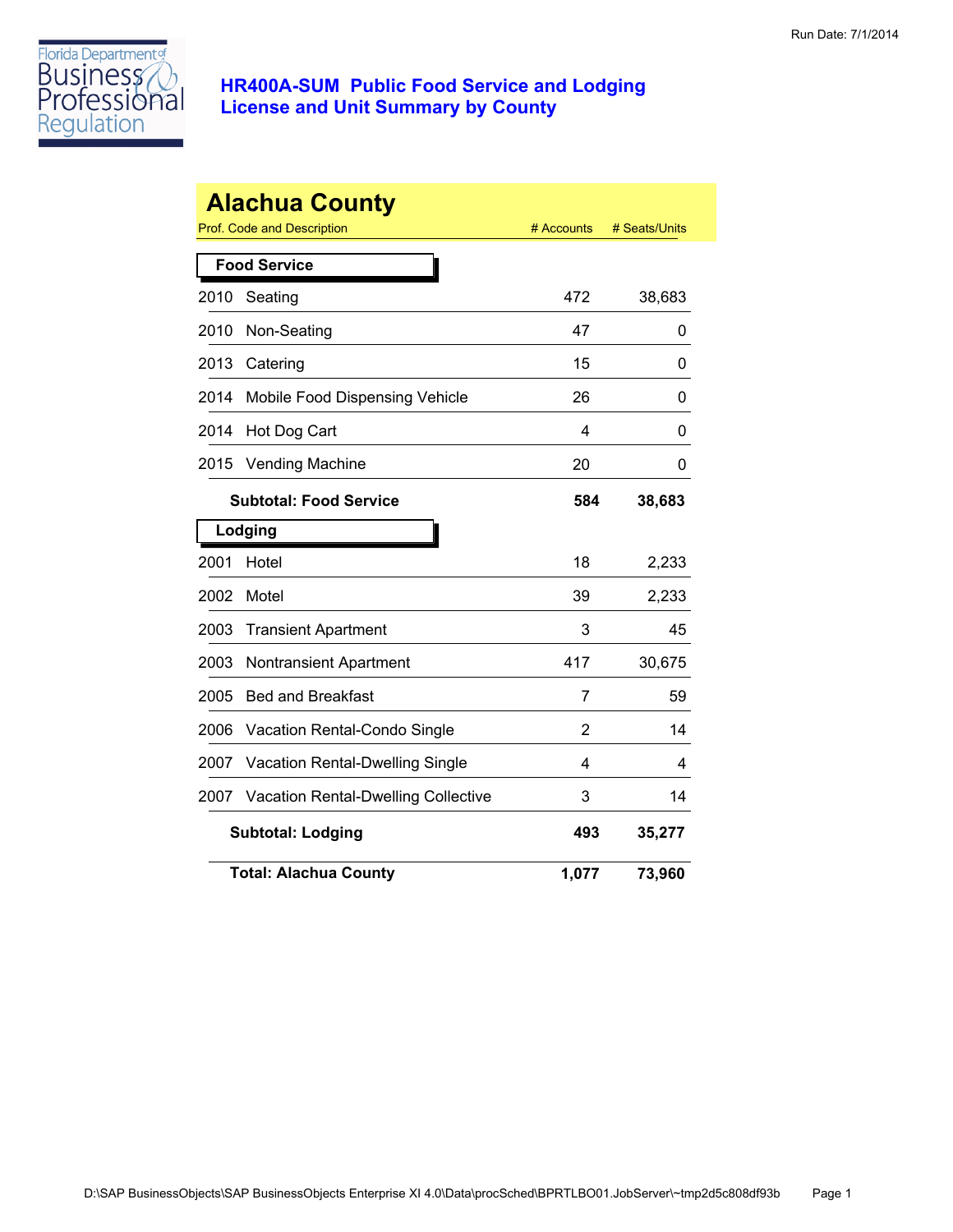

|      | <b>Baker County</b><br>Prof. Code and Description | $#$ Accounts | # Seats/Units |
|------|---------------------------------------------------|--------------|---------------|
|      | <b>Food Service</b>                               |              |               |
| 2010 | Seating                                           | 33           | 2,359         |
|      | 2010 Non-Seating                                  | 2            | 0             |
|      | 2014 Mobile Food Dispensing Vehicle               | 2            | 0             |
| 2015 | Vending Machine                                   | 2            | 0             |
|      | <b>Subtotal: Food Service</b>                     | 39           | 2,359         |
|      | Lodging                                           |              |               |
| 2002 | Motel                                             | 3            | 147           |
|      | 2003 Nontransient Apartment                       | 3            | 109           |
|      | <b>Subtotal: Lodging</b>                          | 6            | 256           |
|      | <b>Total: Baker County</b>                        | 45           | 2,615         |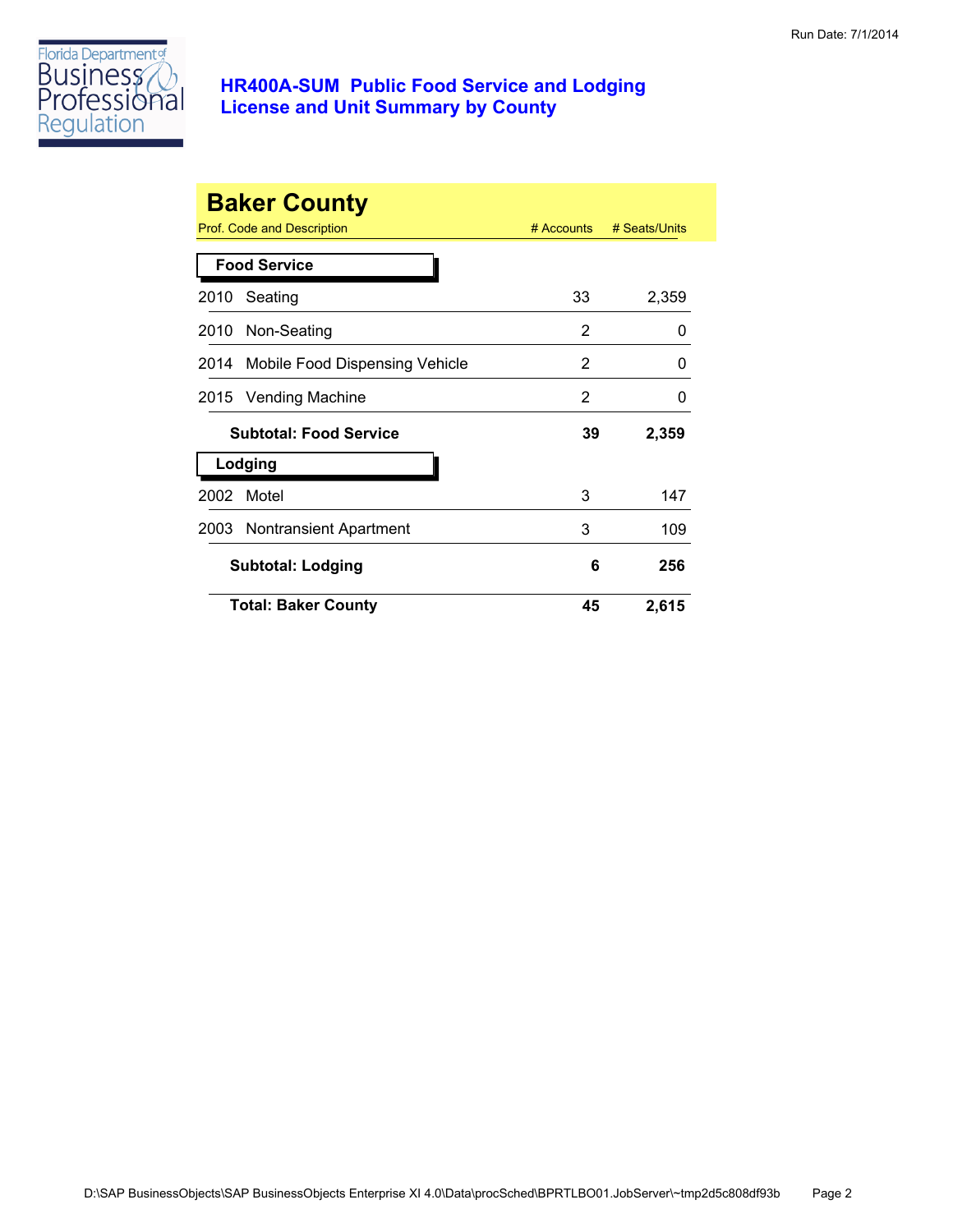

|      | <b>Bay County</b><br><b>Prof. Code and Description</b> | # Accounts | # Seats/Units |
|------|--------------------------------------------------------|------------|---------------|
|      | <b>Food Service</b>                                    |            |               |
| 2010 | Seating                                                | 537        | 55,344        |
| 2010 | Non-Seating                                            | 71         | 0             |
| 2013 | Catering                                               | 6          | 0             |
| 2014 | Mobile Food Dispensing Vehicle                         | 29         | 0             |
| 2014 | Hot Dog Cart                                           | 9          | 0             |
| 2015 | <b>Vending Machine</b>                                 | 2          | 0             |
|      | <b>Subtotal: Food Service</b>                          | 654        | 55,344        |
|      | Lodging                                                |            |               |
| 2001 | Hotel                                                  | 21         | 2,325         |
| 2002 | Motel                                                  | 106        | 5,656         |
| 2003 | <b>Transient Apartment</b>                             | 2          | 20            |
| 2003 | Nontransient Apartment                                 | 156        | 9,113         |
| 2006 | Vacation Rental-Condo Single                           | 128        | 614           |
| 2006 | Vacation Rental-Condo Group                            | 72         | 5,695         |
| 2006 | <b>Vacation Rental-Condo Collective</b>                | 92         | 1,695         |
| 2007 | Vacation Rental-Dwelling Single                        | 74         | 171           |
| 2007 | Vacation Rental-Dwelling Group                         | 1          | 22            |
| 2007 | <b>Vacation Rental-Dwelling Collective</b>             | 29         | 326           |
|      | <b>Subtotal: Lodging</b>                               | 681        | 25,637        |
|      | <b>Total: Bay County</b>                               | 1,335      | 80,981        |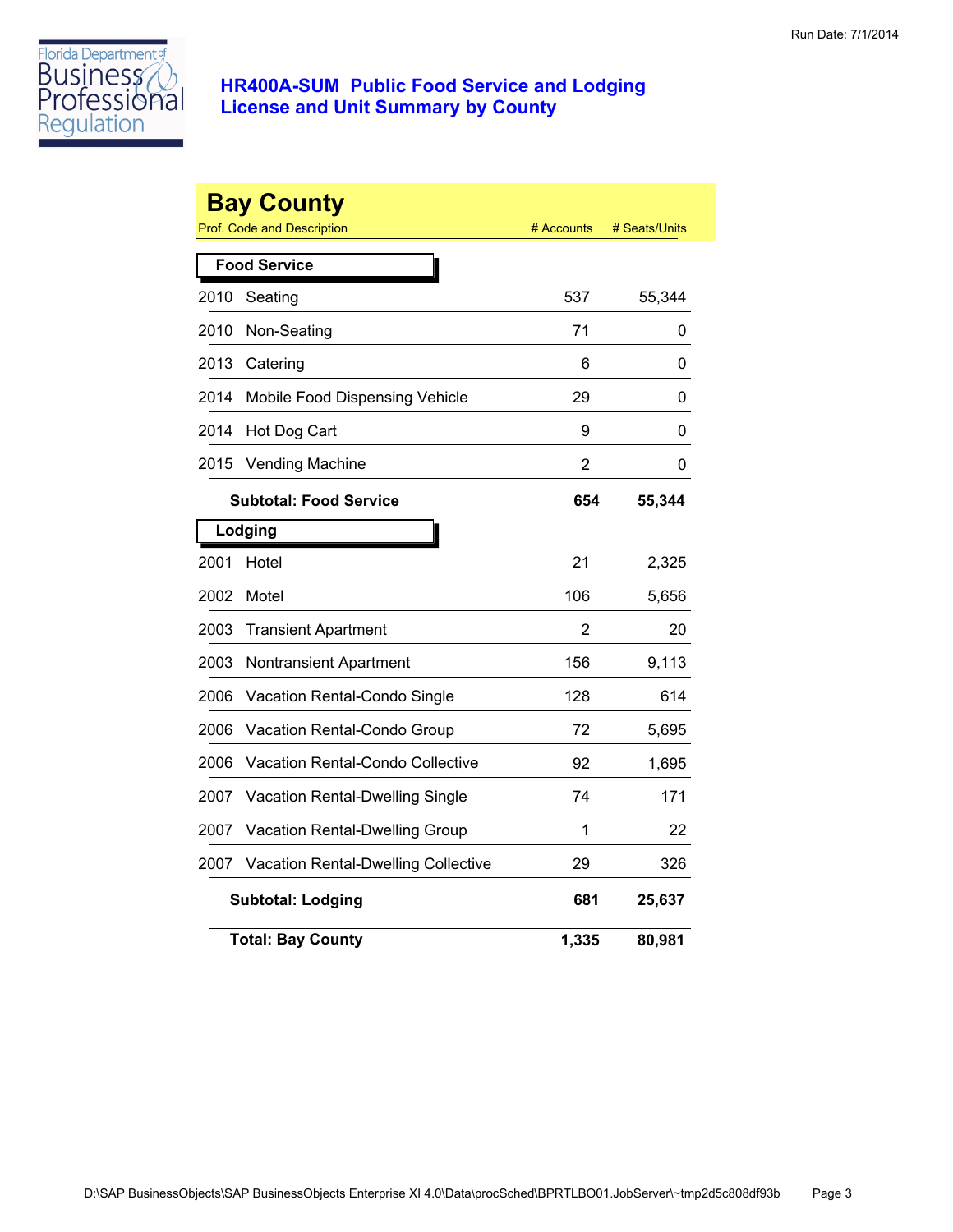

|      | <b>Bradford County</b>                |              |               |
|------|---------------------------------------|--------------|---------------|
|      | Prof. Code and Description            | $#$ Accounts | # Seats/Units |
|      | <b>Food Service</b>                   |              |               |
| 2010 | Seating                               | 35           | 2,969         |
| 2010 | Non-Seating                           | 3            | 0             |
| 2013 | Catering                              | 1            | 0             |
| 2014 | <b>Mobile Food Dispensing Vehicle</b> | 1            | 0             |
| 2014 | Hot Dog Cart                          | 1            | 0             |
|      | <b>Subtotal: Food Service</b>         | 41           | 2,969         |
|      | Lodging                               |              |               |
| 2001 | Hotel                                 | 1            | 29            |
| 2002 | Motel                                 | 10           | 337           |
| 2003 | <b>Transient Apartment</b>            | 2            | 10            |
| 2003 | <b>Nontransient Apartment</b>         | 11           | 470           |
| 2005 | <b>Bed and Breakfast</b>              | 1            | 7             |
|      | <b>Subtotal: Lodging</b>              | 25           | 853           |
|      | <b>Total: Bradford County</b>         | 66           | 3,822         |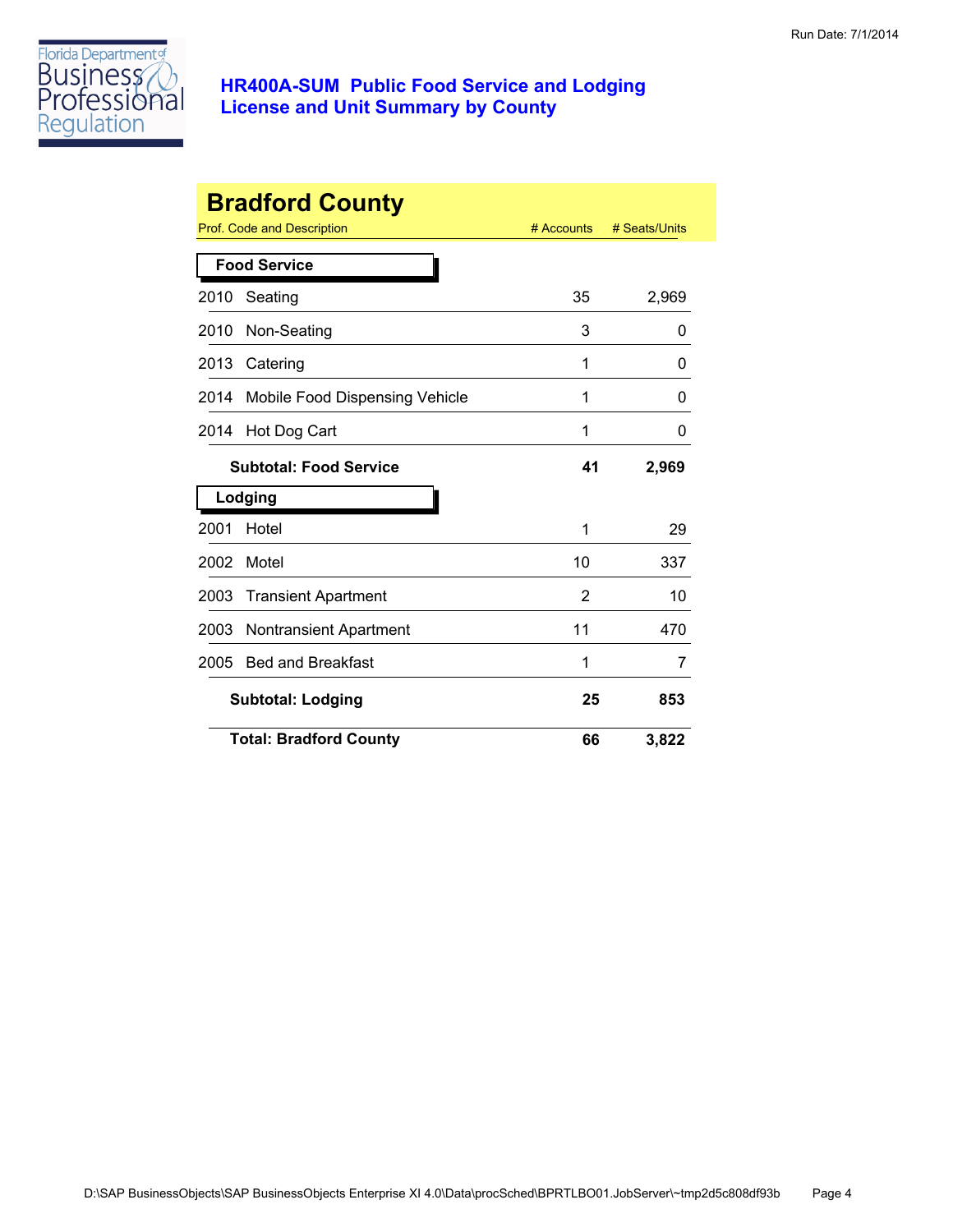

|      | <b>Brevard County</b><br><b>Prof. Code and Description</b> | # Accounts | # Seats/Units |
|------|------------------------------------------------------------|------------|---------------|
|      | <b>Food Service</b>                                        |            |               |
| 2010 | Seating                                                    | 1,082      | 100,495       |
| 2010 | Non-Seating                                                | 107        | 0             |
| 2013 | Catering                                                   | 20         | 0             |
| 2014 | Mobile Food Dispensing Vehicle                             | 36         | 0             |
| 2014 | Hot Dog Cart                                               | 12         | 0             |
| 2015 | <b>Vending Machine</b>                                     | 27         | 0             |
|      | <b>Subtotal: Food Service</b>                              | 1,284      | 100,495       |
|      | Lodging                                                    |            |               |
| 2001 | Hotel                                                      | 32         | 3,747         |
| 2002 | Motel                                                      | 79         | 5,530         |
| 2003 | <b>Transient Apartment</b>                                 | 37         | 427           |
| 2003 | Nontransient Apartment                                     | 388        | 23,492        |
| 2005 | <b>Bed and Breakfast</b>                                   | 9          | 55            |
| 2006 | Vacation Rental-Condo Single                               | 114        | 221           |
| 2006 | Vacation Rental-Condo Group                                | 31         | 1,167         |
| 2006 | <b>Vacation Rental-Condo Collective</b>                    | 15         | 419           |
| 2007 | <b>Vacation Rental-Dwelling Single</b>                     | 53         | 64            |
| 2007 | Vacation Rental-Dwelling Group                             | 2          | 6             |
| 2007 | <b>Vacation Rental-Dwelling Collective</b>                 | 6          | 12            |
|      | <b>Subtotal: Lodging</b>                                   | 766        | 35,140        |
|      | <b>Total: Brevard County</b>                               | 2,050      | 135,635       |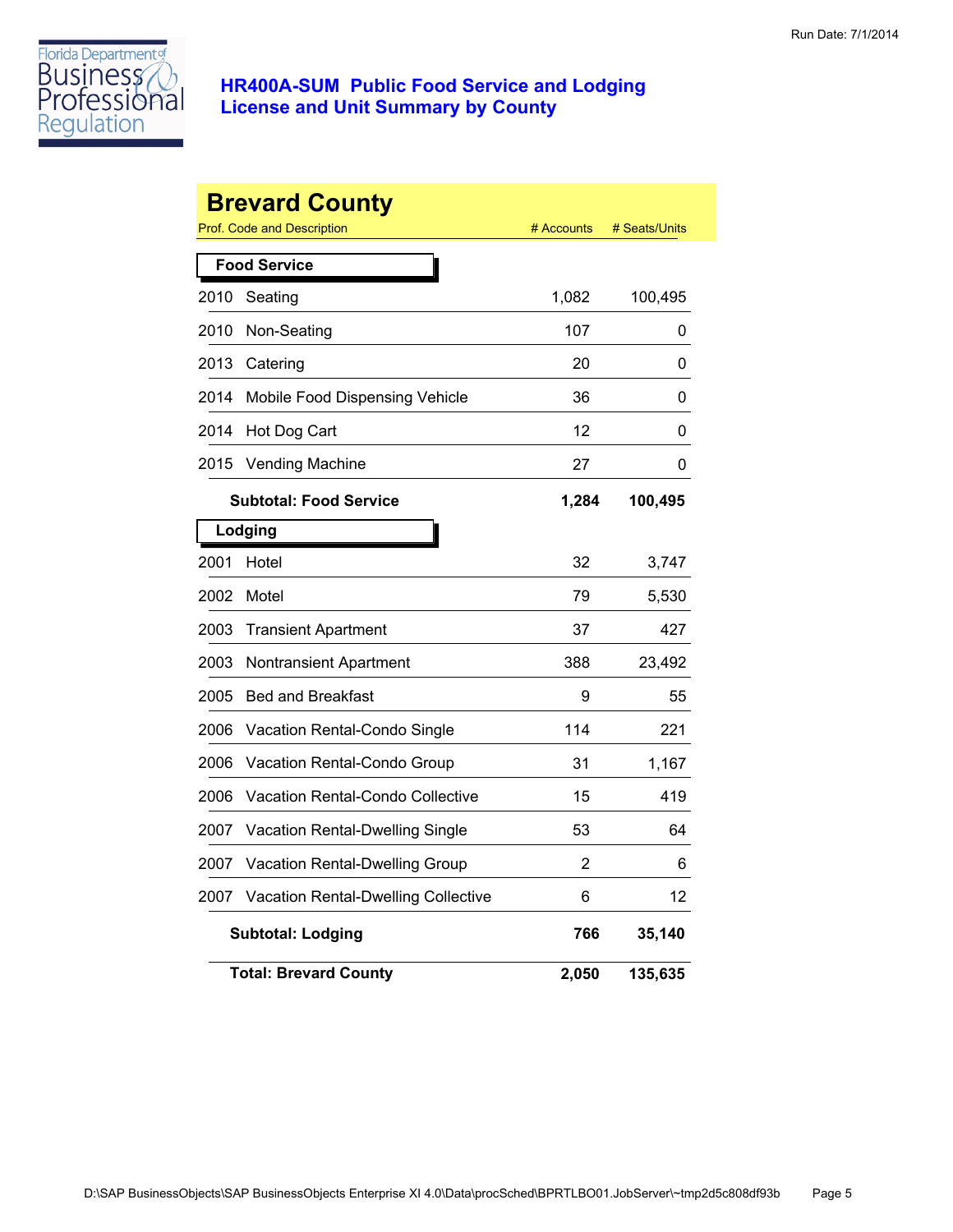

|      | <b>Broward County</b>                   |            |               |
|------|-----------------------------------------|------------|---------------|
|      | Prof. Code and Description              | # Accounts | # Seats/Units |
|      | <b>Food Service</b>                     |            |               |
| 2010 | Seating                                 | 3,452      | 325,269       |
| 2010 | Non-Seating                             | 554        | 0             |
| 2012 | Theme Park Food Cart                    | 1          | 7             |
| 2013 | Catering                                | 86         | 0             |
| 2014 | Mobile Food Dispensing Vehicle          | 102        | 0             |
| 2014 | Hot Dog Cart                            | 28         | 0             |
| 2015 | <b>Vending Machine</b>                  | 26         | 0             |
|      | <b>Subtotal: Food Service</b>           | 4,249      | 325,276       |
|      | Lodging                                 |            |               |
| 2001 | Hotel                                   | 150        | 23,221        |
| 2002 | Motel                                   | 246        | 7,233         |
| 2003 | <b>Transient Apartment</b>              | 189        | 2,058         |
| 2003 | <b>Nontransient Apartment</b>           | 2,538      | 102,686       |
| 2005 | <b>Bed and Breakfast</b>                | 6          | 25            |
| 2006 | Vacation Rental-Condo Single            | 16         | 1,121         |
| 2006 | Vacation Rental-Condo Group             | 49         | 2,542         |
| 2006 | <b>Vacation Rental-Condo Collective</b> | 8          | 24            |
| 2007 | <b>Vacation Rental-Dwelling Single</b>  | 92         | 111           |
| 2007 | Vacation Rental-Dwelling Group          | 6          | 16            |
| 2007 | Vacation Rental-Dwelling Collective     | 36         | 208           |
|      | <b>Subtotal: Lodging</b>                | 3,336      | 139,245       |
|      | <b>Total: Broward County</b>            | 7,585      | 464,521       |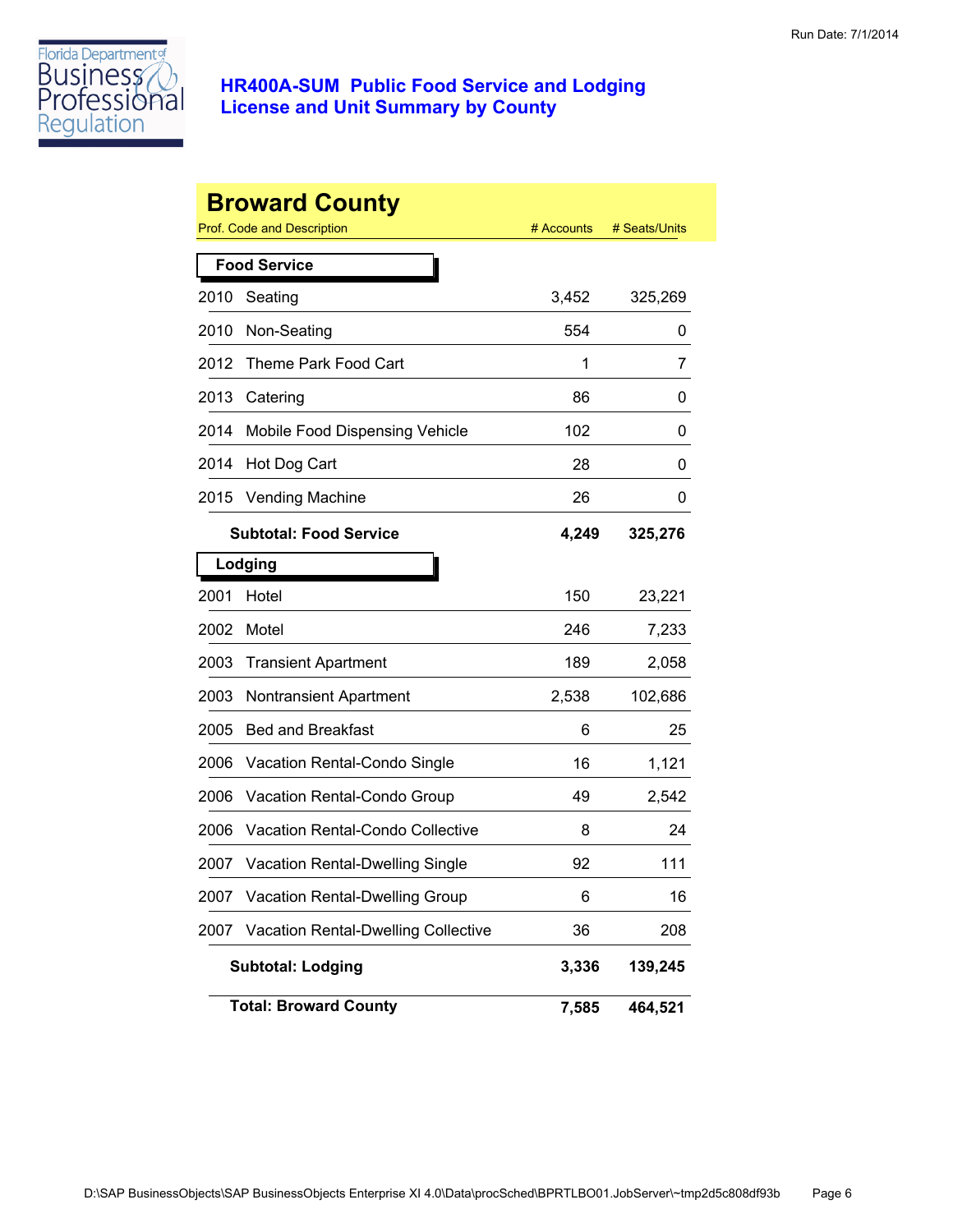

| <b>Calhoun County</b><br>Prof. Code and Description | # Accounts | # Seats/Units |
|-----------------------------------------------------|------------|---------------|
| <b>Food Service</b>                                 |            |               |
| Seating<br>2010                                     | 17         | 1,361         |
| 2010 Non-Seating                                    | 1          | $\mathbf{I}$  |
| <b>Subtotal: Food Service</b>                       | 18         | 1,361         |
| Lodging                                             |            |               |
| Motel<br>2002                                       | 2          | 24            |
| 2003 Nontransient Apartment                         | 4          | 102           |
| <b>Subtotal: Lodging</b>                            | 6          | 126           |
| <b>Total: Calhoun County</b>                        | 24         | 1,487         |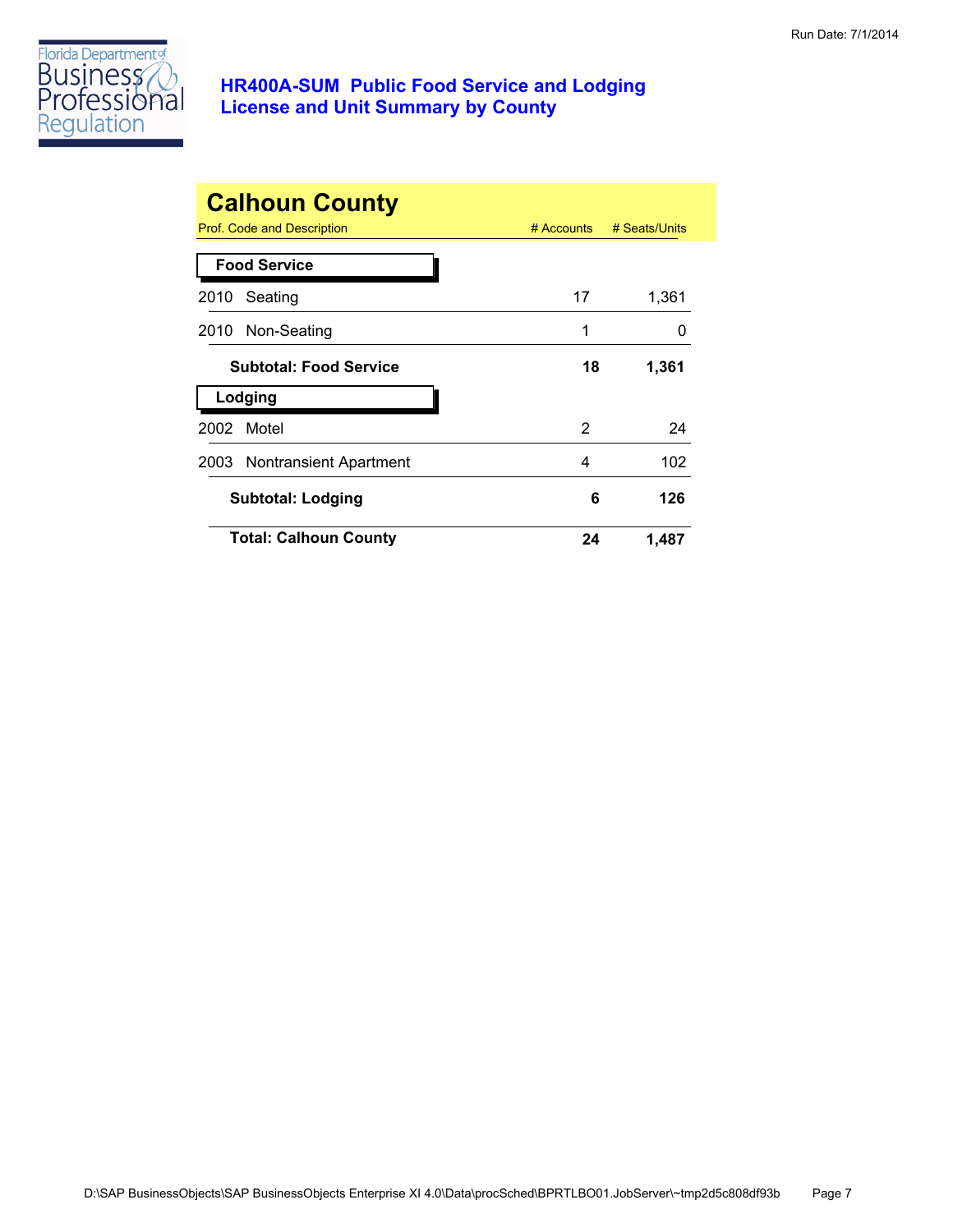

|      | <b>Charlotte County</b><br>Prof. Code and Description | # Accounts | # Seats/Units |
|------|-------------------------------------------------------|------------|---------------|
|      |                                                       |            |               |
|      | <b>Food Service</b>                                   |            |               |
| 2010 | Seating                                               | 295        | 31,499        |
| 2010 | Non-Seating                                           | 35         | 0             |
| 2013 | Catering                                              | 2          | 0             |
| 2014 | Mobile Food Dispensing Vehicle                        | 13         | 0             |
| 2014 | Hot Dog Cart                                          | 6          | 0             |
| 2015 | <b>Vending Machine</b>                                | 1          | 0             |
|      | <b>Subtotal: Food Service</b>                         | 352        | 31,499        |
|      | Lodging                                               |            |               |
| 2001 | Hotel                                                 | 9          | 839           |
| 2002 | Motel                                                 | 17         | 660           |
| 2003 | <b>Transient Apartment</b>                            | 10         | 82            |
| 2003 | Nontransient Apartment                                | 30         | 2,384         |
| 2005 | <b>Bed and Breakfast</b>                              | 2          | 10            |
| 2006 | Vacation Rental-Condo Single                          | 7          | 76            |
| 2006 | Vacation Rental-Condo Group                           | 16         | 423           |
| 2006 | Vacation Rental-Condo Collective                      | 10         | 211           |
| 2007 | Vacation Rental-Dwelling Single                       | 20         | 134           |
| 2007 | Vacation Rental-Dwelling Group                        | 1          | 13            |
| 2007 | Vacation Rental-Dwelling Collective                   | 19         | 303           |
|      | <b>Subtotal: Lodging</b>                              | 141        | 5,135         |
|      | <b>Total: Charlotte County</b>                        | 493        | 36,634        |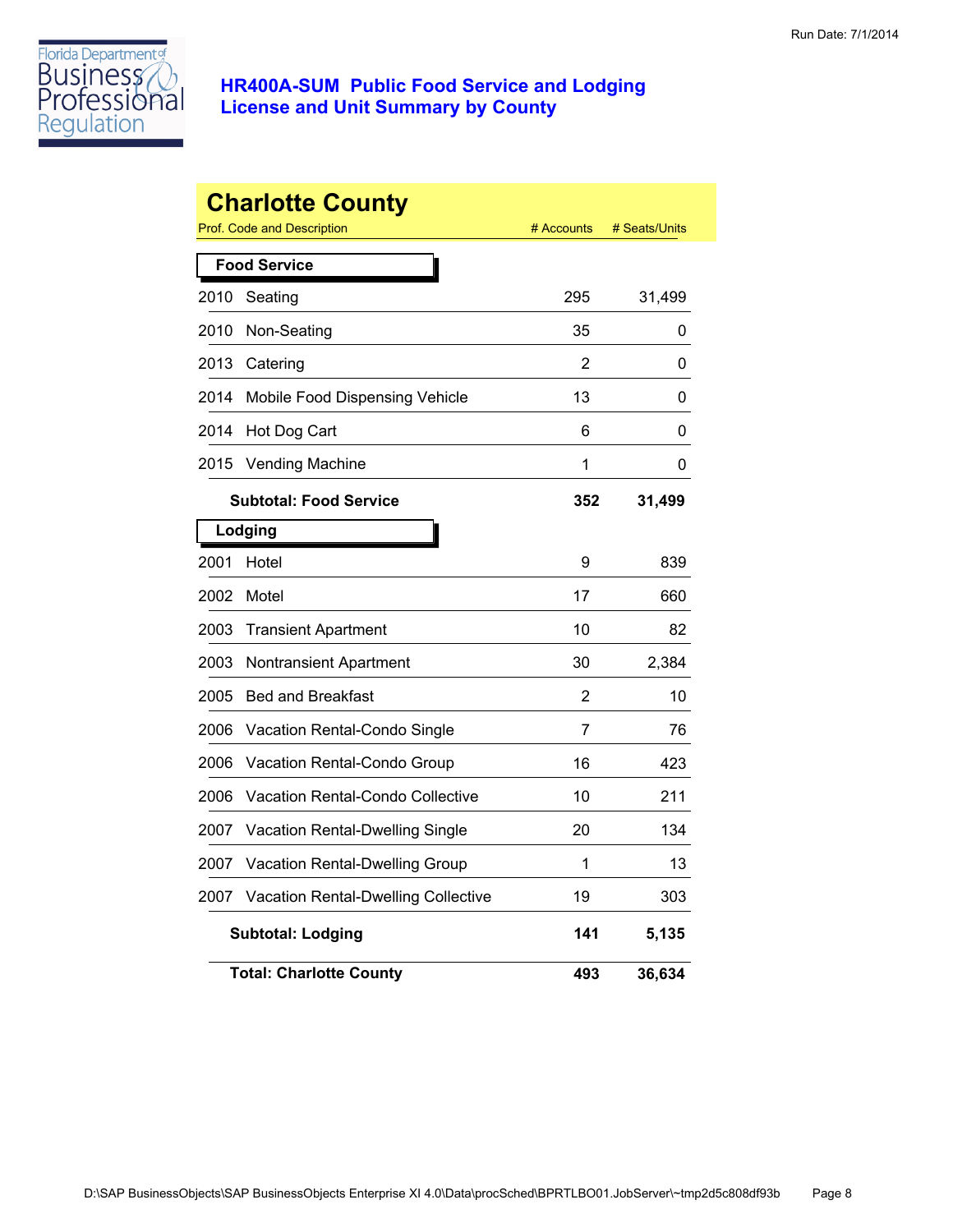

|      | <b>Citrus County</b><br><b>Prof. Code and Description</b> | # Accounts | # Seats/Units |
|------|-----------------------------------------------------------|------------|---------------|
|      | <b>Food Service</b>                                       |            |               |
| 2010 | Seating                                                   | 243        | 19,386        |
| 2010 | Non-Seating                                               | 18         | 0             |
| 2013 | Catering                                                  | 1          | 0             |
| 2014 | Mobile Food Dispensing Vehicle                            | 18         | 0             |
| 2014 | Hot Dog Cart                                              | 6          | 0             |
| 2015 | <b>Vending Machine</b>                                    | 4          | 0             |
|      | <b>Subtotal: Food Service</b>                             | 290        | 19,386        |
|      | Lodging                                                   |            |               |
| 2001 | Hotel                                                     | 4          | 262           |
| 2002 | Motel                                                     | 19         | 966           |
| 2003 | <b>Transient Apartment</b>                                | 11         | 121           |
| 2003 | <b>Nontransient Apartment</b>                             | 35         | 1,050         |
| 2005 | <b>Bed and Breakfast</b>                                  | 4          | 15            |
| 2006 | <b>Vacation Rental-Condo Collective</b>                   | 1          | 35            |
| 2007 | Vacation Rental-Dwelling Single                           | 18         | 32            |
| 2007 | Vacation Rental-Dwelling Collective                       | 5          | 116           |
|      | <b>Subtotal: Lodging</b>                                  | 97         | 2,597         |
|      | <b>Total: Citrus County</b>                               | 387        | 21,983        |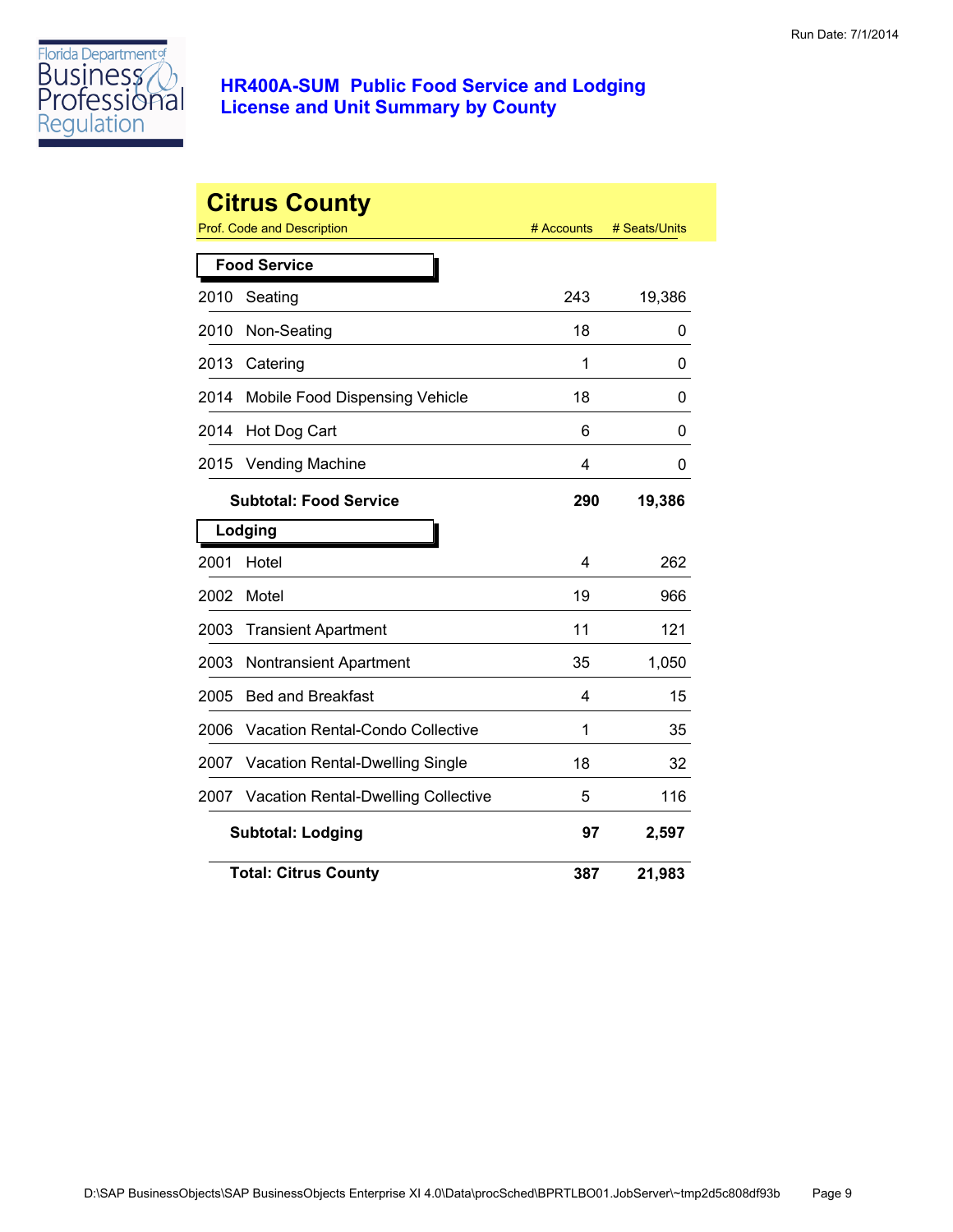

| <b>Clay County</b><br>Prof. Code and Description<br># Accounts<br># Seats/Units |                                |     |        |  |
|---------------------------------------------------------------------------------|--------------------------------|-----|--------|--|
|                                                                                 | <b>Food Service</b>            |     |        |  |
| 2010                                                                            | Seating                        | 262 | 24,813 |  |
| 2010                                                                            | Non-Seating                    | 37  | 0      |  |
| 2013                                                                            | Catering                       | 4   | 0      |  |
| 2014                                                                            | Mobile Food Dispensing Vehicle | 7   | 0      |  |
| 2014                                                                            | Hot Dog Cart                   | 2   | 0      |  |
| 2015                                                                            | Vending Machine                | 4   | 0      |  |
|                                                                                 | <b>Subtotal: Food Service</b>  | 316 | 24,813 |  |
|                                                                                 | Lodging                        |     |        |  |
| 2001                                                                            | Hotel                          | 8   | 805    |  |
| 2002                                                                            | Motel                          | 4   | 387    |  |
| 2003                                                                            | <b>Transient Apartment</b>     | 1   | 183    |  |
| 2003                                                                            | Nontransient Apartment         | 46  | 6,034  |  |
| 2005                                                                            | <b>Bed and Breakfast</b>       | 3   | 14     |  |
|                                                                                 | <b>Subtotal: Lodging</b>       | 62  | 7,423  |  |
|                                                                                 | <b>Total: Clay County</b>      | 378 | 32,236 |  |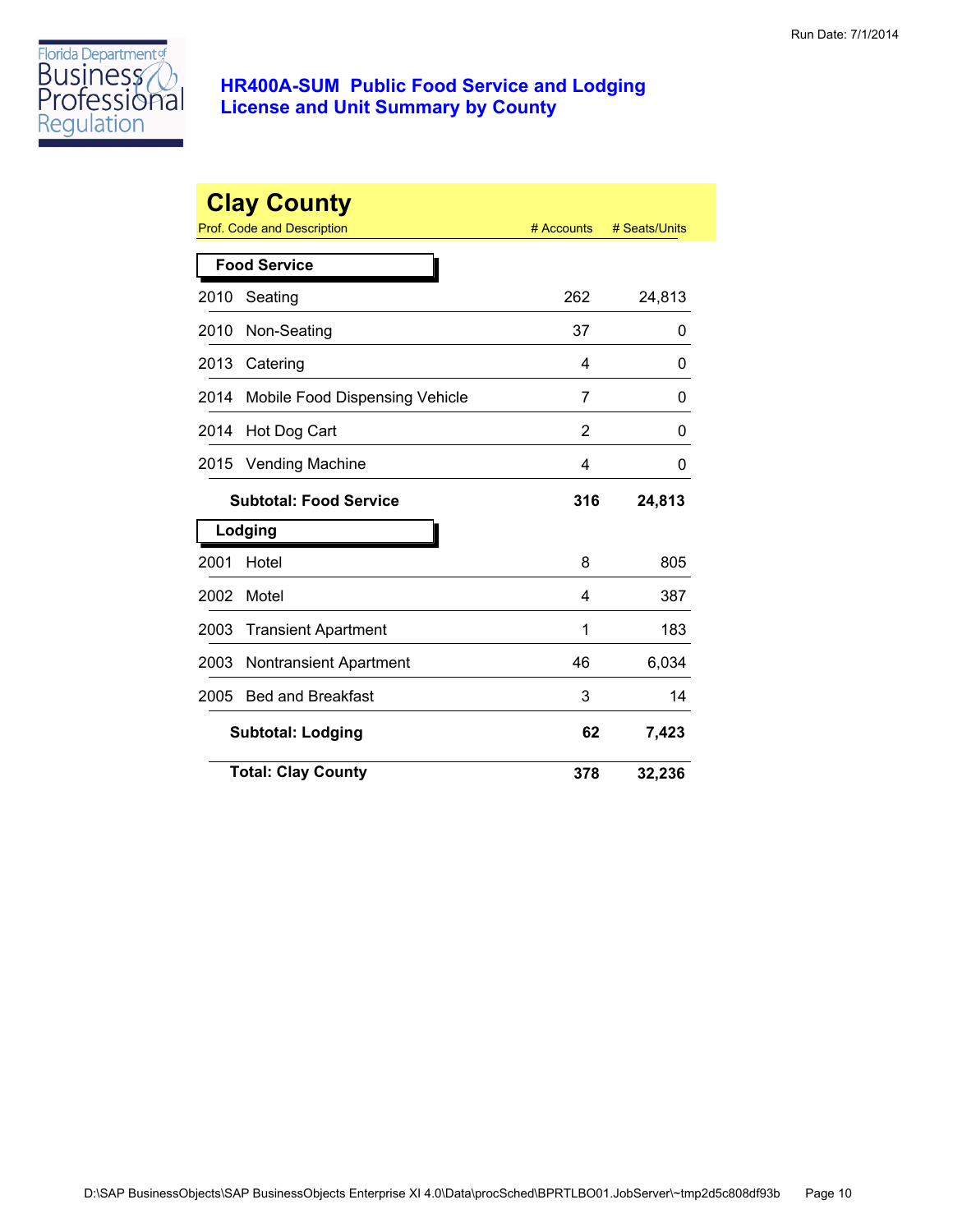

|      | <b>Collier County</b><br><b>Prof. Code and Description</b> | # Accounts | # Seats/Units |
|------|------------------------------------------------------------|------------|---------------|
|      | <b>Food Service</b>                                        |            |               |
| 2010 | Seating                                                    | 894        | 101,711       |
| 2010 | Non-Seating                                                | 95         | 0             |
| 2013 | Catering                                                   | 33         | 0             |
| 2014 | Mobile Food Dispensing Vehicle                             | 20         | 0             |
| 2014 | Hot Dog Cart                                               | 8          | 0             |
| 2015 | <b>Vending Machine</b>                                     | 3          | 0             |
|      | <b>Subtotal: Food Service</b>                              | 1,053      | 101,711       |
|      | Lodging                                                    |            |               |
| 2001 | Hotel                                                      | 33         | 5,055         |
| 2002 | Motel                                                      | 43         | 2,183         |
| 2003 | <b>Transient Apartment</b>                                 | 4          | 126           |
| 2003 | <b>Nontransient Apartment</b>                              | 107        | 15,051        |
| 2006 | Vacation Rental-Condo Single                               | 7          | 100           |
| 2006 | Vacation Rental-Condo Group                                | 23         | 1,363         |
| 2006 | <b>Vacation Rental-Condo Collective</b>                    | 21         | 624           |
| 2007 | Vacation Rental-Dwelling Single                            | 13         | 15            |
| 2007 | Vacation Rental-Dwelling Group                             | 1          | 19            |
| 2007 | <b>Vacation Rental-Dwelling Collective</b>                 | 27         | 264           |
|      | <b>Subtotal: Lodging</b>                                   | 279        | 24,800        |
|      | <b>Total: Collier County</b>                               | 1,332      | 126,511       |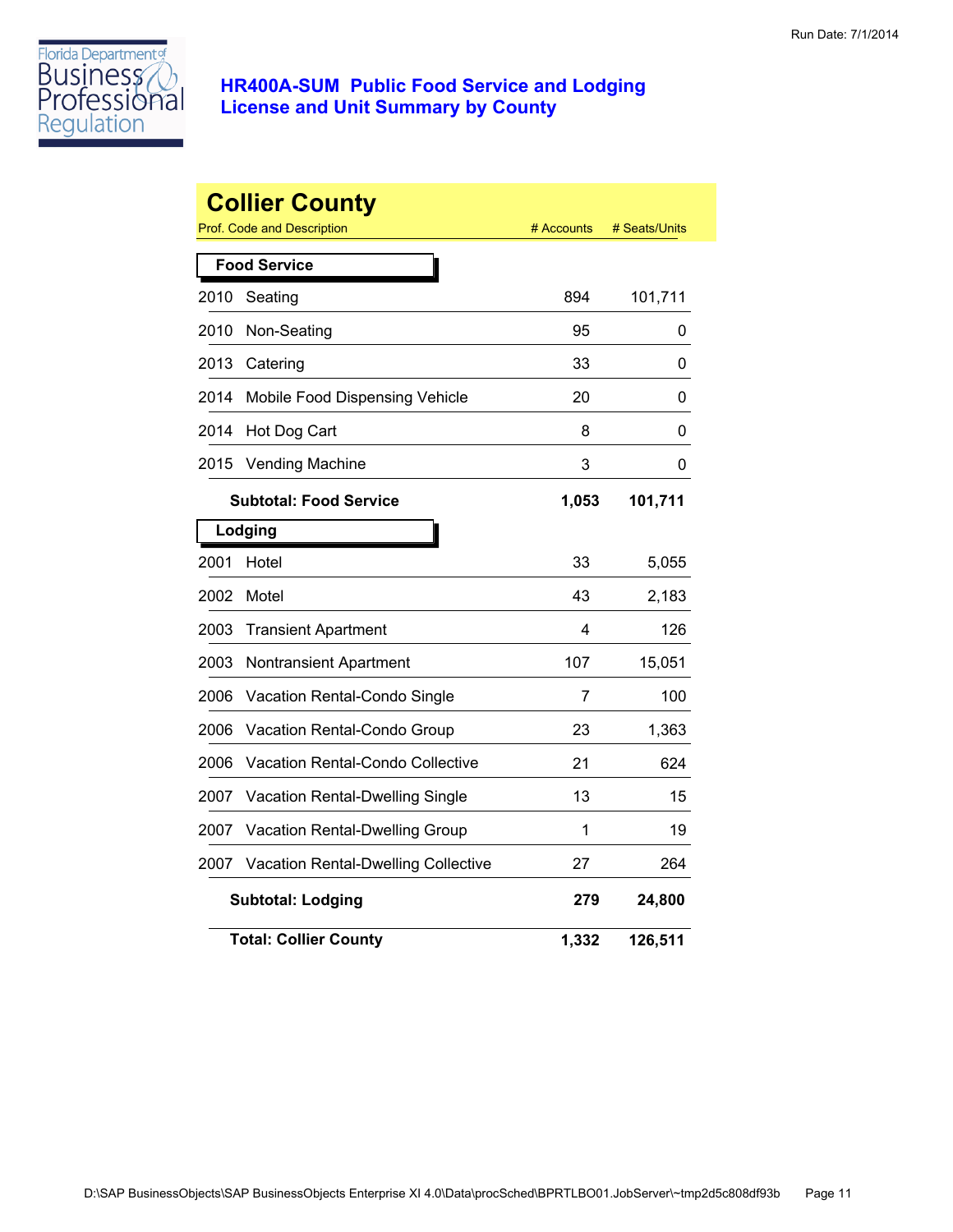

|      | <b>Columbia County</b>            |              |               |
|------|-----------------------------------|--------------|---------------|
|      | <b>Prof. Code and Description</b> | $#$ Accounts | # Seats/Units |
|      | <b>Food Service</b>               |              |               |
| 2010 | Seating                           | 109          | 9,316         |
| 2010 | Non-Seating                       | 7            | 0             |
| 2014 | Mobile Food Dispensing Vehicle    | 12           | O             |
| 2015 | <b>Vending Machine</b>            | 6            | 0             |
|      | <b>Subtotal: Food Service</b>     | 134          | 9,316         |
|      | Lodging                           |              |               |
| 2001 | Hotel                             | 5            | 454           |
| 2002 | Motel                             | 26           | 1,405         |
| 2003 | <b>Transient Apartment</b>        | 2            | 52            |
| 2003 | <b>Nontransient Apartment</b>     | 53           | 1,758         |
|      | <b>Subtotal: Lodging</b>          | 86           | 3,669         |
|      | <b>Total: Columbia County</b>     | 220          | 12,985        |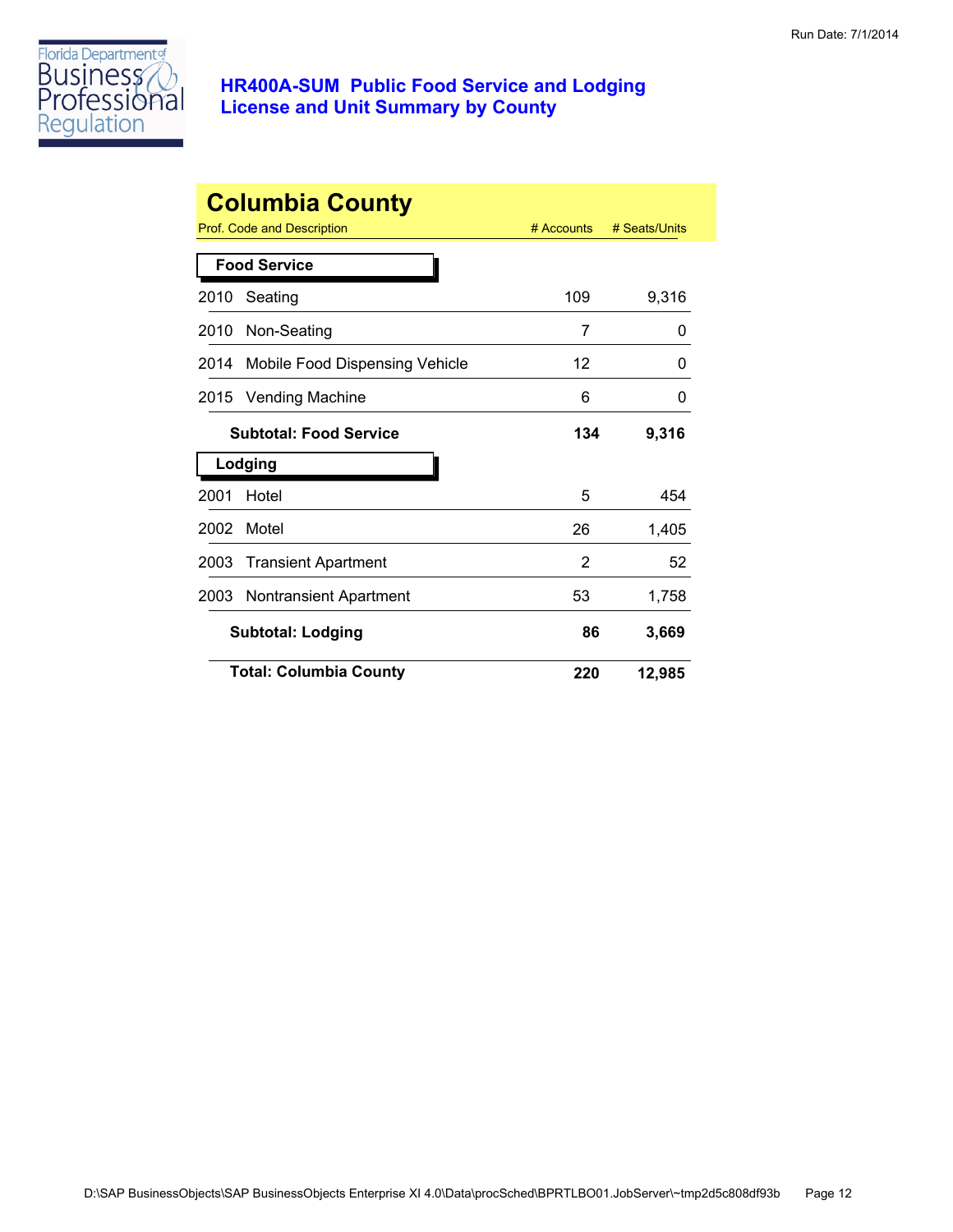

|      | <b>Dade County</b><br><b>Prof. Code and Description</b> | # Accounts | # Seats/Units |
|------|---------------------------------------------------------|------------|---------------|
|      | <b>Food Service</b>                                     |            |               |
| 2010 | Seating                                                 | 4,949      | 404,719       |
| 2010 | Non-Seating                                             | 858        | 0             |
| 2013 | Catering                                                | 127        | 0             |
| 2014 | Mobile Food Dispensing Vehicle                          | 400        | 0             |
| 2014 | Hot Dog Cart                                            | 165        | 0             |
| 2015 | <b>Vending Machine</b>                                  | 6          | 0             |
|      | <b>Subtotal: Food Service</b>                           | 6,505      | 404,719       |
|      | Lodging                                                 |            |               |
| 2001 | Hotel                                                   | 335        | 41,635        |
| 2002 | Motel                                                   | 130        | 7,801         |
| 2003 | <b>Transient Apartment</b>                              | 77         | 2,530         |
| 2003 | Nontransient Apartment                                  | 5,294      | 147,785       |
| 2005 | <b>Bed and Breakfast</b>                                | 8          | 29            |
| 2006 | Vacation Rental-Condo Single                            | 66         | 708           |
| 2006 | Vacation Rental-Condo Group                             | 27         | 2,705         |
| 2006 | Vacation Rental-Condo Collective                        | 30         | 143           |
| 2007 | Vacation Rental-Dwelling Single                         | 33         | 163           |
| 2007 | Vacation Rental-Dwelling Group                          | 1          | 10            |
| 2007 | <b>Vacation Rental-Dwelling Collective</b>              | 11         | 18            |
|      | <b>Subtotal: Lodging</b>                                | 6,012      | 203,527       |
|      | <b>Total: Dade County</b>                               | 12,517     | 608,246       |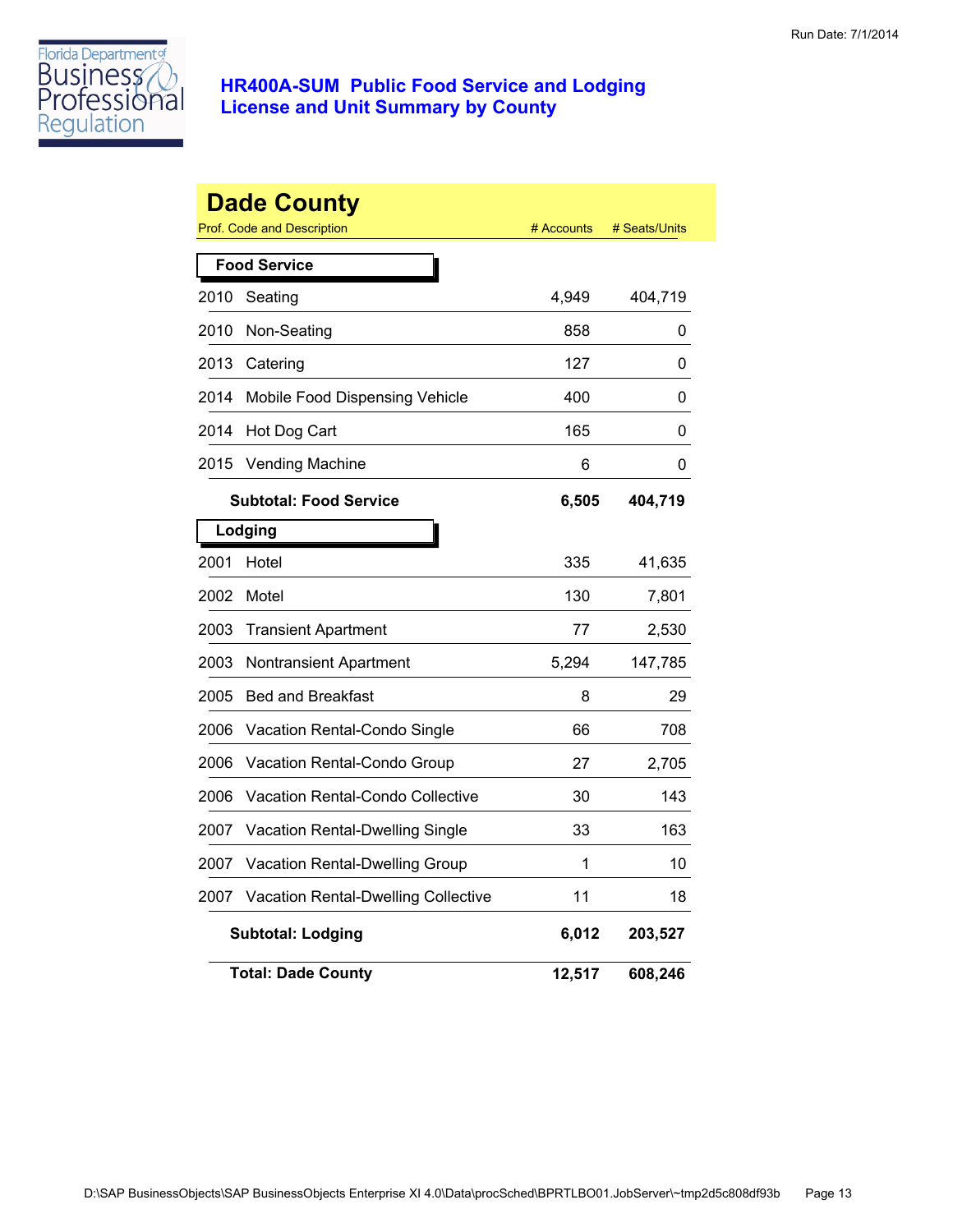

|      | <b>DeSoto County</b>           | # Accounts | # Seats/Units |
|------|--------------------------------|------------|---------------|
|      | Prof. Code and Description     |            |               |
|      | <b>Food Service</b>            |            |               |
| 2010 | Seating                        | 40         | 2,989         |
| 2010 | Non-Seating                    | 5          | 0             |
| 2014 | Mobile Food Dispensing Vehicle | 2          | 0             |
| 2014 | Hot Dog Cart                   | 1          | 0             |
|      | <b>Subtotal: Food Service</b>  | 48         | 2,989         |
|      | Lodging                        |            |               |
| 2001 | Hotel                          | 1          | 63            |
| 2002 | Motel                          | 3          | 87            |
| 2003 | <b>Transient Apartment</b>     | 1          | 3             |
| 2003 | <b>Nontransient Apartment</b>  | 13         | 558           |
| 2005 | <b>Bed and Breakfast</b>       | 1          | 12            |
|      | <b>Subtotal: Lodging</b>       | 19         | 723           |
|      | <b>Total: DeSoto County</b>    | 67         | 3,712         |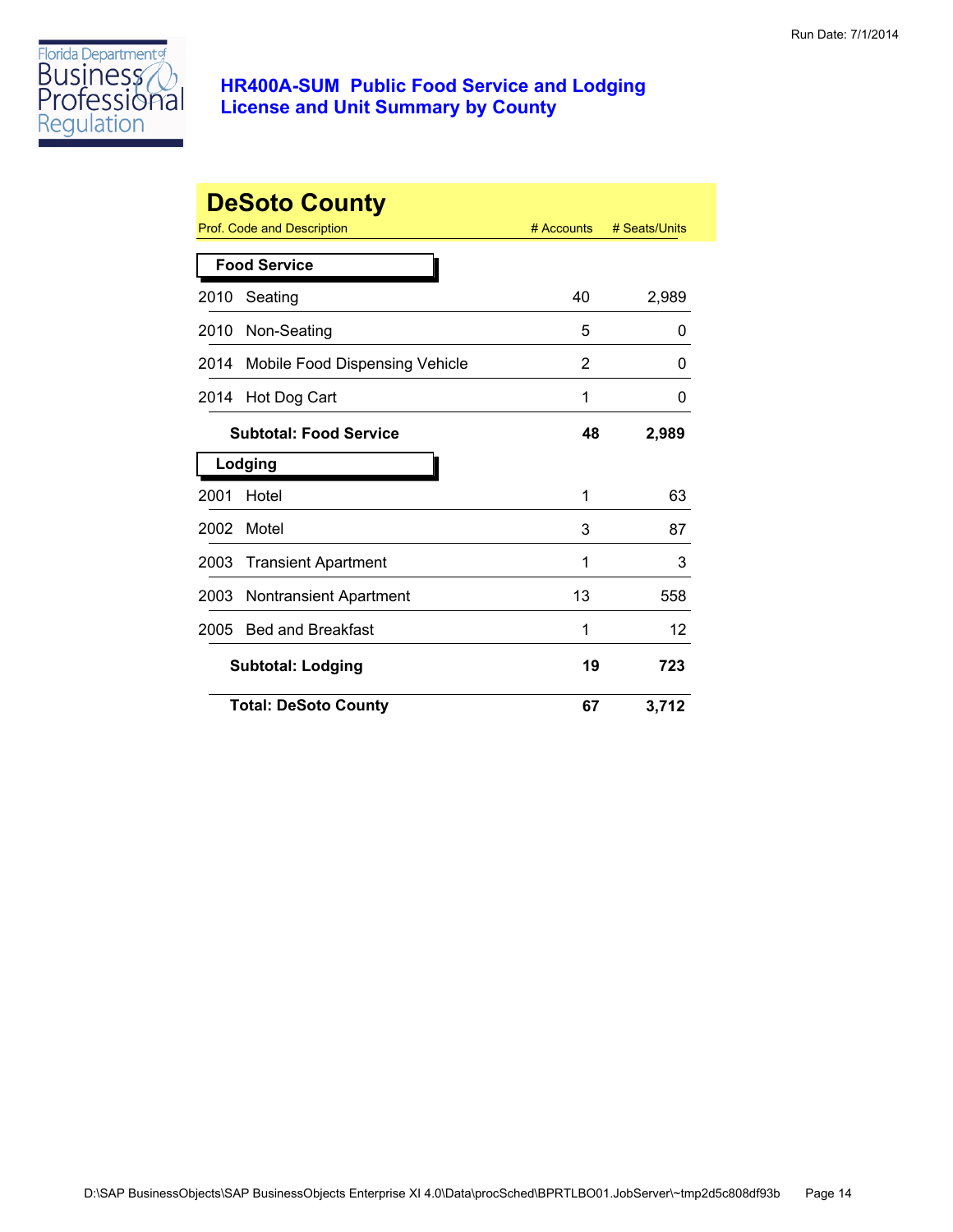

|      | <b>Dixie County</b>                        |            |               |
|------|--------------------------------------------|------------|---------------|
|      | Prof. Code and Description                 | # Accounts | # Seats/Units |
|      | <b>Food Service</b>                        |            |               |
| 2010 | Seating                                    | 17         | 1,064         |
| 2014 | Mobile Food Dispensing Vehicle             | 2          | 0             |
|      | <b>Subtotal: Food Service</b>              | 19         | 1,064         |
|      | Lodging                                    |            |               |
| 2001 | Hotel                                      | 1          | 25            |
| 2002 | Motel                                      | 8          | 121           |
| 2003 | <b>Transient Apartment</b>                 | 1          | 12            |
| 2003 | <b>Nontransient Apartment</b>              | 1          | 32            |
| 2007 | <b>Vacation Rental-Dwelling Single</b>     | 1          | 1             |
| 2007 | <b>Vacation Rental-Dwelling Collective</b> | 1          | 11            |
|      | <b>Subtotal: Lodging</b>                   | 13         | 202           |
|      | <b>Total: Dixie County</b>                 | 32         | 1,266         |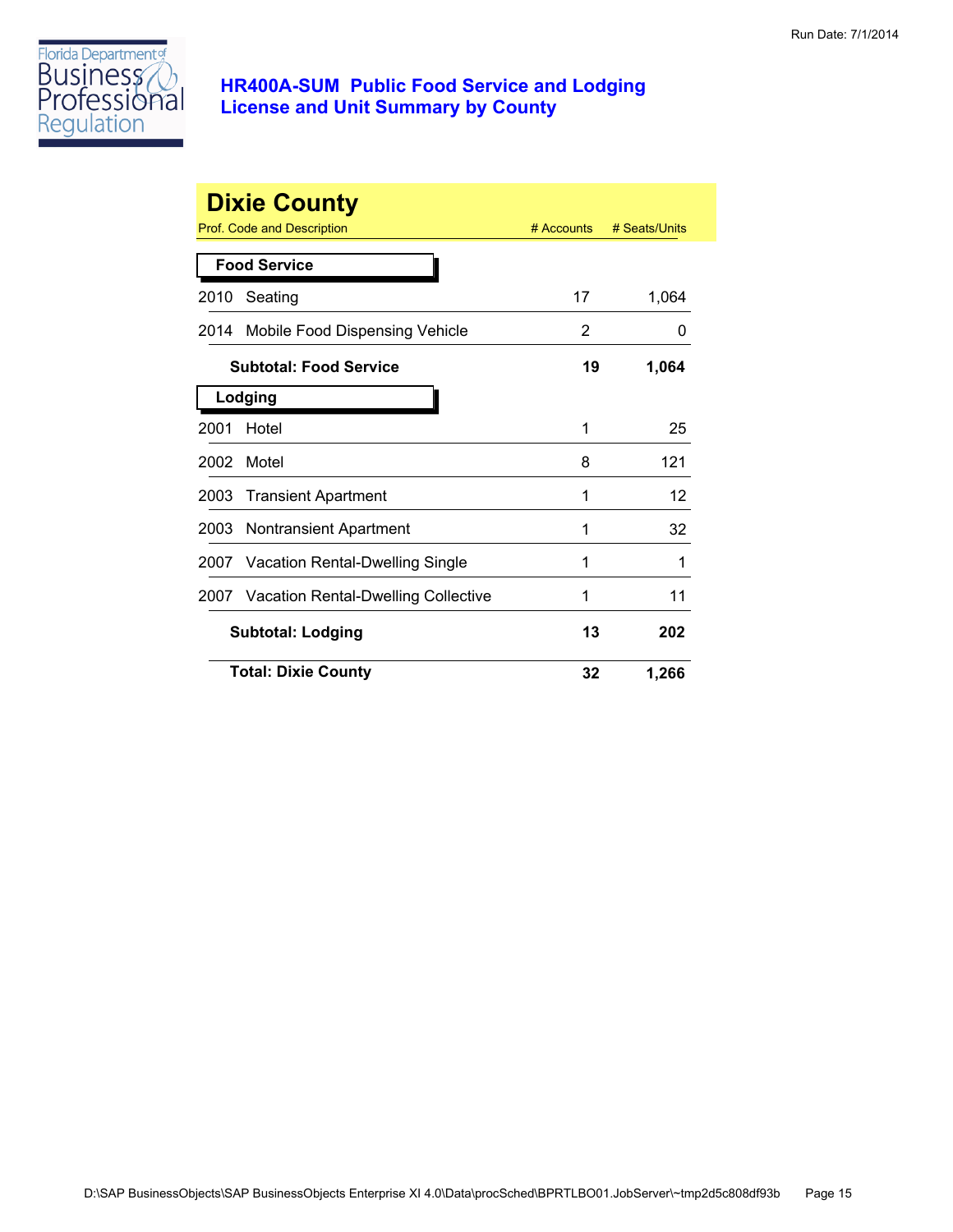

|      | <b>Duval County</b><br><b>Prof. Code and Description</b> | # Accounts | # Seats/Units |
|------|----------------------------------------------------------|------------|---------------|
|      | <b>Food Service</b>                                      |            |               |
| 2010 | Seating                                                  | 1,877      | 180,563       |
| 2010 | Non-Seating                                              | 295        | 0             |
| 2012 | Theme Park Food Cart                                     | 7          | 75            |
| 2013 | Catering                                                 | 46         | 0             |
| 2014 | Mobile Food Dispensing Vehicle                           | 121        | 0             |
| 2014 | Hot Dog Cart                                             | 59         | 0             |
| 2015 | <b>Vending Machine</b>                                   | 97         | 0             |
|      | <b>Subtotal: Food Service</b>                            | 2,502      | 180,638       |
|      | Lodging                                                  |            |               |
| 2001 | Hotel                                                    | 96         | 11,587        |
| 2002 | Motel                                                    | 68         | 5,869         |
| 2003 | <b>Transient Apartment</b>                               | 2          | 17            |
| 2003 | <b>Nontransient Apartment</b>                            | 630        | 79,229        |
| 2005 | <b>Bed and Breakfast</b>                                 | 7          | 26            |
| 2006 | <b>Vacation Rental-Condo Collective</b>                  | 4          | 7             |
| 2007 | Vacation Rental-Dwelling Single                          | 3          | 5             |
| 2007 | <b>Vacation Rental-Dwelling Collective</b>               | 13         | 743           |
|      | <b>Subtotal: Lodging</b>                                 | 823        | 97,483        |
|      | <b>Total: Duval County</b>                               | 3,325      | 278,121       |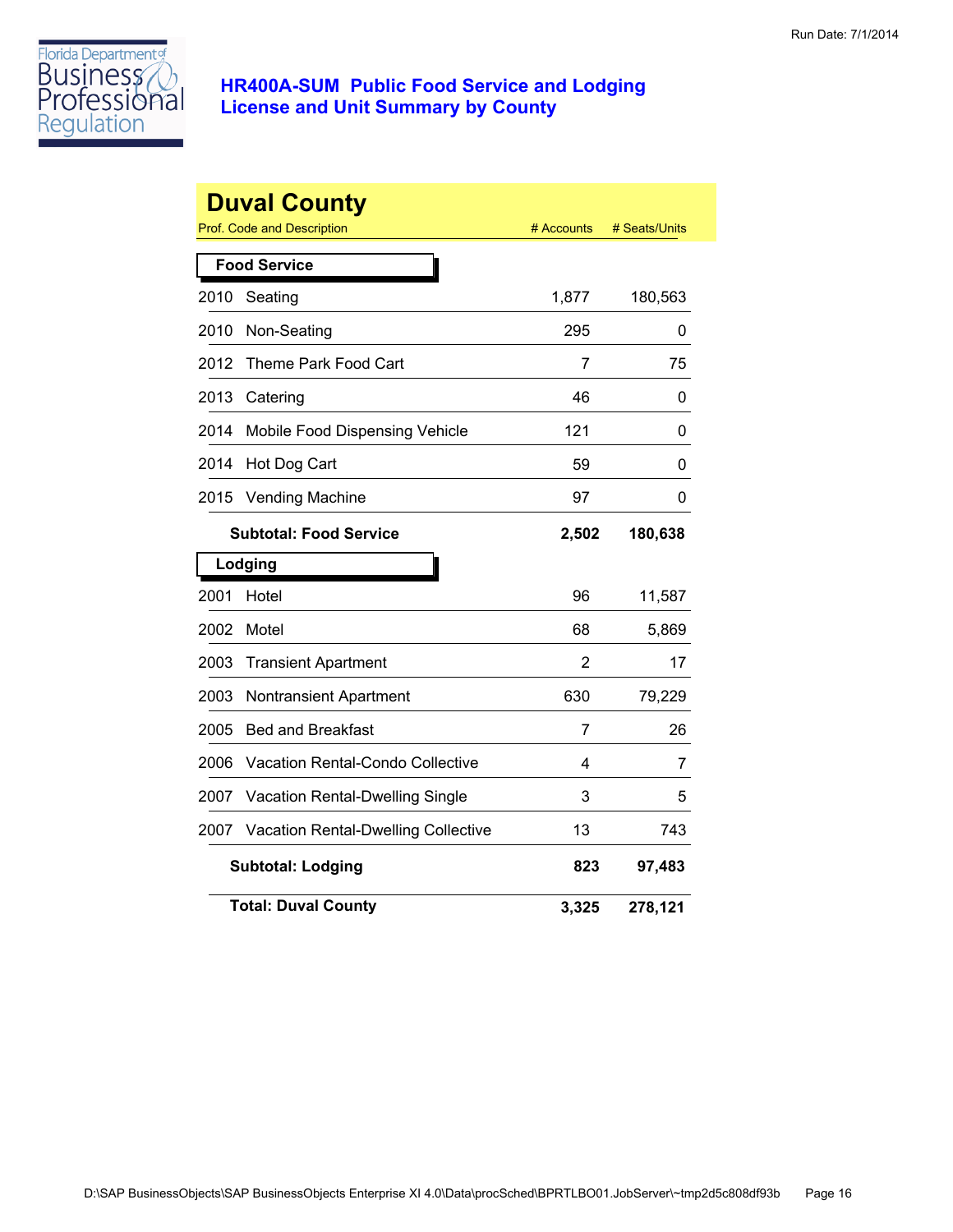

|      | <b>Escambia County</b><br>Prof. Code and Description | # Accounts | # Seats/Units |
|------|------------------------------------------------------|------------|---------------|
|      | <b>Food Service</b>                                  |            |               |
| 2010 | Seating                                              | 571        | 56,569        |
| 2010 | Non-Seating                                          | 70         | 0             |
| 2013 | Catering                                             | 5          | 0             |
| 2014 | Mobile Food Dispensing Vehicle                       | 32         | 0             |
| 2014 | Hot Dog Cart                                         | 11         | 0             |
| 2015 | <b>Vending Machine</b>                               | 1          | 0             |
|      | <b>Subtotal: Food Service</b>                        | 690        | 56,569        |
|      | Lodging                                              |            |               |
| 2001 | Hotel                                                | 33         | 3,511         |
| 2002 | Motel                                                | 52         | 3,826         |
| 2003 | <b>Transient Apartment</b>                           | 2          | 114           |
| 2003 | Nontransient Apartment                               | 182        | 16,856        |
| 2005 | <b>Bed and Breakfast</b>                             | 3          | 16            |
| 2006 | Vacation Rental-Condo Single                         | 9          | 34            |
| 2006 | Vacation Rental-Condo Group                          | 17         | 778           |
| 2006 | Vacation Rental-Condo Collective                     | 27         | 694           |
| 2007 | Vacation Rental-Dwelling Single                      | 3          | 6             |
| 2007 | <b>Vacation Rental-Dwelling Collective</b>           | 12         | 162           |
|      | <b>Subtotal: Lodging</b>                             | 340        | 25,997        |
|      | <b>Total: Escambia County</b>                        | 1,030      | 82,566        |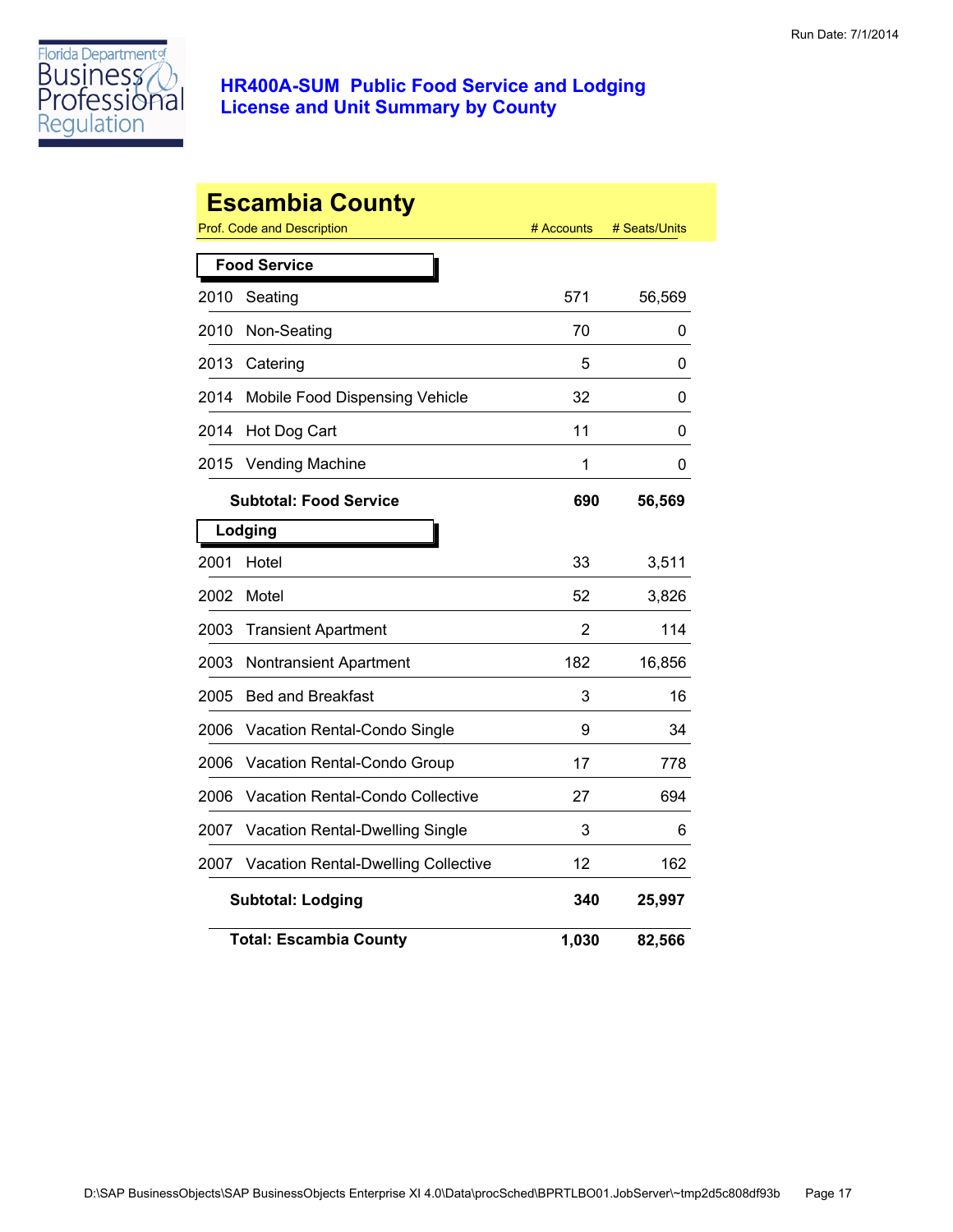

|      | <b>Flagler County</b><br><b>Prof. Code and Description</b> | # Accounts | # Seats/Units |
|------|------------------------------------------------------------|------------|---------------|
|      | <b>Food Service</b>                                        |            |               |
| 2010 | Seating                                                    | 179        | 14,008        |
| 2010 | Non-Seating                                                | 11         | 0             |
| 2013 | Catering                                                   | 1          | 0             |
| 2014 | Mobile Food Dispensing Vehicle                             | 3          | 0             |
| 2014 | Hot Dog Cart                                               | 2          | 0             |
| 2015 | <b>Vending Machine</b>                                     | 3          | 0             |
|      | <b>Subtotal: Food Service</b>                              | 199        | 14,008        |
|      | Lodging                                                    |            |               |
| 2001 | Hotel                                                      | 8          | 704           |
| 2002 | Motel                                                      | 9          | 232           |
| 2003 | <b>Transient Apartment</b>                                 | 3          | 27            |
| 2003 | Nontransient Apartment                                     | 12         | 920           |
| 2005 | <b>Bed and Breakfast</b>                                   | 2          | 11            |
| 2006 | Vacation Rental-Condo Single                               | 63         | 102           |
| 2006 | Vacation Rental-Condo Group                                | 5          | 139           |
| 2006 | Vacation Rental-Condo Collective                           | 15         | 470           |
| 2007 | Vacation Rental-Dwelling Single                            | 28         | 29            |
| 2007 | Vacation Rental-Dwelling Group                             | 2          | 13            |
| 2007 | Vacation Rental-Dwelling Collective                        | 17         | 48            |
|      | <b>Subtotal: Lodging</b>                                   | 164        | 2,695         |
|      | <b>Total: Flagler County</b>                               | 363        | 16,703        |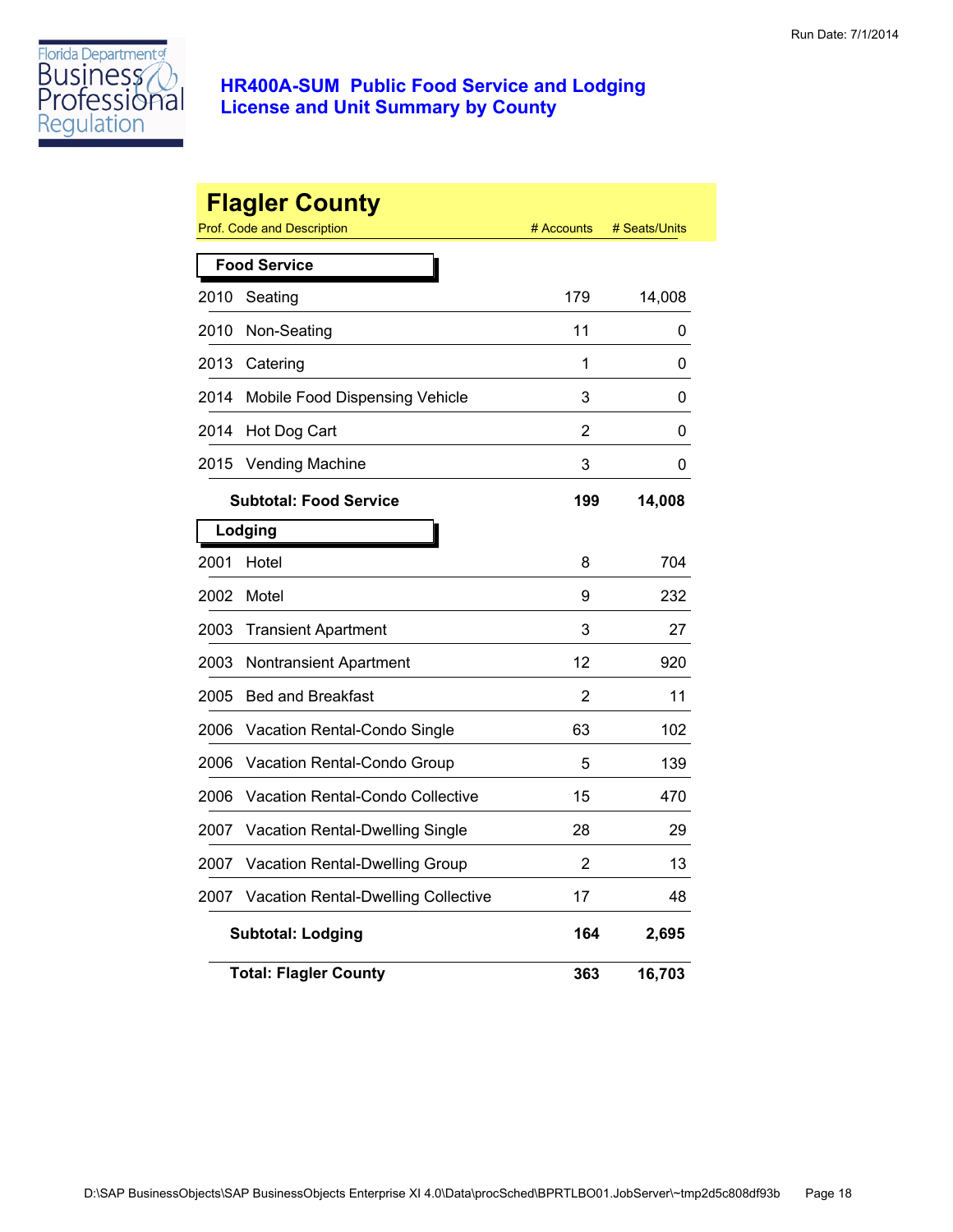

|      | <b>Franklin County</b>                     |                |               |
|------|--------------------------------------------|----------------|---------------|
|      | Prof. Code and Description                 | # Accounts     | # Seats/Units |
|      | <b>Food Service</b>                        |                |               |
| 2010 | Seating                                    | 41             | 3,555         |
| 2010 | Non-Seating                                | 2              | 0             |
| 2014 | Mobile Food Dispensing Vehicle             | 2              | 0             |
| 2014 | Hot Dog Cart                               | 1              | 0             |
|      | <b>Subtotal: Food Service</b>              | 46             | 3,555         |
|      | Lodging                                    |                |               |
| 2001 | Hotel                                      | 4              | 81            |
| 2002 | Motel                                      | 9              | 332           |
| 2003 | <b>Transient Apartment</b>                 | $\overline{2}$ | 5             |
| 2003 | <b>Nontransient Apartment</b>              | 4              | 121           |
| 2005 | <b>Bed and Breakfast</b>                   | 4              | 31            |
| 2006 | Vacation Rental-Condo Single               | 1              | 1             |
| 2006 | Vacation Rental-Condo Collective           | 2              | 84            |
| 2007 | Vacation Rental-Dwelling Single            | 73             | 77            |
| 2007 | <b>Vacation Rental-Dwelling Collective</b> | 13             | 607           |
|      | <b>Subtotal: Lodging</b>                   | 112            | 1,339         |
|      | <b>Total: Franklin County</b>              | 158            | 4,894         |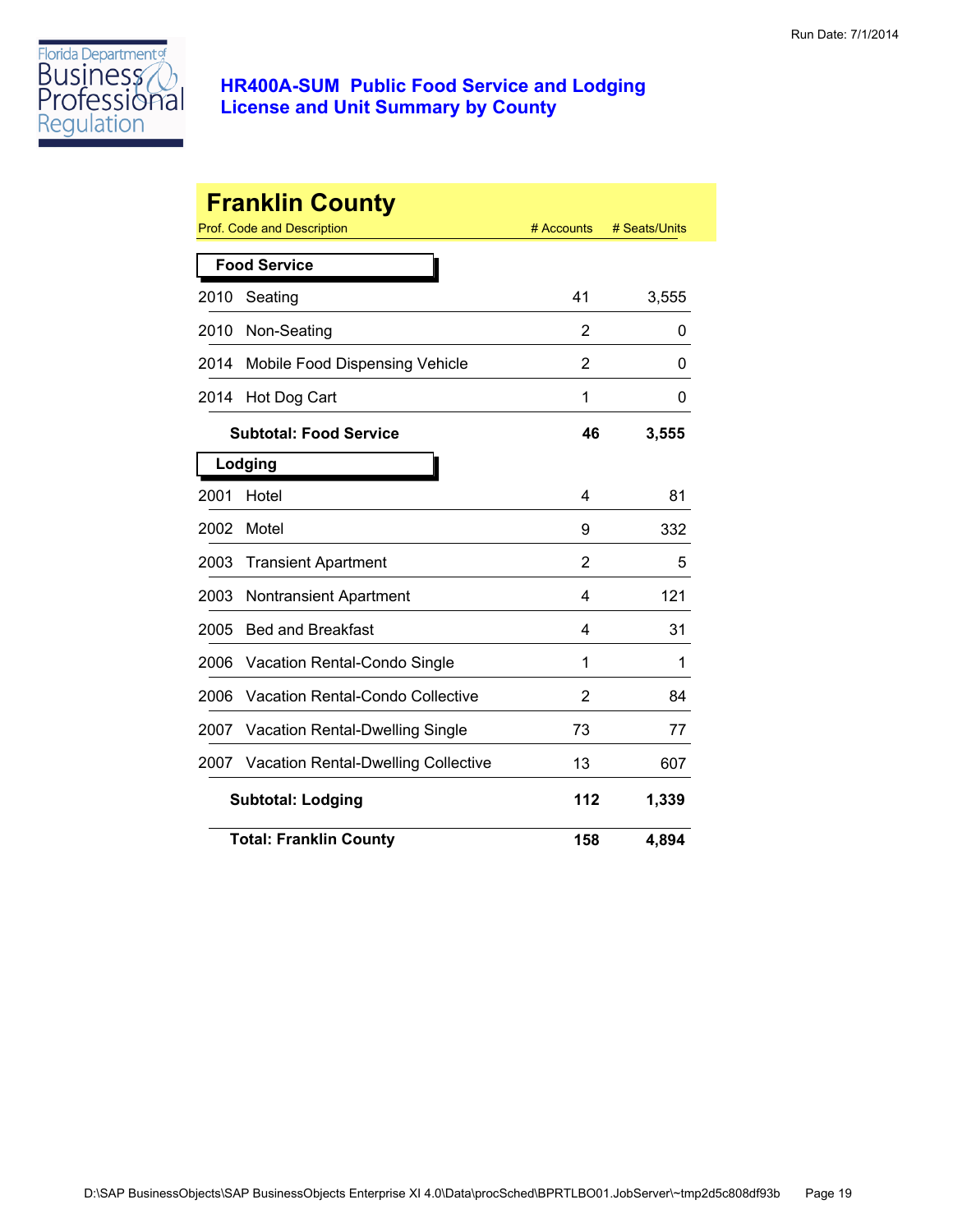

| <b>Gadsden County</b> |                                |            |               |
|-----------------------|--------------------------------|------------|---------------|
|                       | Prof. Code and Description     | # Accounts | # Seats/Units |
|                       | <b>Food Service</b>            |            |               |
| 2010                  | Seating                        | 58         | 3,748         |
| 2010                  | Non-Seating                    | 3          | 0             |
| 2013                  | Catering                       | 1          | 0             |
| 2014                  | Mobile Food Dispensing Vehicle | 17         | 0             |
|                       | <b>Subtotal: Food Service</b>  | 79         | 3,748         |
|                       | Lodging                        |            |               |
| 2001                  | Hotel                          | 4          | 236           |
| 2002                  | Motel                          | 10         | 229           |
| 2003                  | <b>Transient Apartment</b>     | 1          | 60            |
| 2003                  | <b>Nontransient Apartment</b>  | 16         | 958           |
| 2005                  | <b>Bed and Breakfast</b>       | 2          | 15            |
| 2007                  | Vacation Rental-Dwelling Group | 2          | 8             |
|                       | <b>Subtotal: Lodging</b>       | 35         | 1,506         |
|                       | <b>Total: Gadsden County</b>   | 114        | 5,254         |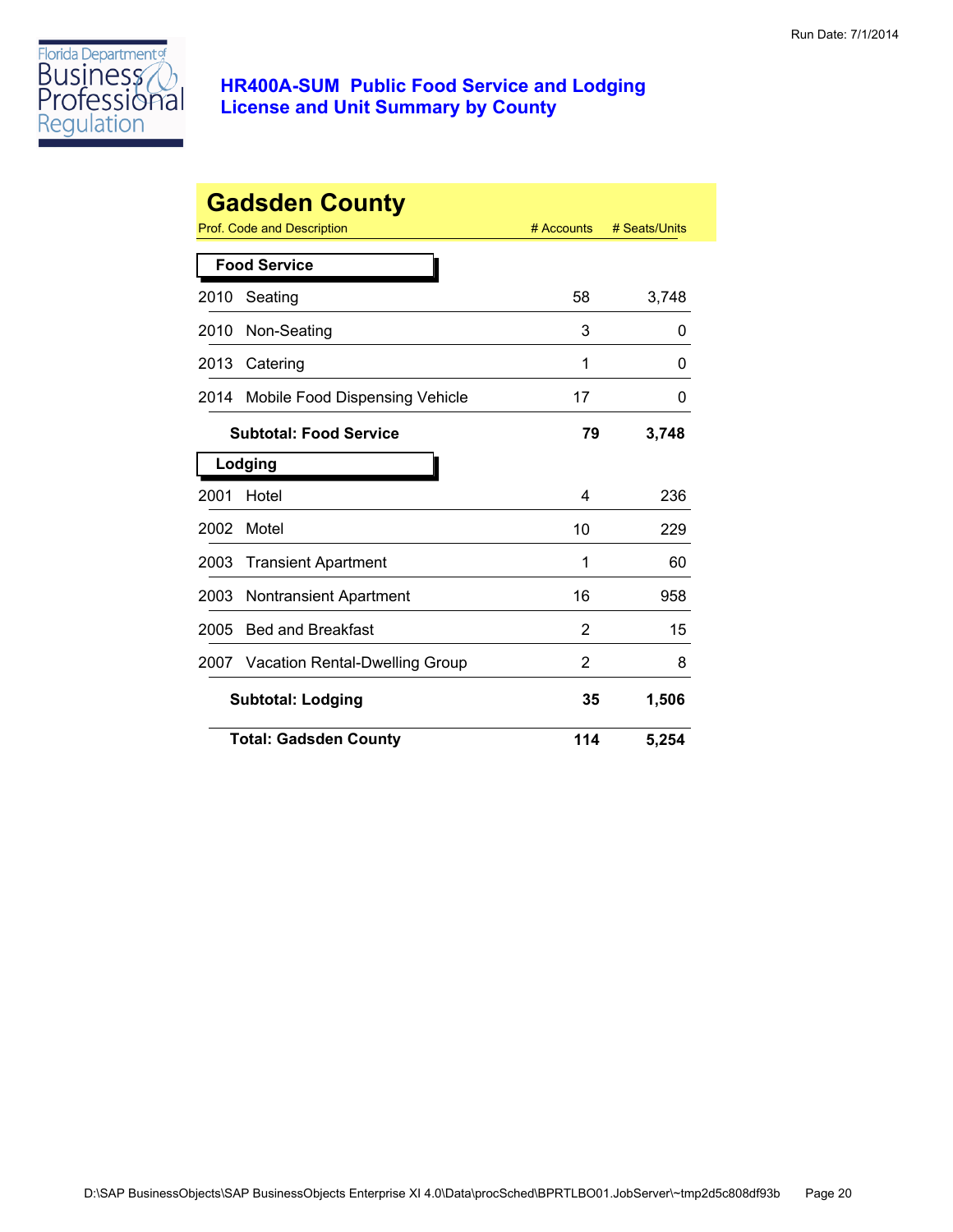

|      | <b>Gilchrist County</b><br>Prof. Code and Description | $#$ Accounts | # Seats/Units |
|------|-------------------------------------------------------|--------------|---------------|
|      |                                                       |              |               |
|      | <b>Food Service</b>                                   |              |               |
| 2010 | Seating                                               | 13           | 855           |
|      | 2014 Mobile Food Dispensing Vehicle                   | 1            | O             |
|      | <b>Subtotal: Food Service</b>                         | 14           | 855           |
|      | Lodging                                               |              |               |
| 2002 | Motel                                                 | 2            | 52            |
|      | 2003 Transient Apartment                              | 1            | 1             |
|      | 2003 Nontransient Apartment                           | 3            | 66            |
|      | 2007 Vacation Rental-Dwelling Single                  | 1            |               |
|      | <b>Subtotal: Lodging</b>                              | 7            | 120           |
|      | <b>Total: Gilchrist County</b>                        | 21           | 975           |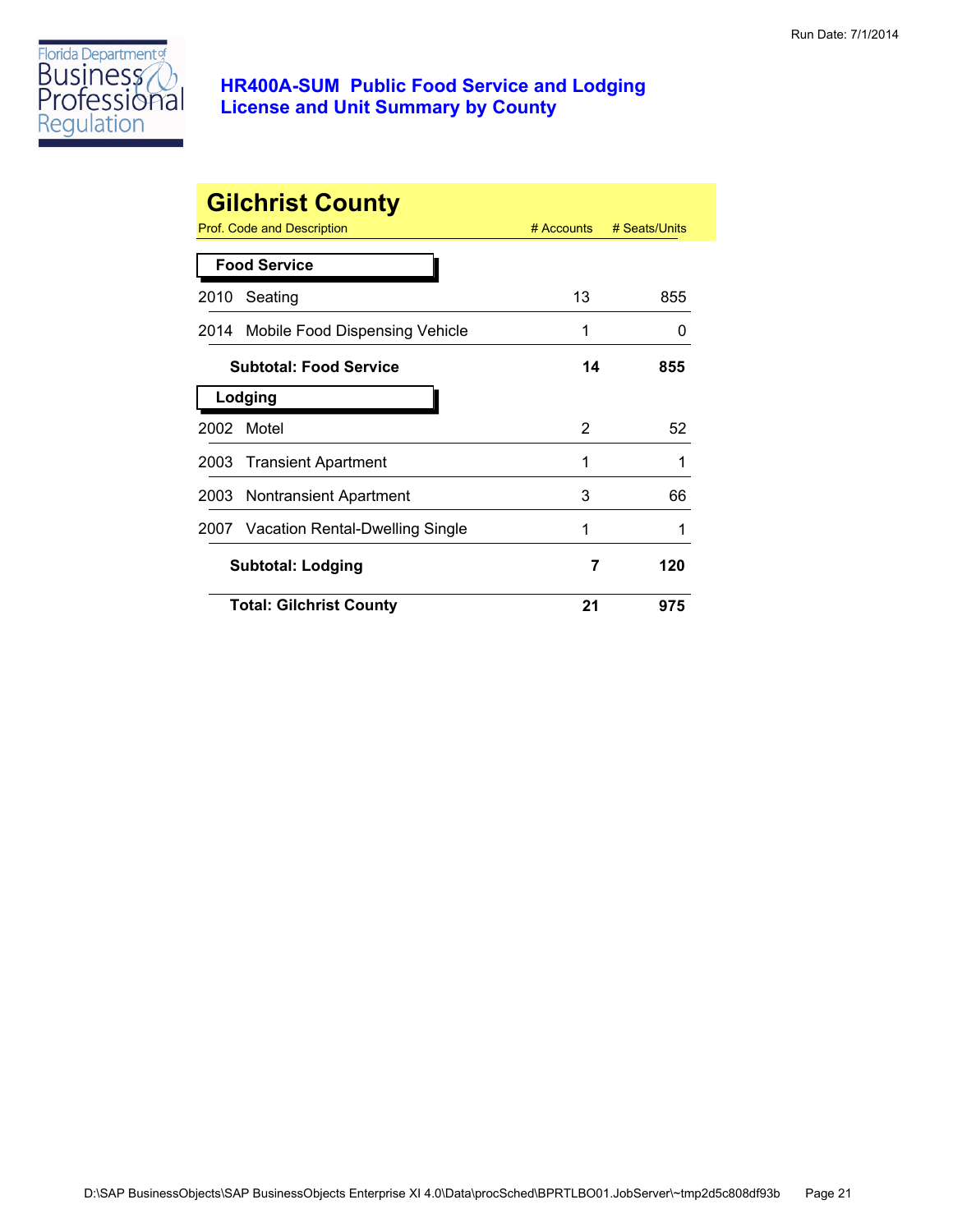

|      | <b>Glades County</b><br>Prof. Code and Description | # Accounts | # Seats/Units |
|------|----------------------------------------------------|------------|---------------|
|      | <b>Food Service</b>                                |            |               |
| 2010 | Seating                                            | 11         | 682           |
|      | 2013 Catering                                      | 1          | 0             |
|      | <b>Subtotal: Food Service</b>                      | 12         | 682           |
|      | Lodging                                            |            |               |
| 2002 | Motel                                              | 8          | 99            |
|      | 2003 Transient Apartment                           | 2          | 22            |
|      | 2003 Nontransient Apartment                        | 1          | 28            |
|      | <b>Subtotal: Lodging</b>                           | 11         | 149           |
|      | <b>Total: Glades County</b>                        | 23         | 831           |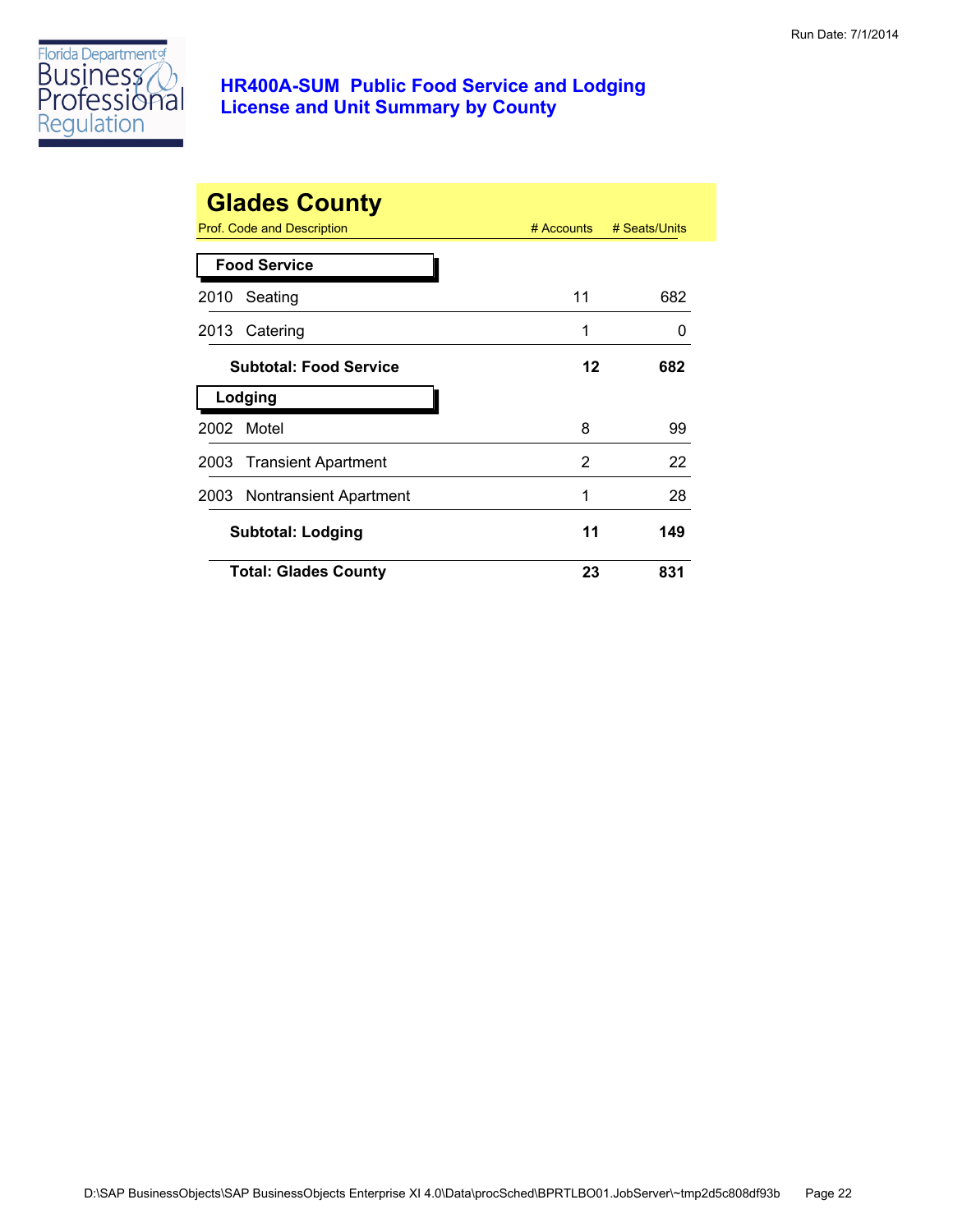

|      | <b>Gulf County</b><br><b>Prof. Code and Description</b> | # Accounts | # Seats/Units |
|------|---------------------------------------------------------|------------|---------------|
|      | <b>Food Service</b>                                     |            |               |
| 2010 | Seating                                                 | 32         | 2,000         |
| 2010 | Non-Seating                                             | 1          | 0             |
| 2013 | Catering                                                | 1          | 0             |
| 2014 | Mobile Food Dispensing Vehicle                          | 8          | 0             |
|      | <b>Subtotal: Food Service</b>                           | 42         | 2,000         |
|      | Lodging                                                 |            |               |
| 2001 | Hotel                                                   | 3          | 101           |
| 2002 | Motel                                                   | 3          | 37            |
| 2003 | <b>Transient Apartment</b>                              | 1          | 6             |
| 2003 | Nontransient Apartment                                  | 3          | 113           |
| 2005 | <b>Bed and Breakfast</b>                                | 3          | 17            |
| 2006 | Vacation Rental-Condo Single                            | 10         | 12            |
| 2006 | <b>Vacation Rental-Condo Collective</b>                 | 3          | 89            |
| 2007 | Vacation Rental-Dwelling Single                         | 31         | 32            |
| 2007 | Vacation Rental-Dwelling Group                          | 4          | 39            |
| 2007 | <b>Vacation Rental-Dwelling Collective</b>              | 16         | 393           |
|      | <b>Subtotal: Lodging</b>                                | 77         | 839           |
|      | <b>Total: Gulf County</b>                               | 119        | 2,839         |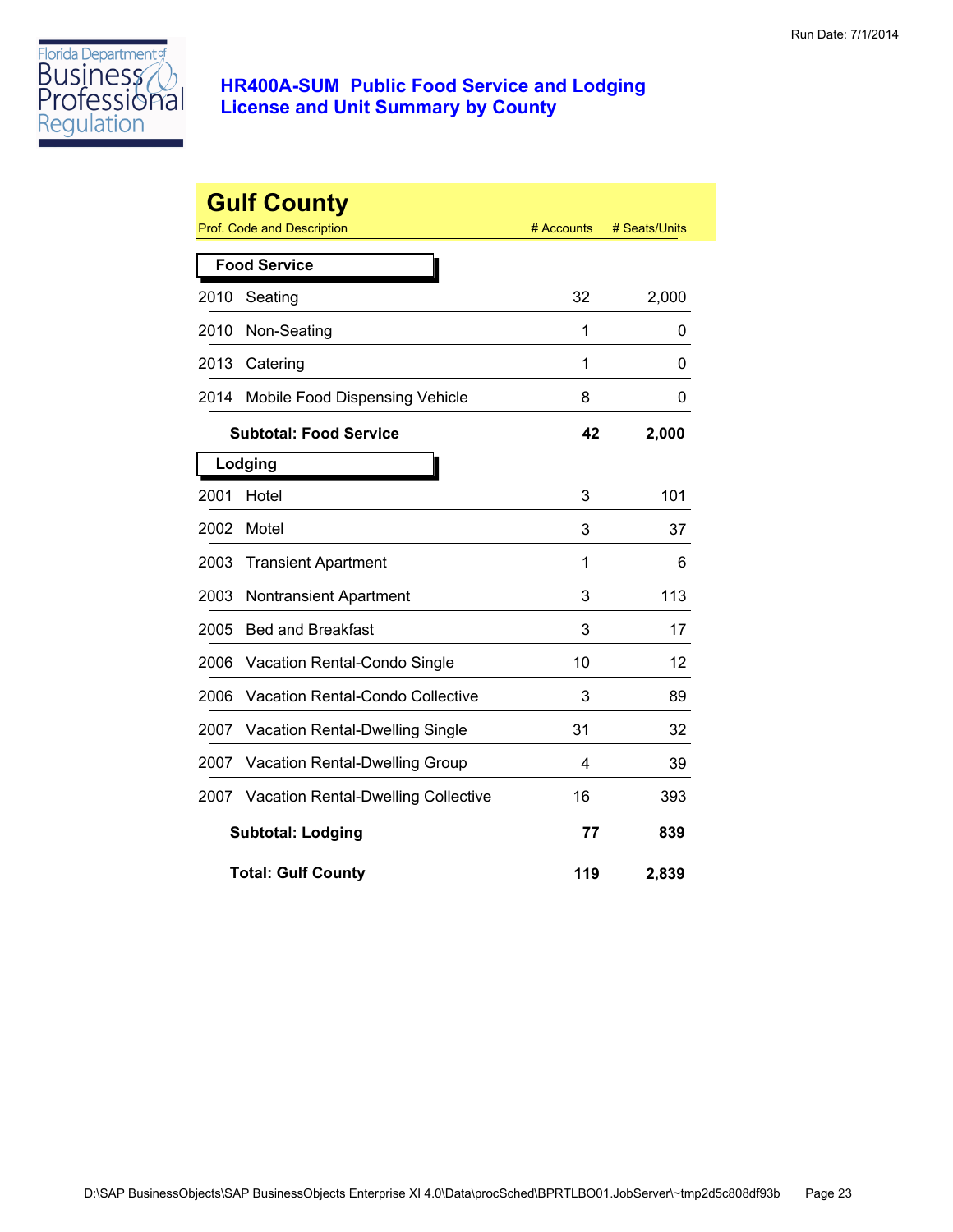

|      | <b>Hamilton County</b><br>Prof. Code and Description | $#$ Accounts | # Seats/Units |
|------|------------------------------------------------------|--------------|---------------|
|      | <b>Food Service</b>                                  |              |               |
| 2010 | Seating                                              | 13           | 1,036         |
|      | 2010 Non-Seating                                     | 3            | 0             |
|      | 2014 Mobile Food Dispensing Vehicle                  | 6            | 0             |
|      | <b>Subtotal: Food Service</b>                        | 22           | 1,036         |
|      | Lodging                                              |              |               |
| 2002 | Motel                                                | 10           | 402           |
|      | 2003 Nontransient Apartment                          | 6            | 155           |
| 2005 | <b>Bed and Breakfast</b>                             | 2            | 12            |
|      | <b>Subtotal: Lodging</b>                             | 18           | 569           |
|      | <b>Total: Hamilton County</b>                        | 40           | 1,605         |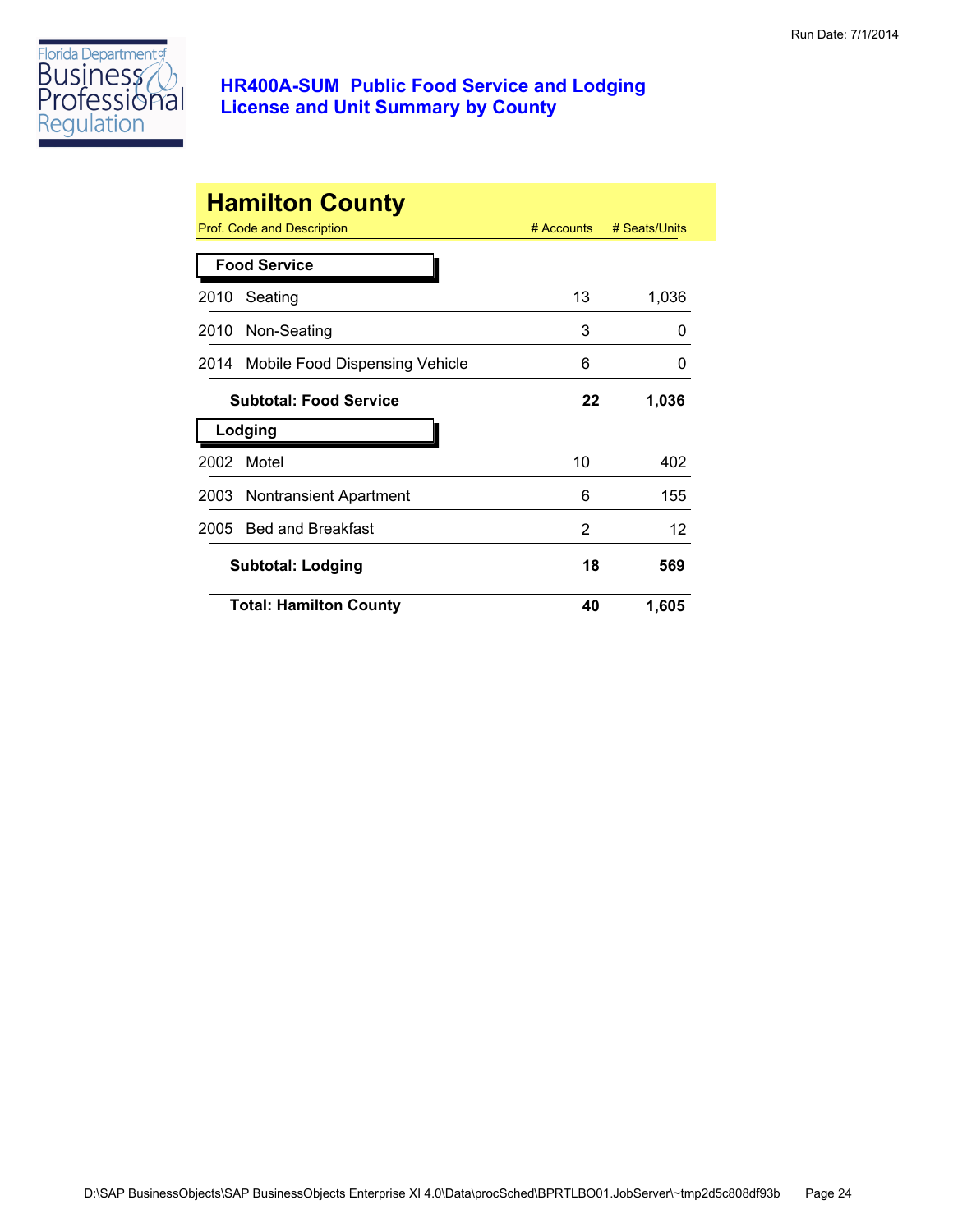

|      | <b>Hardee County</b><br>Prof. Code and Description | $#$ Accounts | # Seats/Units |
|------|----------------------------------------------------|--------------|---------------|
|      | <b>Food Service</b>                                |              |               |
| 2010 | Seating                                            | 32           | 1,951         |
|      | 2010 Non-Seating                                   | 2            | 0             |
| 2014 | Mobile Food Dispensing Vehicle                     | 6            | O             |
|      | 2015 Vending Machine                               | 1            | 0             |
|      | <b>Subtotal: Food Service</b>                      | 41           | 1,951         |
|      | Lodging                                            |              |               |
| 2001 | Hotel                                              | 1            | 48            |
| 2002 | Motel                                              | 4            | 64            |
| 2003 | <b>Nontransient Apartment</b>                      | 14           | 613           |
|      | <b>Subtotal: Lodging</b>                           | 19           | 725           |
|      | <b>Total: Hardee County</b>                        | 60           | 2,676         |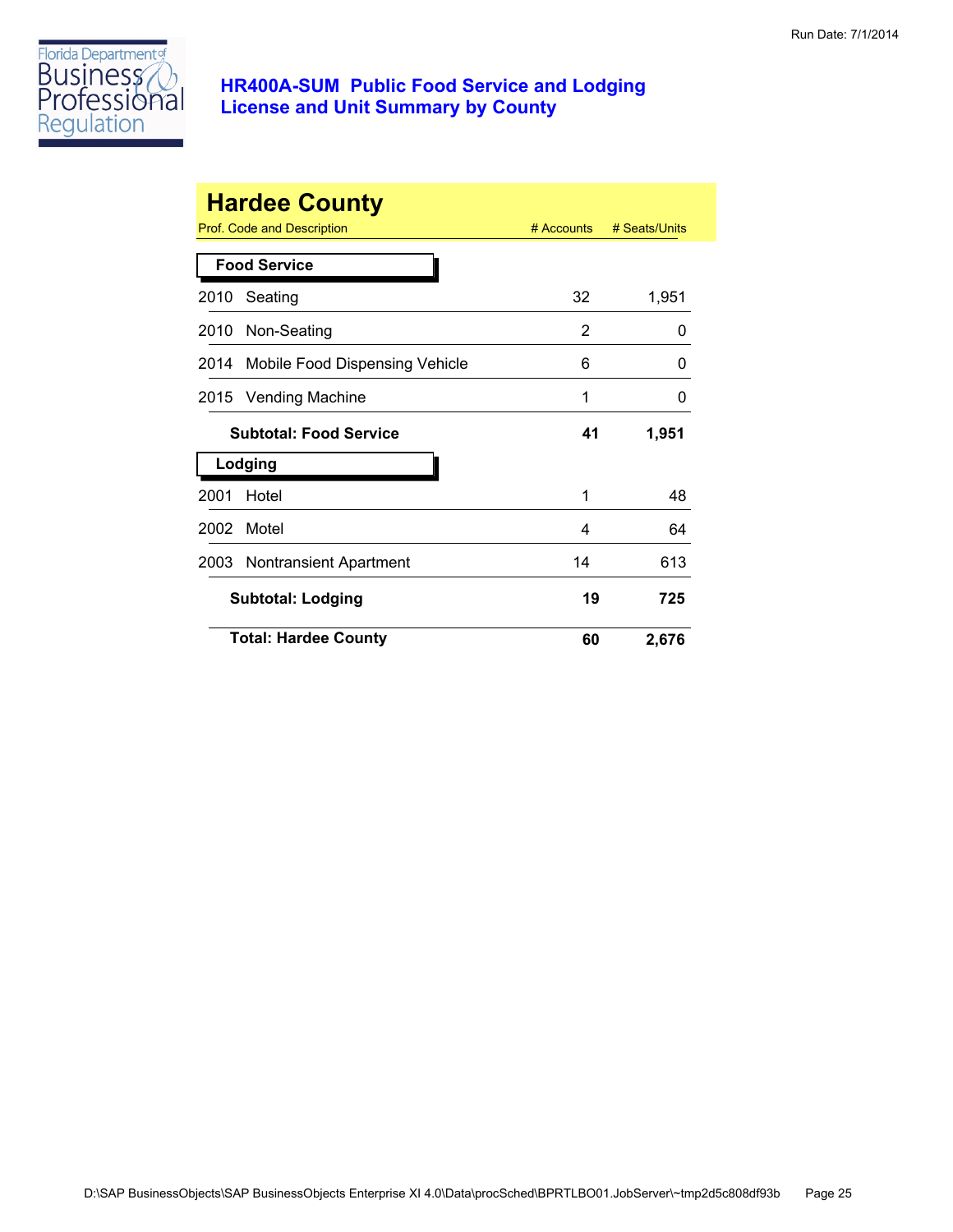

|      | <b>Hendry County</b>            |            |               |
|------|---------------------------------|------------|---------------|
|      | Prof. Code and Description      | # Accounts | # Seats/Units |
|      | <b>Food Service</b>             |            |               |
| 2010 | Seating                         | 62         | 4,442         |
| 2010 | Non-Seating                     | 6          | O             |
| 2014 | Mobile Food Dispensing Vehicle  | 6          | 0             |
|      | <b>Subtotal: Food Service</b>   | 74         | 4,442         |
|      | Lodging                         |            |               |
| 2001 | Hotel                           | 3          | 163           |
| 2002 | Motel                           | 10         | 263           |
| 2003 | Nontransient Apartment          | 17         | 529           |
| 2006 | Vacation Rental-Condo Group     | 1          | 6             |
| 2007 | Vacation Rental-Dwelling Single | 1          | 1             |
|      | <b>Subtotal: Lodging</b>        | 32         | 962           |
|      | <b>Total: Hendry County</b>     | 106        | 5,404         |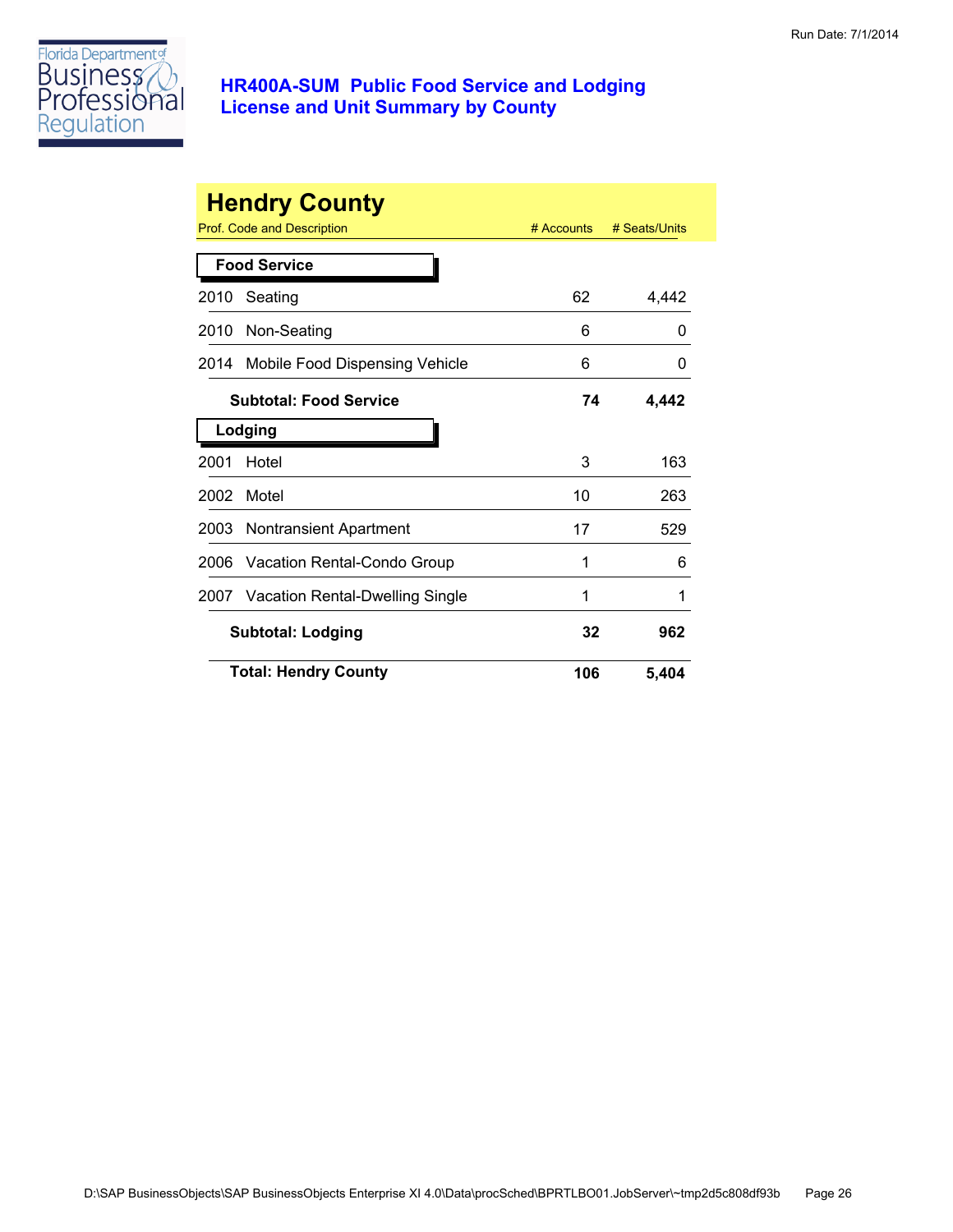

|      | <b>Hernando County</b><br>Prof. Code and Description | # Accounts | # Seats/Units |
|------|------------------------------------------------------|------------|---------------|
|      | <b>Food Service</b>                                  |            |               |
| 2010 | Seating                                              | 257        | 21,922        |
| 2010 | Non-Seating                                          | 35         | 0             |
| 2013 | Catering                                             | 4          | 0             |
| 2014 | Mobile Food Dispensing Vehicle                       | 17         | 0             |
| 2014 | Hot Dog Cart                                         | 10         | 0             |
| 2015 | <b>Vending Machine</b>                               | 8          | 0             |
|      | <b>Subtotal: Food Service</b>                        | 331        | 21,922        |
|      | Lodging                                              |            |               |
| 2001 | Hotel                                                | 5          | 343           |
| 2002 | Motel                                                | 14         | 639           |
| 2003 | <b>Transient Apartment</b>                           | 4          | 161           |
| 2003 | <b>Nontransient Apartment</b>                        | 58         | 2,999         |
| 2007 | Vacation Rental-Dwelling Single                      | 3          | 3             |
|      | <b>Subtotal: Lodging</b>                             | 84         | 4,145         |
|      | <b>Total: Hernando County</b>                        | 415        | 26,067        |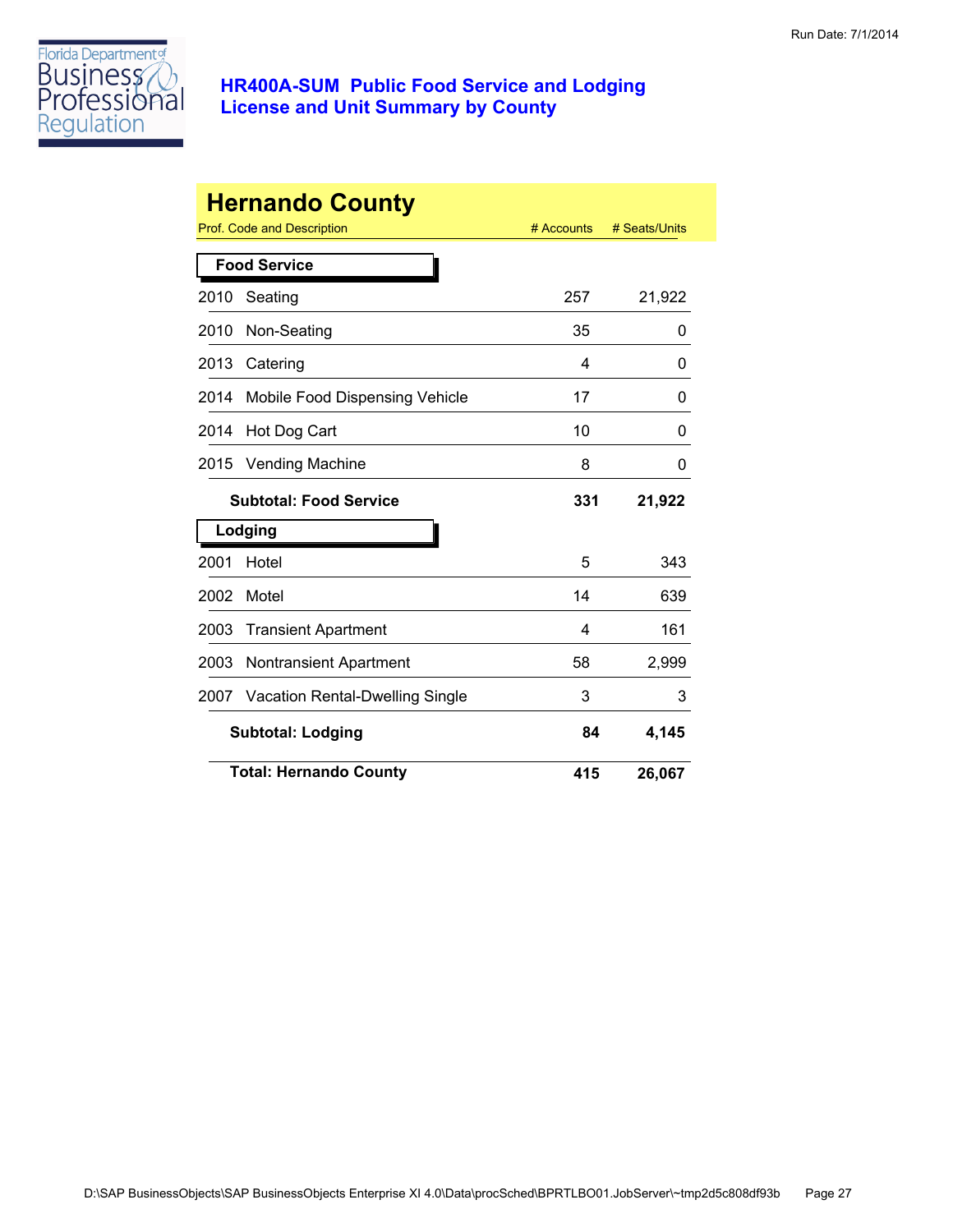

|      | <b>Highlands County</b><br><b>Prof. Code and Description</b> | # Accounts | # Seats/Units |
|------|--------------------------------------------------------------|------------|---------------|
|      | <b>Food Service</b>                                          |            |               |
|      |                                                              |            |               |
| 2010 | Seating                                                      | 157        | 14,727        |
| 2010 | Non-Seating                                                  | 10         | 0             |
| 2014 | Mobile Food Dispensing Vehicle                               | 14         | 0             |
| 2014 | Hot Dog Cart                                                 | 2          | 0             |
| 2015 | <b>Vending Machine</b>                                       | 6          | 0             |
|      | <b>Subtotal: Food Service</b>                                | 189        | 14,727        |
|      | Lodging                                                      |            |               |
| 2001 | Hotel                                                        | 9          | 928           |
| 2002 | Motel                                                        | 15         | 458           |
| 2003 | <b>Transient Apartment</b>                                   | 14         | 257           |
| 2003 | <b>Nontransient Apartment</b>                                | 75         | 2,393         |
| 2006 | Vacation Rental-Condo Single                                 | 1          | 69            |
| 2006 | Vacation Rental-Condo Group                                  | 3          | 42            |
| 2007 | Vacation Rental-Dwelling Group                               | 1          | 84            |
| 2007 | Vacation Rental-Dwelling Collective                          | 2          | 2             |
|      | 4,233<br><b>Subtotal: Lodging</b><br>120                     |            |               |
|      | <b>Total: Highlands County</b>                               | 309        | 18,960        |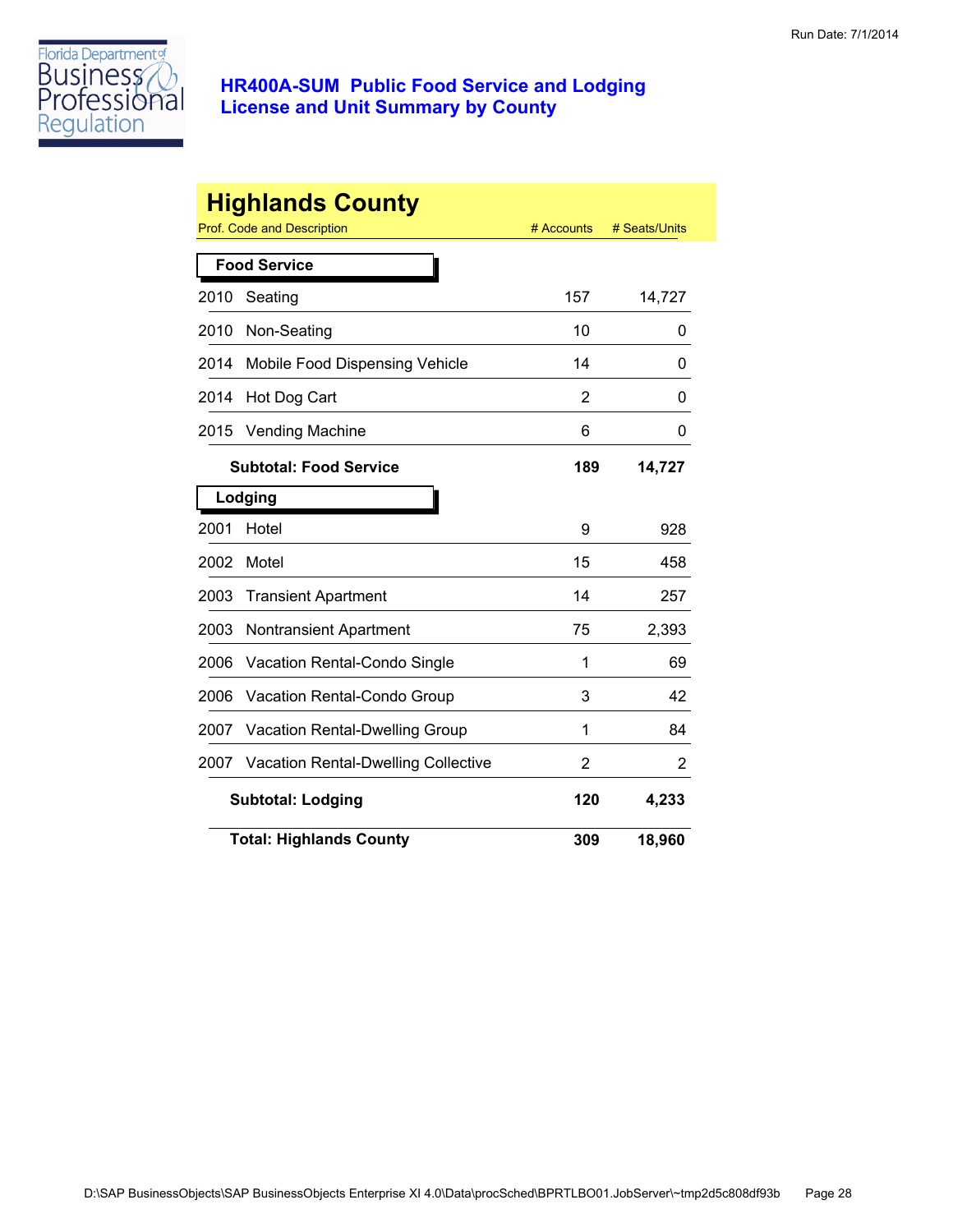

|      | <b>Hillsborough County</b><br>Prof. Code and Description | # Accounts | # Seats/Units |  |  |
|------|----------------------------------------------------------|------------|---------------|--|--|
|      | <b>Food Service</b>                                      |            |               |  |  |
| 2010 | Seating                                                  | 2,337      | 215,534       |  |  |
| 2010 | Non-Seating                                              | 396        | 0             |  |  |
| 2012 | Theme Park Food Cart                                     | 6          | 110           |  |  |
| 2013 | Catering                                                 | 40         | 0             |  |  |
| 2014 | Mobile Food Dispensing Vehicle                           | 258        | 0             |  |  |
| 2014 | Hot Dog Cart                                             | 21         | 0             |  |  |
| 2015 | <b>Vending Machine</b>                                   | 118        | 0             |  |  |
|      | <b>Subtotal: Food Service</b>                            | 3,176      | 215,644       |  |  |
|      | Lodging                                                  |            |               |  |  |
| 2001 | Hotel                                                    | 102        | 16,177        |  |  |
| 2002 | Motel                                                    | 102        | 5,607         |  |  |
| 2003 | <b>Transient Apartment</b>                               | 21         | 1,103         |  |  |
| 2003 | <b>Nontransient Apartment</b>                            | 812        | 108,154       |  |  |
| 2005 | <b>Bed and Breakfast</b>                                 | 5          | 16            |  |  |
| 2006 | Vacation Rental-Condo Single                             | 2          | 2             |  |  |
| 2006 | Vacation Rental-Condo Group                              | 3          | 445           |  |  |
| 2006 | Vacation Rental-Condo Collective                         | 1          | 2             |  |  |
| 2007 | Vacation Rental-Dwelling Single                          | 12         | 74            |  |  |
| 2007 | Vacation Rental-Dwelling Collective                      | 7          | 56            |  |  |
|      | <b>Subtotal: Lodging</b>                                 | 1,067      | 131,636       |  |  |
|      | <b>Total: Hillsborough County</b>                        | 4,243      | 347,280       |  |  |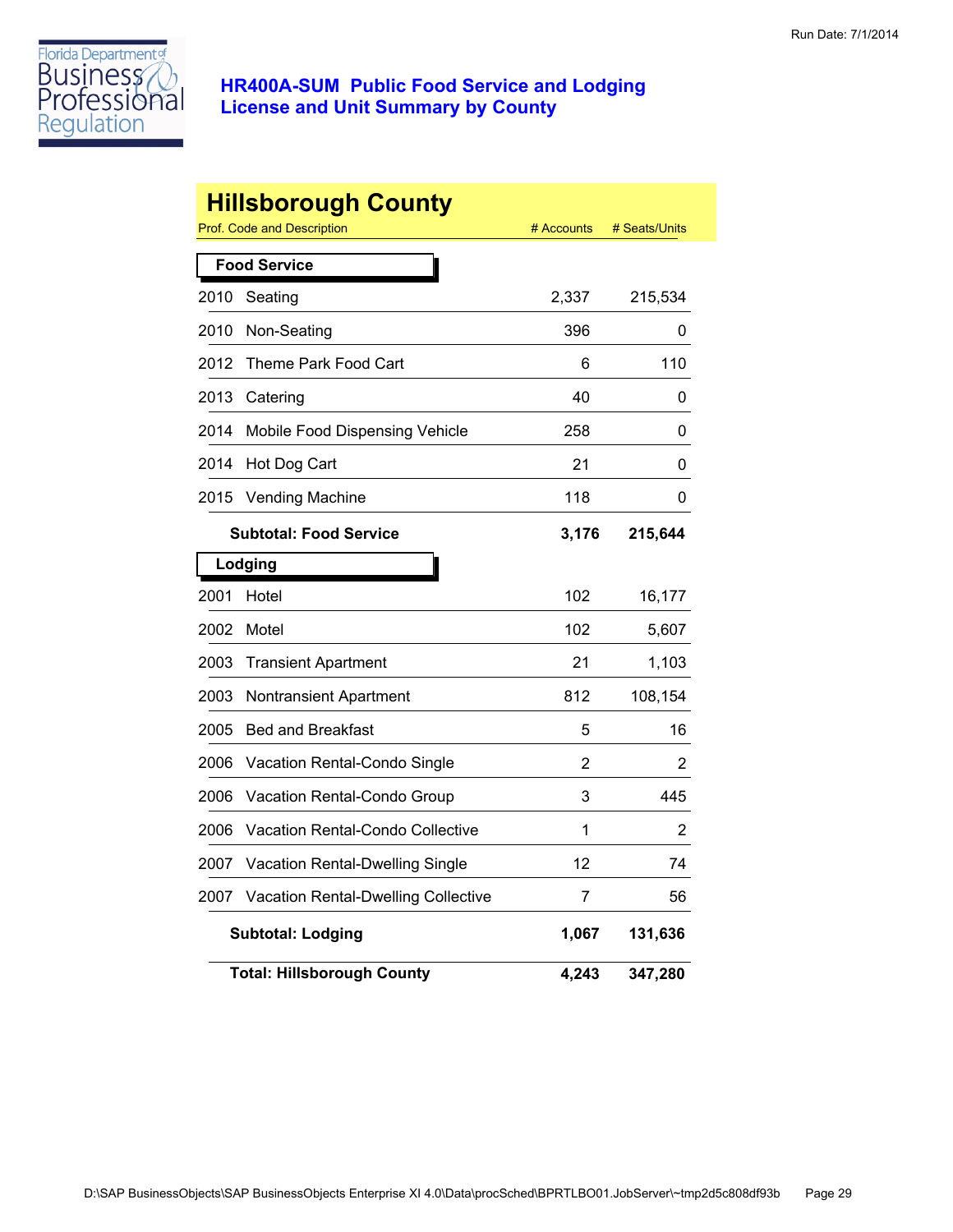

|      | <b>Holmes County</b>                |            |               |
|------|-------------------------------------|------------|---------------|
|      | <b>Prof. Code and Description</b>   | # Accounts | # Seats/Units |
|      | <b>Food Service</b>                 |            |               |
| 2010 | Seating                             | 20         | 1,365         |
|      | 2014 Mobile Food Dispensing Vehicle | 4          | $\mathbf{I}$  |
|      | <b>Subtotal: Food Service</b>       | 24         | 1,365         |
|      | Lodging                             |            |               |
| 2002 | Motel                               | 5          | 245           |
|      | 2003 Nontransient Apartment         | 10         | 139           |
|      | <b>Subtotal: Lodging</b>            | 15         | 384           |
|      | <b>Total: Holmes County</b>         | 39         | 1,749         |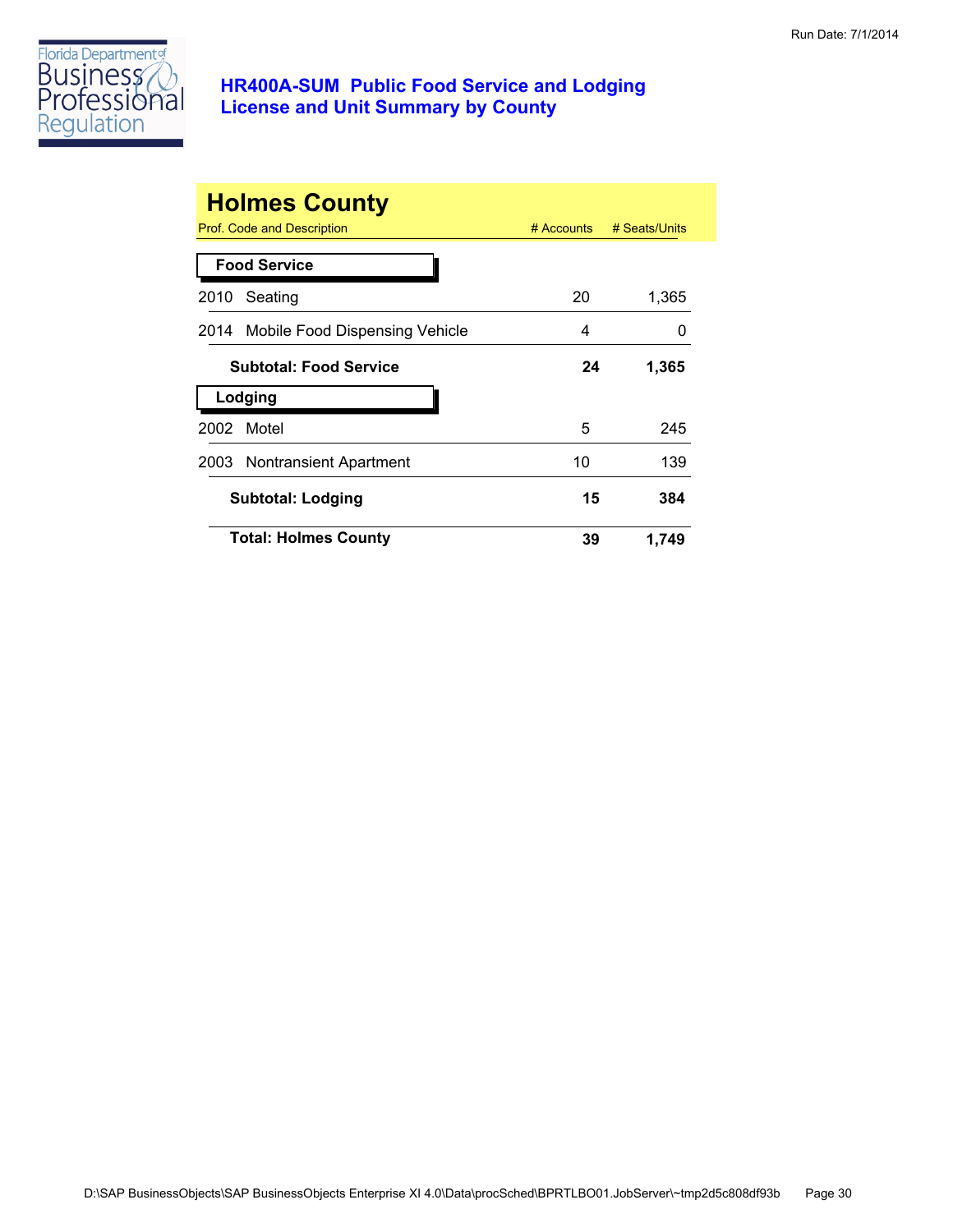

|      | <b>Indian River County</b><br>Prof. Code and Description | # Accounts | # Seats/Units |
|------|----------------------------------------------------------|------------|---------------|
|      | <b>Food Service</b>                                      |            |               |
| 2010 | Seating                                                  | 289        | 26,389        |
| 2010 | Non-Seating                                              | 46         | 0             |
| 2013 | Catering                                                 | 4          | 0             |
| 2014 | Mobile Food Dispensing Vehicle                           | 12         | 0             |
| 2014 | Hot Dog Cart                                             | 3          | 0             |
| 2015 | <b>Vending Machine</b>                                   | 6          | 0             |
|      | <b>Subtotal: Food Service</b>                            | 360        | 26,389        |
|      | Lodging                                                  |            |               |
| 2001 | Hotel                                                    | 7          | 691           |
| 2002 | Motel                                                    | 30         | 1,237         |
| 2003 | <b>Transient Apartment</b>                               | 5          | 52            |
| 2003 | <b>Nontransient Apartment</b>                            | 89         | 4,220         |
| 2005 | <b>Bed and Breakfast</b>                                 | 1          | 3             |
| 2006 | Vacation Rental-Condo Group                              | 9          | 409           |
| 2006 | <b>Vacation Rental-Condo Collective</b>                  | 1          | 22            |
| 2007 | Vacation Rental-Dwelling Single                          | 6          | 10            |
| 2007 | <b>Vacation Rental-Dwelling Collective</b>               | 6          | 28            |
|      | <b>Subtotal: Lodging</b>                                 | 154        | 6,672         |
|      | <b>Total: Indian River County</b>                        | 514        | 33,061        |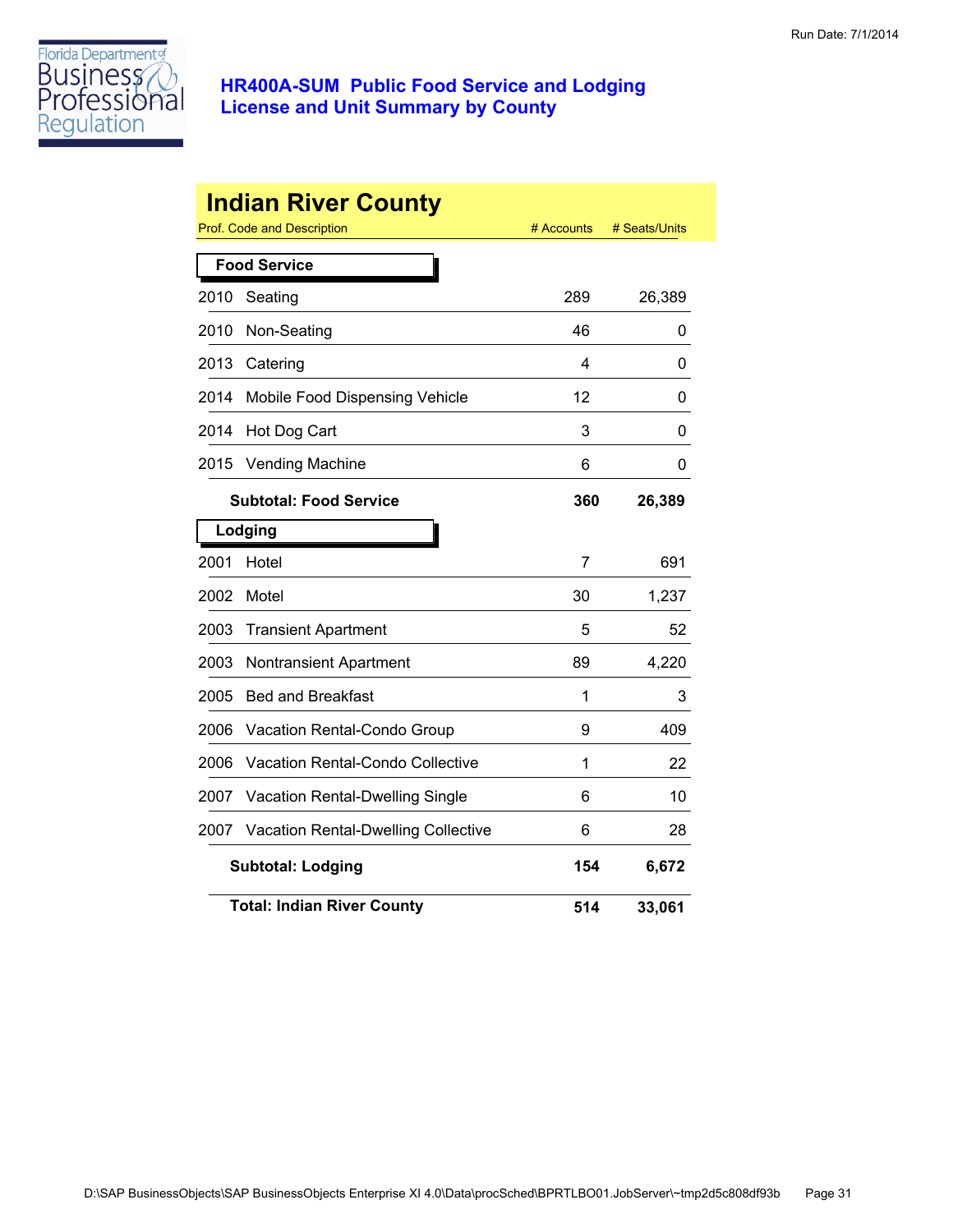

|      | <b>Jackson County</b>           |            |               |
|------|---------------------------------|------------|---------------|
|      | Prof. Code and Description      | # Accounts | # Seats/Units |
|      | <b>Food Service</b>             |            |               |
| 2010 | Seating                         | 76         | 5,450         |
| 2010 | Non-Seating                     | 3          | 0             |
| 2013 | Catering                        | 1          | 0             |
| 2014 | Mobile Food Dispensing Vehicle  | 6          | 0             |
|      | <b>Subtotal: Food Service</b>   | 86         | 5,450         |
|      | Lodging                         |            |               |
| 2001 | Hotel                           | 2          | 141           |
| 2002 | Motel                           | 14         | 664           |
| 2003 | <b>Nontransient Apartment</b>   | 30         | 998           |
| 2005 | <b>Bed and Breakfast</b>        | 2          | 17            |
| 2007 | Vacation Rental-Dwelling Single | 1          | 10            |
|      | <b>Subtotal: Lodging</b>        | 49         | 1,830         |
|      | <b>Total: Jackson County</b>    | 135        | 7,280         |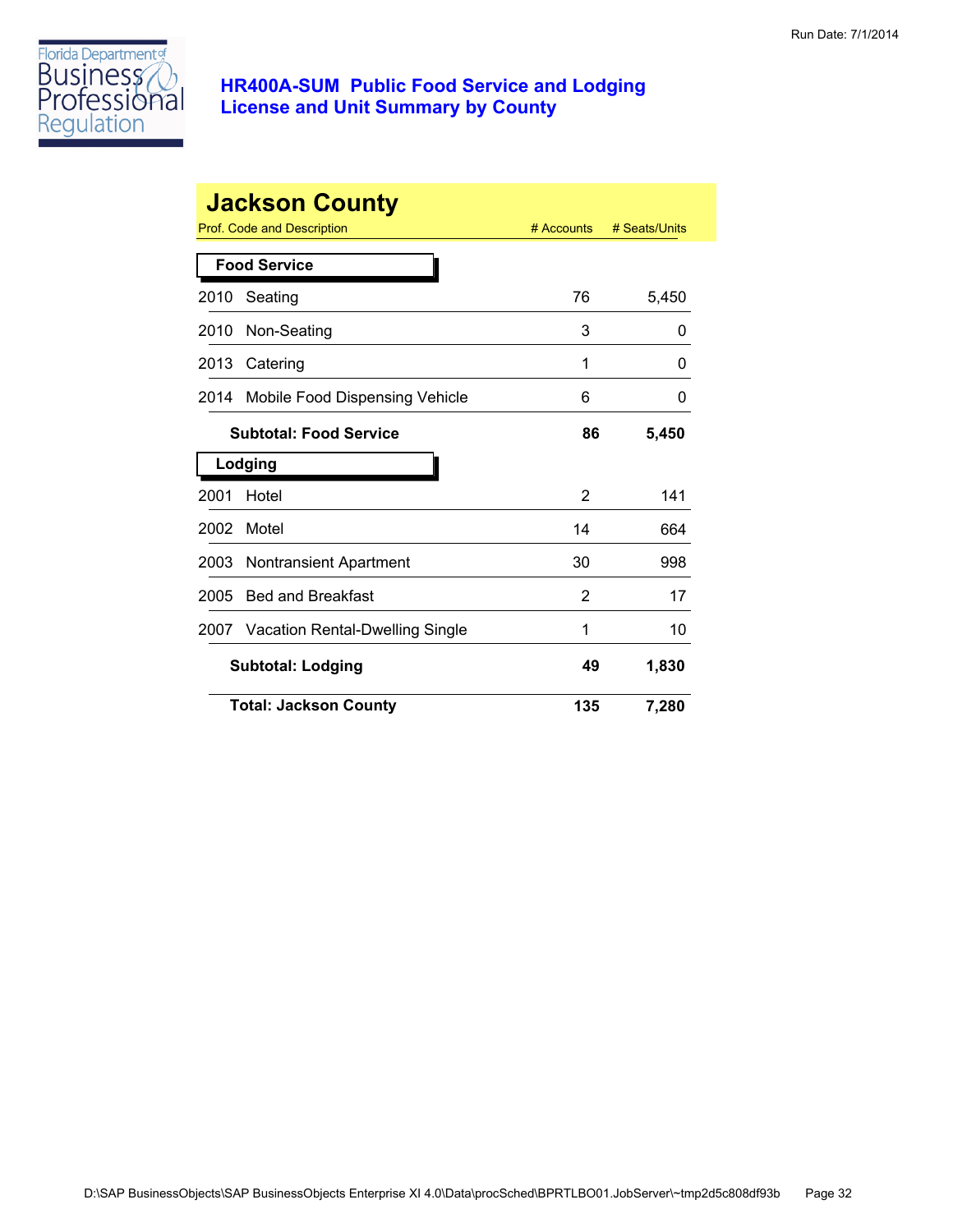

|      | <b>Jefferson County</b>         |              |               |
|------|---------------------------------|--------------|---------------|
|      | Prof. Code and Description      | $#$ Accounts | # Seats/Units |
|      | <b>Food Service</b>             |              |               |
| 2010 | Seating                         | 24           | 1,254         |
| 2010 | Non-Seating                     | 2            | 0             |
| 2013 | Catering                        | 1            | 0             |
| 2014 | Mobile Food Dispensing Vehicle  | 3            | 0             |
| 2014 | Hot Dog Cart                    | 1            | 0             |
|      | <b>Subtotal: Food Service</b>   | 31           | 1,254         |
|      | Lodging                         |              |               |
| 2002 | Motel                           | 5            | 179           |
| 2003 | <b>Transient Apartment</b>      | 1            | 1             |
| 2003 | <b>Nontransient Apartment</b>   | 7            | 198           |
| 2005 | <b>Bed and Breakfast</b>        | 5            | 17            |
| 2007 | Vacation Rental-Dwelling Single | 1            | 4             |
|      | <b>Subtotal: Lodging</b>        | 19           | 399           |
|      | <b>Total: Jefferson County</b>  | 50           | 1,653         |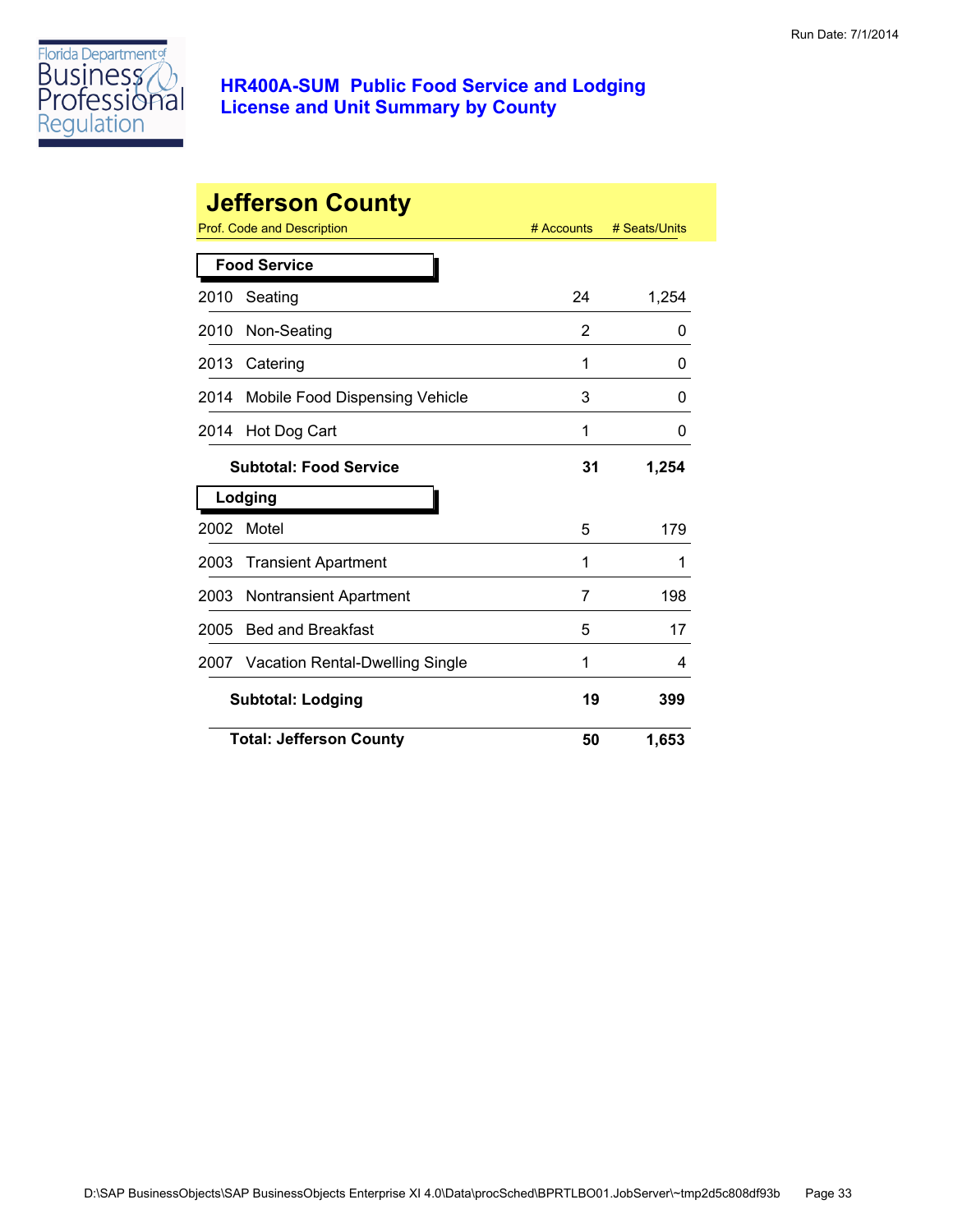

| <b>Lafayette County</b><br>Prof. Code and Description<br># Accounts<br># Seats/Units |                                           |    |     |  |  |
|--------------------------------------------------------------------------------------|-------------------------------------------|----|-----|--|--|
|                                                                                      | <b>Food Service</b>                       |    |     |  |  |
| 2010                                                                                 | Seating                                   | 5  | 329 |  |  |
|                                                                                      | 2014 Mobile Food Dispensing Vehicle       | 1  | 0   |  |  |
|                                                                                      | <b>Subtotal: Food Service</b><br>6<br>329 |    |     |  |  |
|                                                                                      | Lodging                                   |    |     |  |  |
| 2002                                                                                 | Motel                                     | 2  | 27  |  |  |
|                                                                                      | 2003 Nontransient Apartment               | 1  | 36  |  |  |
|                                                                                      | 2005 Bed and Breakfast                    | 1  | 12  |  |  |
|                                                                                      | 75<br><b>Subtotal: Lodging</b><br>4       |    |     |  |  |
|                                                                                      | <b>Total: Lafayette County</b>            | 10 | 404 |  |  |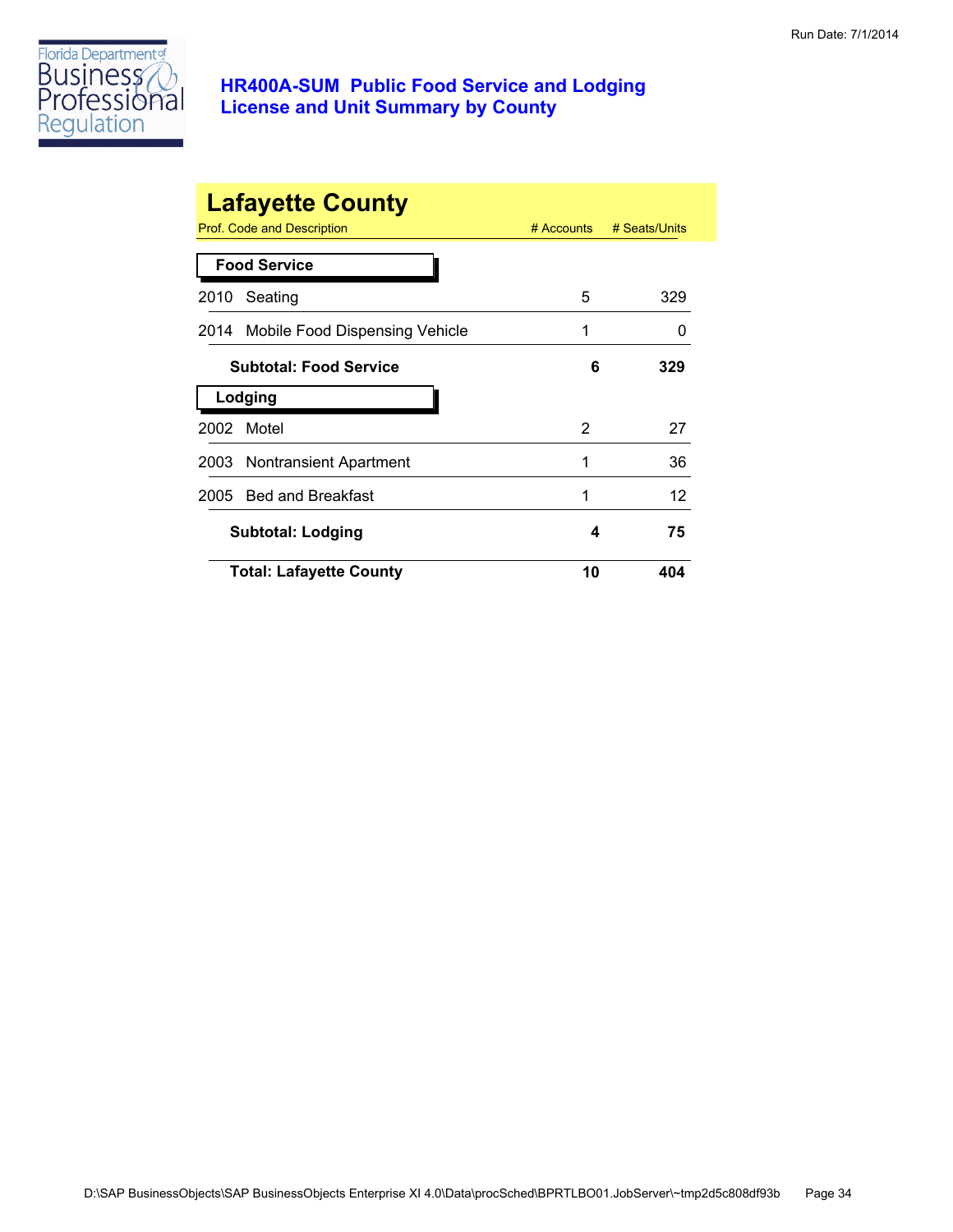

|      | <b>Lake County</b><br><b>Prof. Code and Description</b> | # Accounts | # Seats/Units |
|------|---------------------------------------------------------|------------|---------------|
|      | <b>Food Service</b>                                     |            |               |
| 2010 | Seating                                                 | 506        | 47,606        |
| 2010 | Non-Seating                                             | 51         | 0             |
| 2013 | Catering                                                | 4          | 0             |
| 2014 | Mobile Food Dispensing Vehicle                          | 52         | 0             |
| 2014 | Hot Dog Cart                                            | 8          | 0             |
| 2015 | <b>Vending Machine</b>                                  | 14         | 0             |
|      | <b>Subtotal: Food Service</b>                           | 635        | 47,606        |
|      | Lodging                                                 |            |               |
| 2001 | Hotel                                                   | 20         | 1,605         |
| 2002 | Motel                                                   | 30         | 1,390         |
| 2003 | <b>Transient Apartment</b>                              | 7          | 129           |
| 2003 | Nontransient Apartment                                  | 175        | 11,714        |
| 2005 | <b>Bed and Breakfast</b>                                | 13         | 56            |
| 2006 | Vacation Rental-Condo Single                            | 14         | 555           |
| 2006 | Vacation Rental-Condo Group                             | 3          | 101           |
| 2006 | Vacation Rental-Condo Collective                        | 1          | 7             |
| 2007 | Vacation Rental-Dwelling Single                         | 741        | 758           |
| 2007 | Vacation Rental-Dwelling Group                          | 3          | 14            |
| 2007 | <b>Vacation Rental-Dwelling Collective</b>              | 33         | 429           |
|      | <b>Subtotal: Lodging</b>                                | 1,040      | 16,758        |
|      | <b>Total: Lake County</b>                               | 1,675      | 64,364        |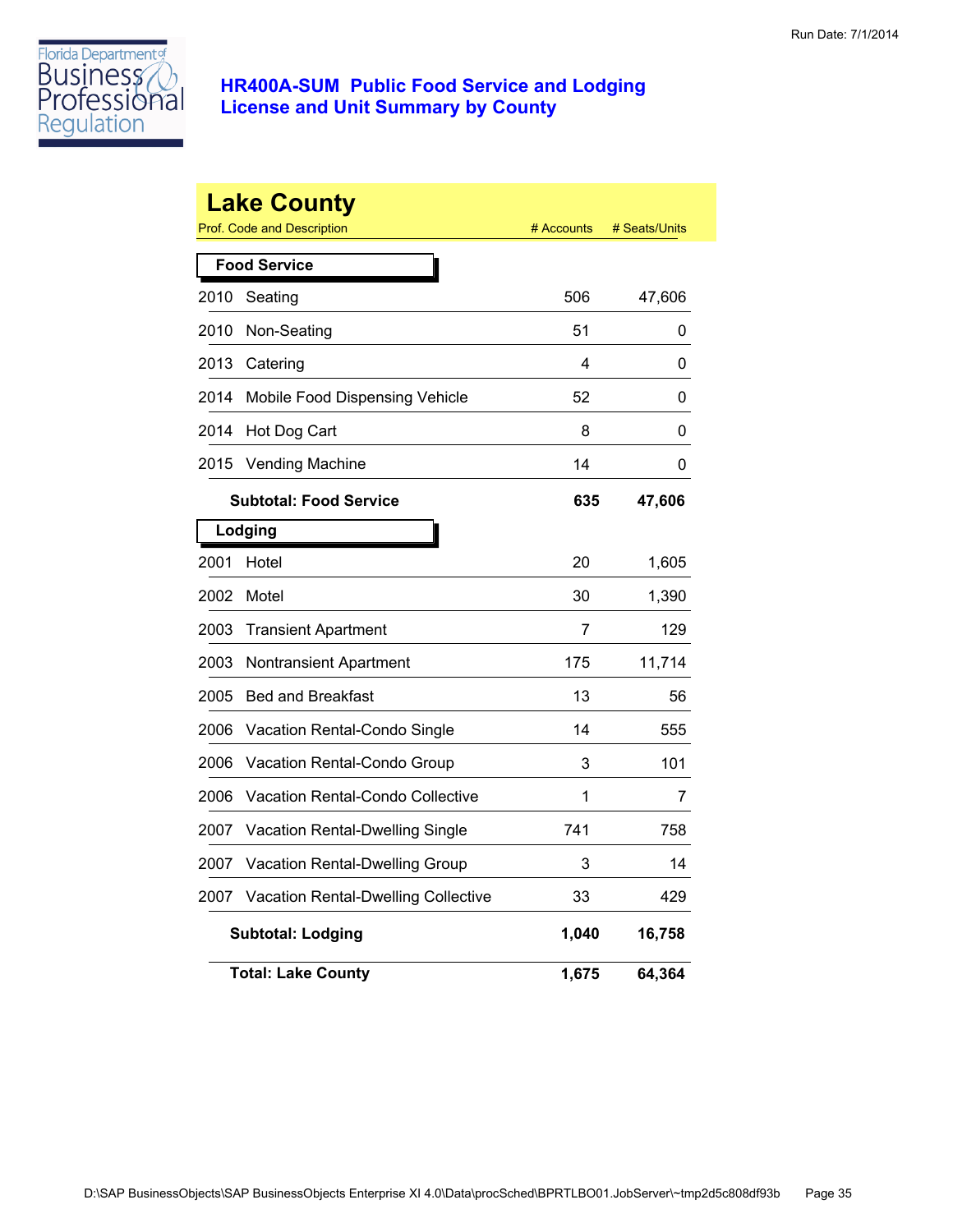

|      | <b>Lee County</b><br><b>Prof. Code and Description</b> | # Accounts | # Seats/Units |
|------|--------------------------------------------------------|------------|---------------|
|      | <b>Food Service</b>                                    |            |               |
| 2010 | Seating                                                | 1,416      | 150,867       |
| 2010 | Non-Seating                                            | 187        | 0             |
| 2013 | Catering                                               | 17         | 0             |
| 2014 | Mobile Food Dispensing Vehicle                         | 79         | 0             |
| 2014 | Hot Dog Cart                                           | 11         | 0             |
| 2015 | <b>Vending Machine</b>                                 | 6          | 0             |
|      | <b>Subtotal: Food Service</b>                          | 1,716      | 150,867       |
|      | Lodging                                                |            |               |
| 2001 | Hotel                                                  | 66         | 7,223         |
| 2002 | Motel                                                  | 113        | 4,038         |
| 2003 | <b>Transient Apartment</b>                             | 34         | 179           |
| 2003 | Nontransient Apartment                                 | 263        | 16,850        |
| 2005 | <b>Bed and Breakfast</b>                               | 3          | 13            |
| 2006 | Vacation Rental-Condo Single                           | 23         | 28            |
| 2006 | Vacation Rental-Condo Group                            | 62         | 2,743         |
| 2006 | Vacation Rental-Condo Collective                       | 60         | 1,604         |
| 2007 | <b>Vacation Rental-Dwelling Single</b>                 | 122        | 151           |
| 2007 | Vacation Rental-Dwelling Group                         | 8          | 70            |
| 2007 | <b>Vacation Rental-Dwelling Collective</b>             | 75         | 1,078         |
|      | <b>Subtotal: Lodging</b>                               | 829        | 33,977        |
|      | <b>Total: Lee County</b>                               | 2,545      | 184,844       |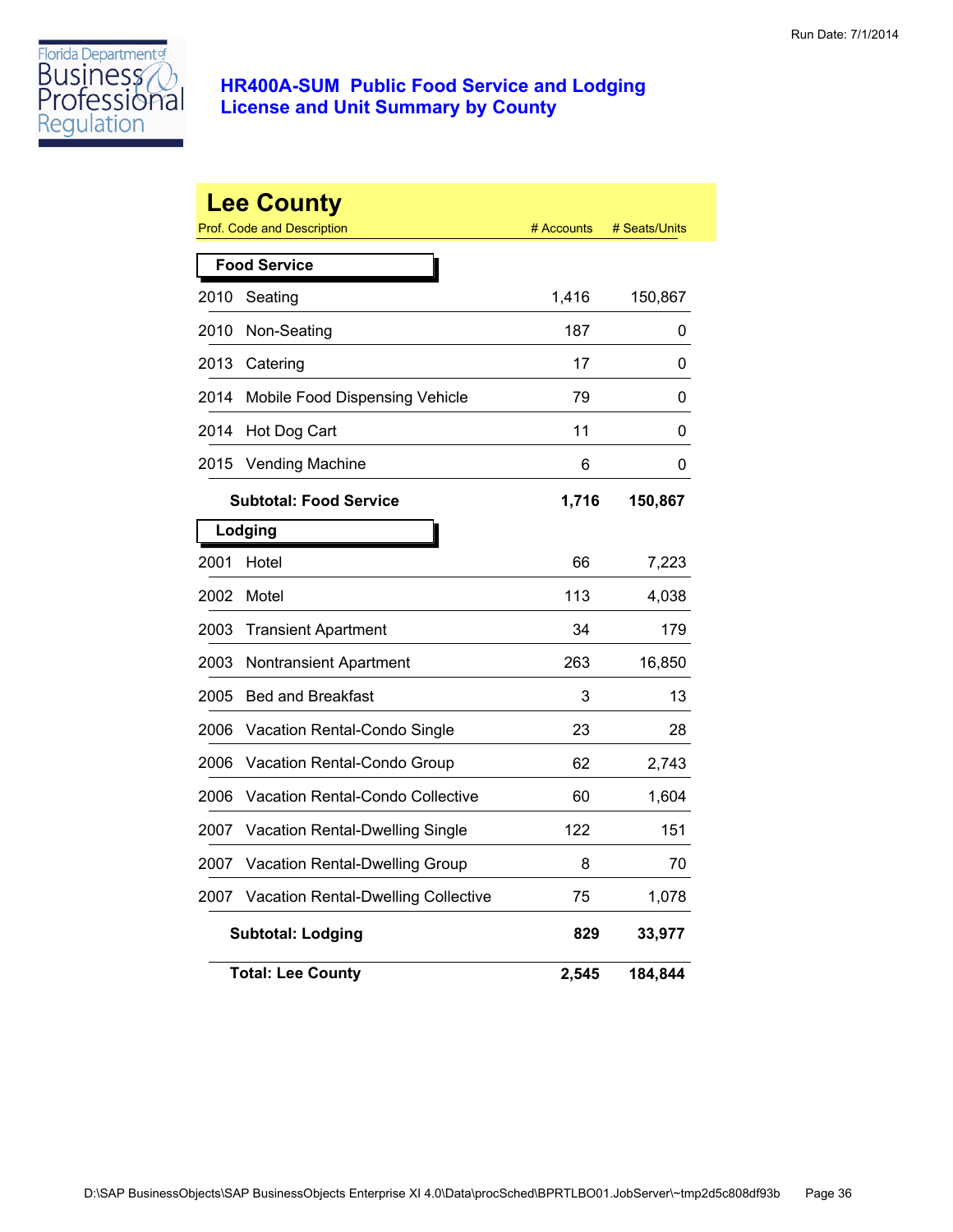

|      | <b>Leon County</b><br>Prof. Code and Description | # Accounts | # Seats/Units |
|------|--------------------------------------------------|------------|---------------|
|      |                                                  |            |               |
|      | <b>Food Service</b>                              |            |               |
| 2010 | Seating                                          | 612        | 57,401        |
| 2010 | Non-Seating                                      | 54         | 0             |
| 2013 | Catering                                         | 20         | 0             |
| 2014 | Mobile Food Dispensing Vehicle                   | 62         | 0             |
| 2014 | Hot Dog Cart                                     | 5          | 0             |
| 2015 | <b>Vending Machine</b>                           | 1          | 0             |
|      | <b>Subtotal: Food Service</b>                    | 754        | 57,401        |
|      | Lodging                                          |            |               |
| 2001 | Hotel                                            | 33         | 3,586         |
| 2002 | Motel                                            | 30         | 2,096         |
| 2003 | <b>Transient Apartment</b>                       | 5          | 506           |
| 2003 | <b>Nontransient Apartment</b>                    | 422        | 29,875        |
| 2006 | Vacation Rental-Condo Group                      | 2          | 39            |
| 2007 | <b>Vacation Rental-Dwelling Single</b>           | 1          | 5             |
|      | <b>Subtotal: Lodging</b>                         | 493        | 36,107        |
|      | <b>Total: Leon County</b>                        | 1,247      | 93,508        |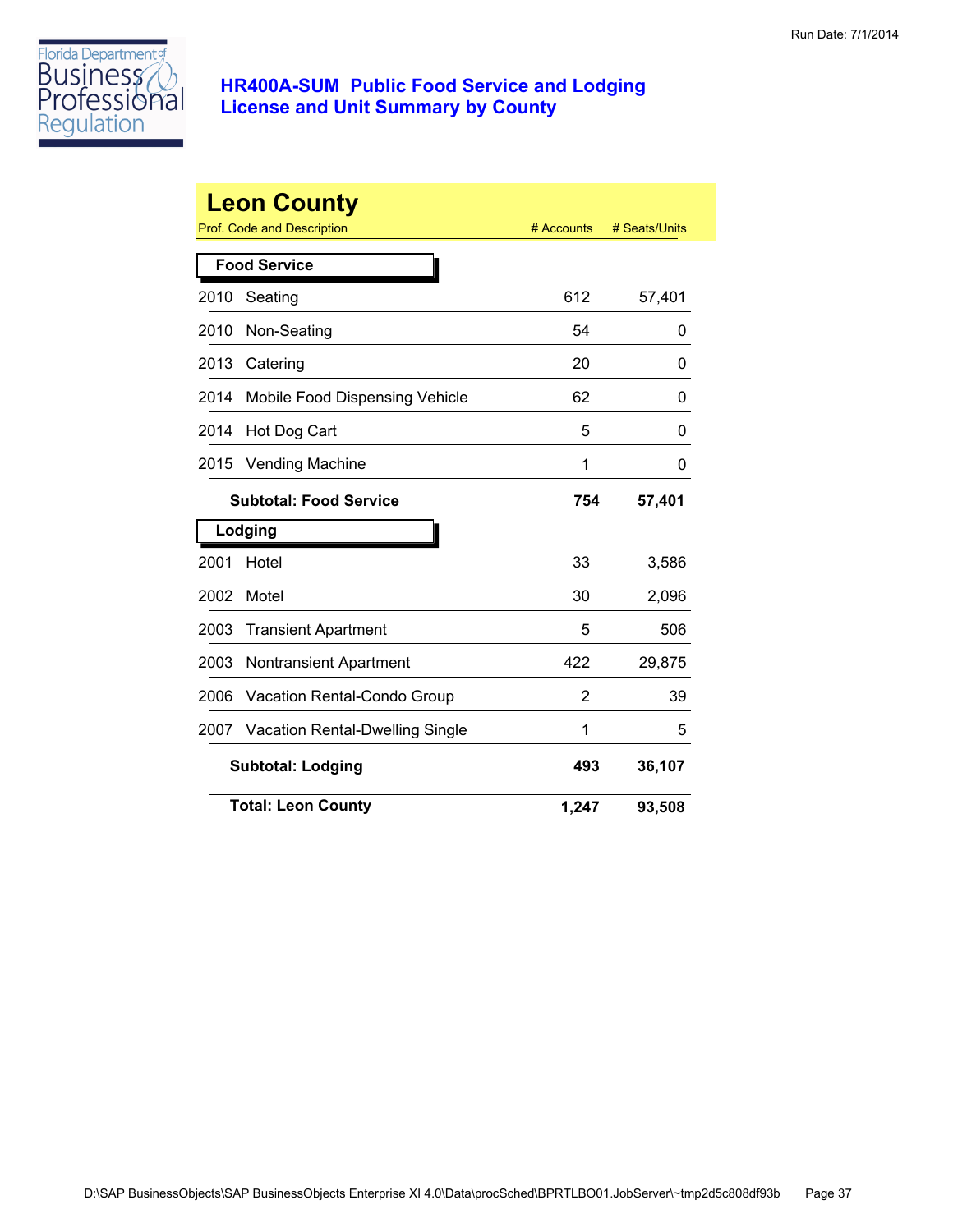

|      | <b>Levy County</b><br><b>Prof. Code and Description</b> | # Accounts | # Seats/Units |
|------|---------------------------------------------------------|------------|---------------|
|      | <b>Food Service</b>                                     |            |               |
| 2010 | Seating                                                 | 73         | 5,047         |
| 2010 | Non-Seating                                             | 9          | 0             |
| 2013 | Catering                                                | 1          | 0             |
| 2014 | Mobile Food Dispensing Vehicle                          | 5          | 0             |
|      | Subtotal: Food Service                                  | 88         | 5,047         |
|      | Lodging                                                 |            |               |
| 2001 | Hotel                                                   | 1          | 10            |
| 2002 | Motel                                                   | 18         | 330           |
| 2003 | <b>Transient Apartment</b>                              | 5          | 23            |
| 2003 | <b>Nontransient Apartment</b>                           | 17         | 462           |
| 2005 | <b>Bed and Breakfast</b>                                | 2          | 17            |
| 2006 | Vacation Rental-Condo Single                            | 2          | 3             |
| 2006 | Vacation Rental-Condo Group                             | 6          | 147           |
| 2006 | Vacation Rental-Condo Collective                        | 1          | 33            |
| 2007 | Vacation Rental-Dwelling Single                         | 2          | 8             |
| 2007 | <b>Vacation Rental-Dwelling Collective</b>              | 1          | 31            |
|      | <b>Subtotal: Lodging</b>                                | 55         | 1,064         |
|      | <b>Total: Levy County</b>                               | 143        | 6,111         |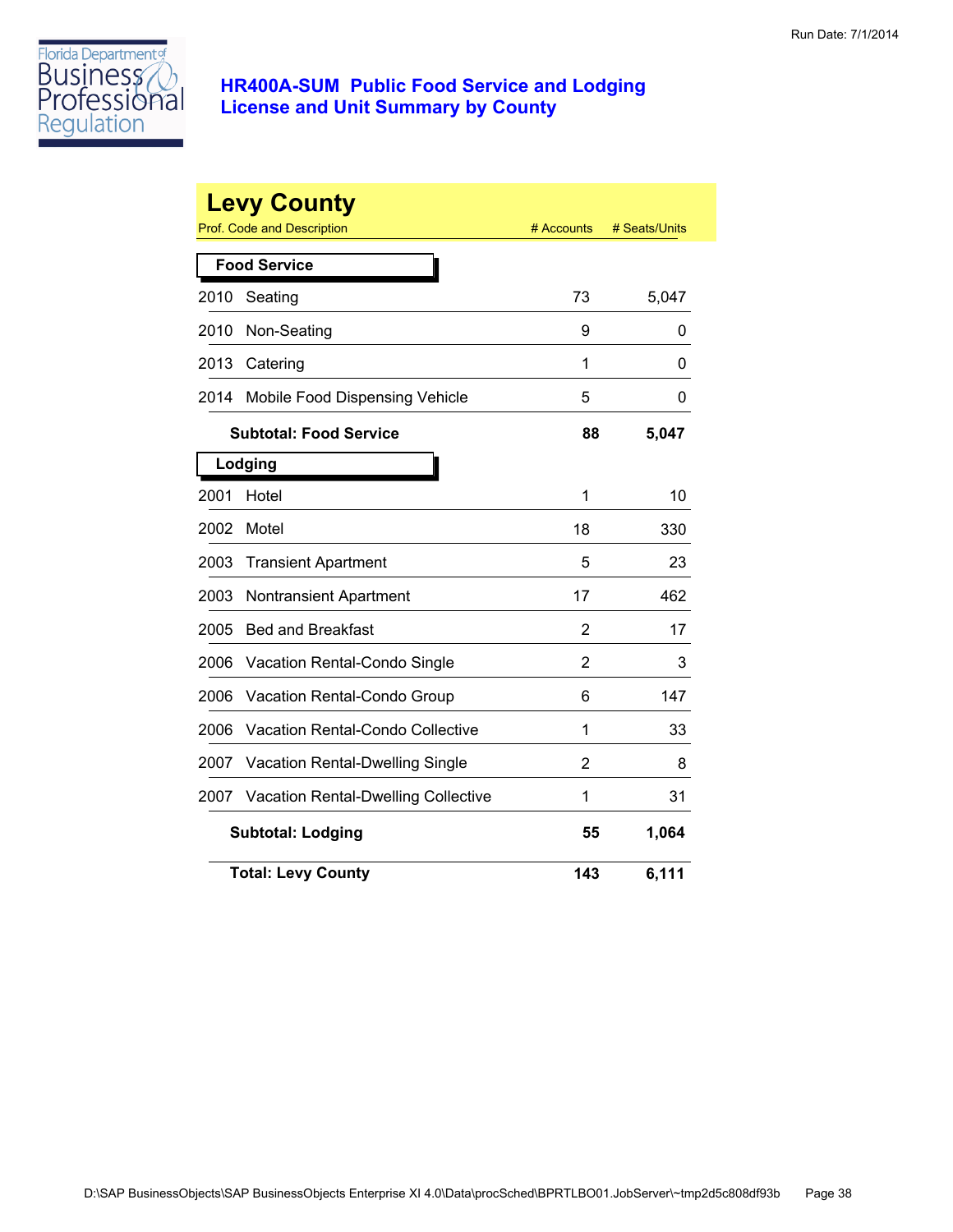

| <b>Liberty County</b><br>Prof. Code and Description | $#$ Accounts | # Seats/Units |
|-----------------------------------------------------|--------------|---------------|
| <b>Food Service</b>                                 |              |               |
| Seating<br>2010                                     | 4            | 372           |
| 2014 Mobile Food Dispensing Vehicle                 | 1            |               |
| <b>Subtotal: Food Service</b>                       | 5            | 372           |
| Lodging                                             |              |               |
| Motel<br>2002                                       | 1            | 12            |
| <b>Subtotal: Lodging</b>                            | 1            | 12            |
| <b>Total: Liberty County</b>                        | 6            | 384           |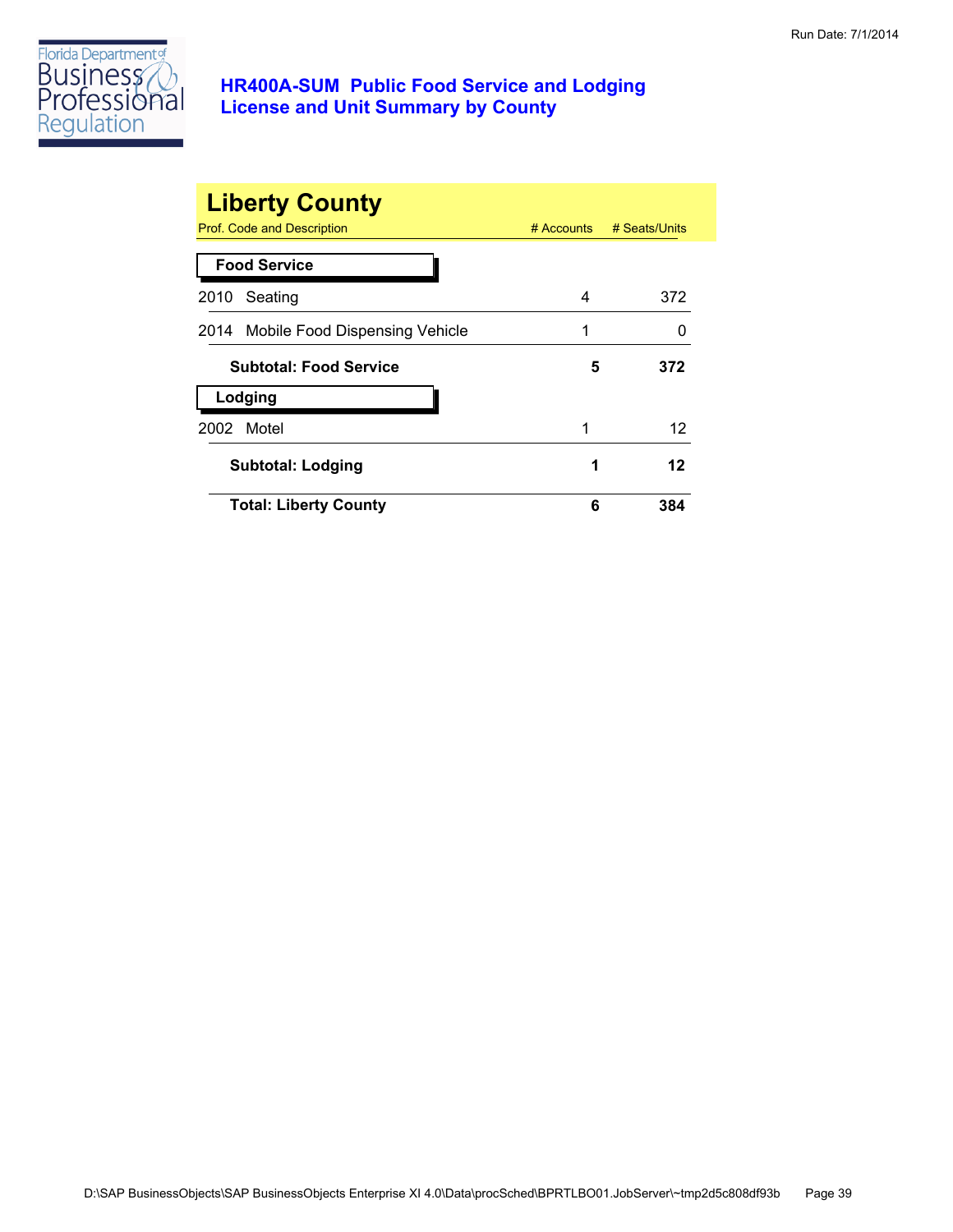

| <b>Madison County</b> |                                |              |               |  |
|-----------------------|--------------------------------|--------------|---------------|--|
|                       | Prof. Code and Description     | $#$ Accounts | # Seats/Units |  |
|                       | <b>Food Service</b>            |              |               |  |
| 2010                  | Seating                        | 25           | 1,855         |  |
| 2010                  | Non-Seating                    | 2            | 0             |  |
| 2014                  | Mobile Food Dispensing Vehicle | 2            | 0             |  |
| 2014                  | Hot Dog Cart                   | 1            | 0             |  |
|                       | <b>Subtotal: Food Service</b>  | 30           | 1,855         |  |
|                       | Lodging                        |              |               |  |
| 2001                  | Hotel                          | 1            | 60            |  |
| 2002                  | Motel                          | 5            | 174           |  |
| 2003                  | <b>Nontransient Apartment</b>  | 10           | 412           |  |
| 2005                  | <b>Bed and Breakfast</b>       | 3            | 14            |  |
|                       | <b>Subtotal: Lodging</b>       | 19           | 660           |  |
|                       | <b>Total: Madison County</b>   | 49           | 2,515         |  |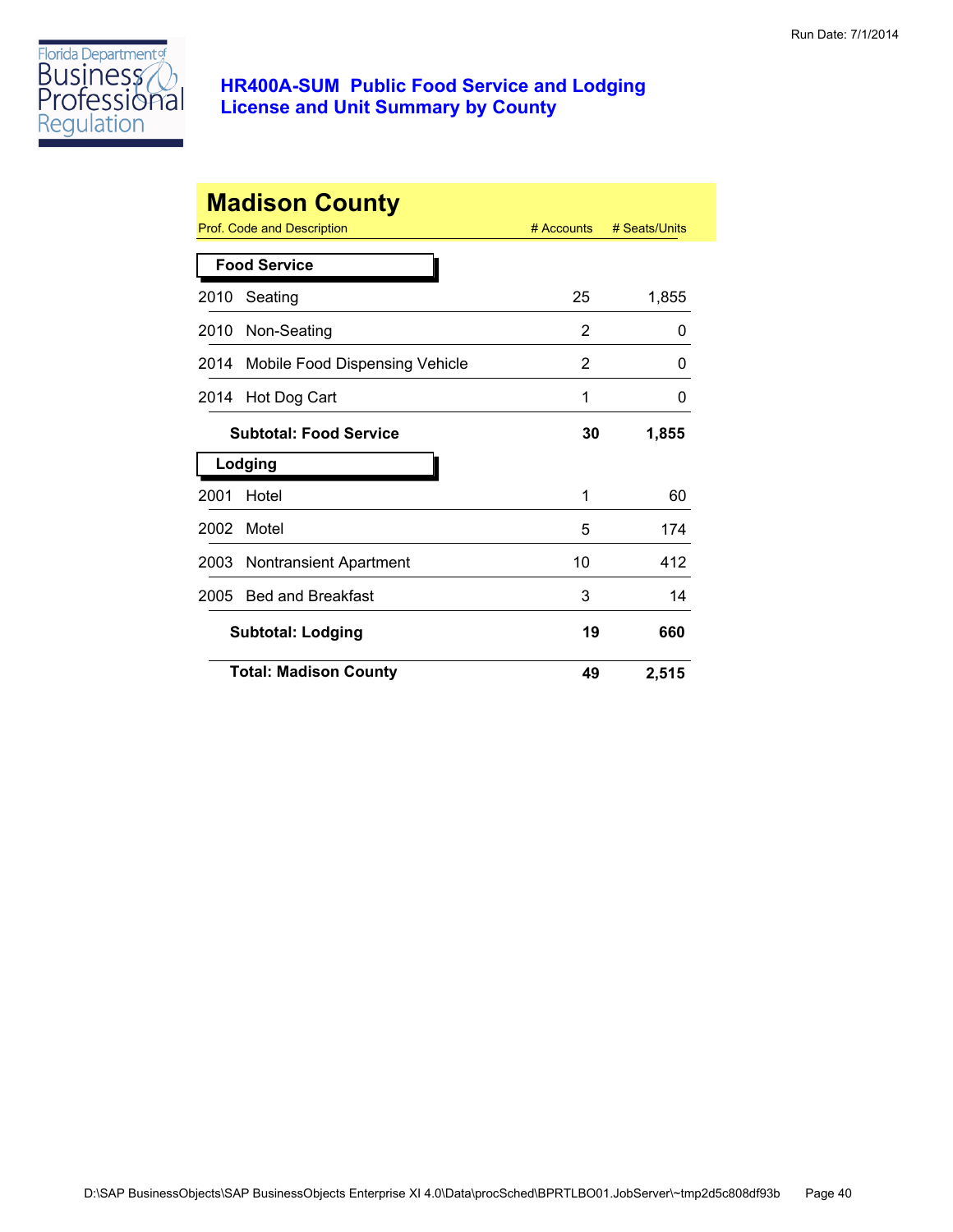

|      | <b>Manatee County</b><br>Prof. Code and Description | # Accounts | # Seats/Units |
|------|-----------------------------------------------------|------------|---------------|
|      |                                                     |            |               |
|      | <b>Food Service</b>                                 |            |               |
| 2010 | Seating                                             | 642        | 61,902        |
| 2010 | Non-Seating                                         | 72         | 0             |
| 2013 | Catering                                            | 6          | 0             |
| 2014 | Mobile Food Dispensing Vehicle                      | 63         | 0             |
| 2014 | Hot Dog Cart                                        | 7          | 0             |
| 2015 | <b>Vending Machine</b>                              | 40         | 0             |
|      | <b>Subtotal: Food Service</b>                       | 830        | 61,902        |
|      | Lodging                                             |            |               |
| 2001 | Hotel                                               | 12         | 1,186         |
| 2002 | Motel                                               | 55         | 2,297         |
| 2003 | <b>Transient Apartment</b>                          | 33         | 349           |
| 2003 | <b>Nontransient Apartment</b>                       | 131        | 14,374        |
| 2005 | <b>Bed and Breakfast</b>                            | 4          | 30            |
| 2006 | Vacation Rental-Condo Single                        | 11         | 26            |
| 2006 | Vacation Rental-Condo Group                         | 30         | 1,114         |
| 2006 | Vacation Rental-Condo Collective                    | 26         | 696           |
| 2006 | <b>Vacation Rental-Condo</b>                        | 1          | 1             |
| 2007 | Vacation Rental-Dwelling Single                     | 57         | 107           |
| 2007 | Vacation Rental-Dwelling Group                      | 1          | 4             |
| 2007 | <b>Vacation Rental-Dwelling Collective</b>          | 48         | 1,196         |
|      | <b>Subtotal: Lodging</b>                            | 409        | 21,380        |
|      | <b>Total: Manatee County</b>                        | 1,239      | 83,282        |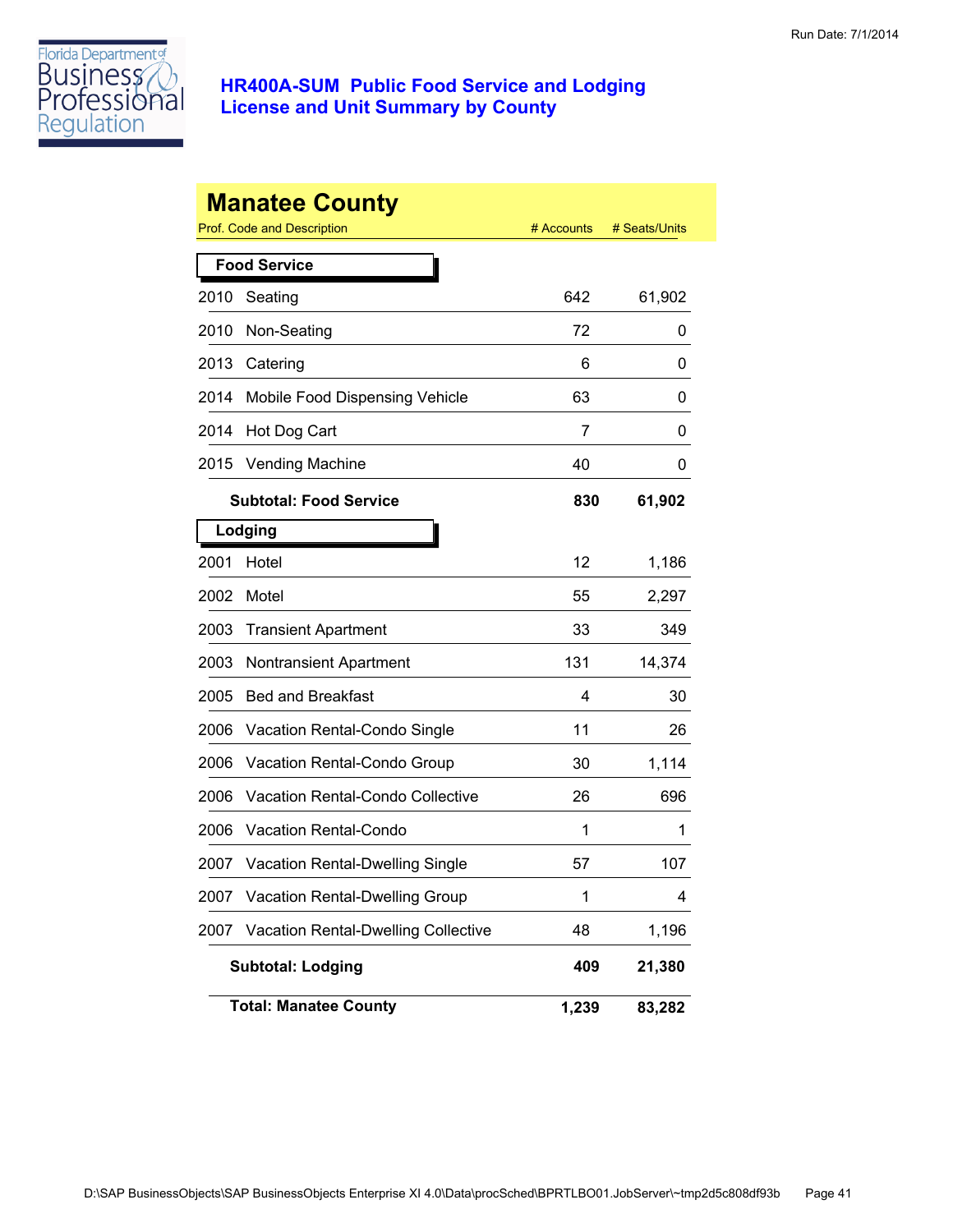

|      | <b>Marion County</b><br><b>Prof. Code and Description</b> | # Accounts | # Seats/Units |
|------|-----------------------------------------------------------|------------|---------------|
|      | <b>Food Service</b>                                       |            |               |
| 2010 | Seating                                                   | 479        | 41,720        |
| 2010 | Non-Seating                                               | 57         | 0             |
| 2013 | Catering                                                  | 8          | 0             |
| 2014 | Mobile Food Dispensing Vehicle                            | 48         | 0             |
| 2014 | Hot Dog Cart                                              | 8          | 0             |
| 2015 | <b>Vending Machine</b>                                    | 24         | 0             |
|      | <b>Subtotal: Food Service</b>                             | 624        | 41,720        |
|      | Lodging                                                   |            |               |
| 2001 | Hotel                                                     | 20         | 2,080         |
| 2002 | Motel                                                     | 55         | 1,962         |
| 2003 | <b>Transient Apartment</b>                                | 10         | 67            |
| 2003 | <b>Nontransient Apartment</b>                             | 134        | 9,039         |
| 2005 | <b>Bed and Breakfast</b>                                  | 3          | 15            |
| 2007 | Vacation Rental-Dwelling Single                           | 9          | 53            |
| 2007 | Vacation Rental-Dwelling Group                            | 1          | 16            |
| 2007 | Vacation Rental-Dwelling Collective                       | 2          | 26            |
|      | <b>Subtotal: Lodging</b>                                  | 234        | 13,258        |
|      | <b>Total: Marion County</b>                               | 858        | 54,978        |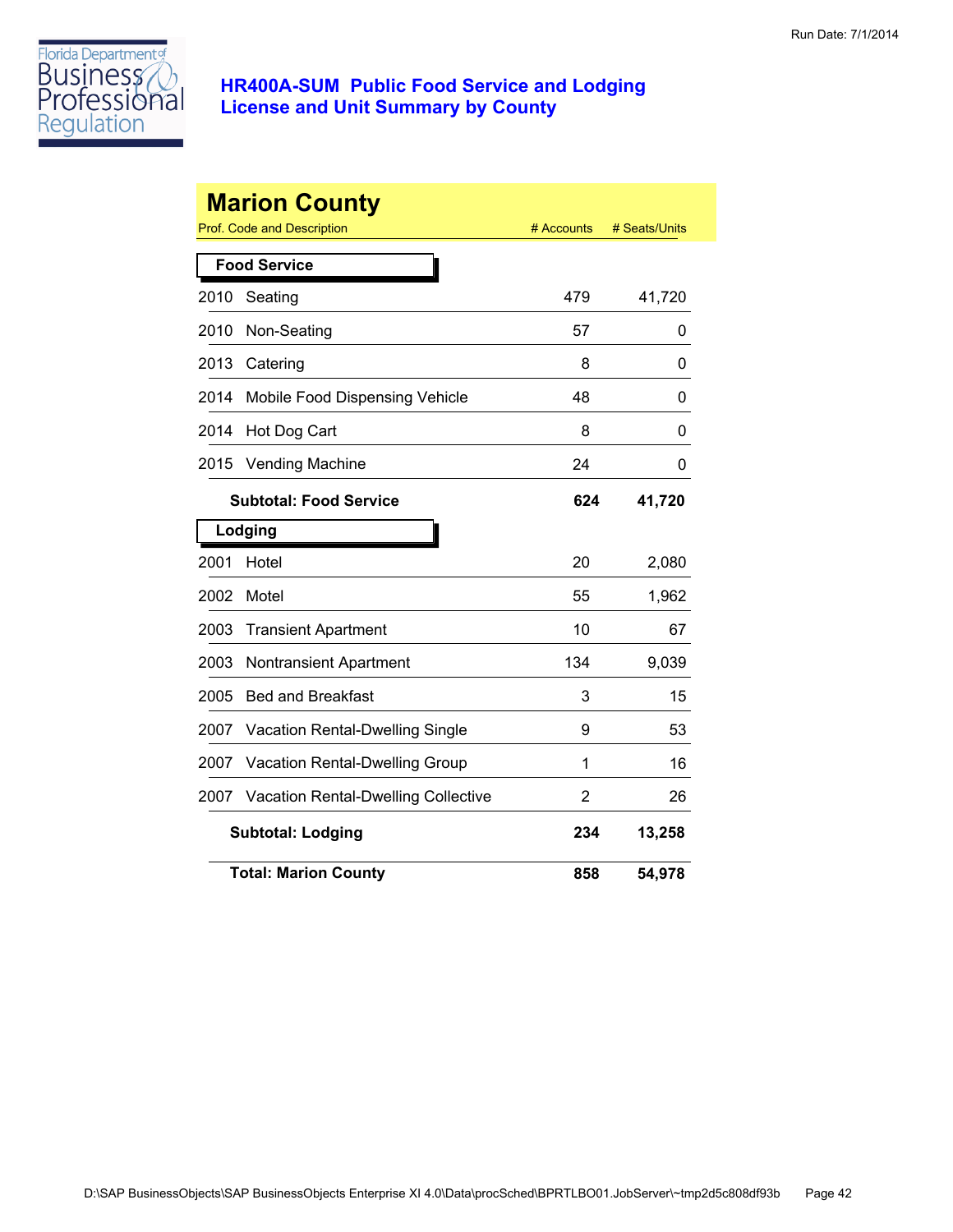

|      | <b>Martin County</b><br><b>Prof. Code and Description</b> | # Accounts | # Seats/Units |
|------|-----------------------------------------------------------|------------|---------------|
|      | <b>Food Service</b>                                       |            |               |
| 2010 | Seating                                                   | 380        | 34,652        |
| 2010 | Non-Seating                                               | 39         | 0             |
| 2013 | Catering                                                  | 5          | 0             |
| 2014 | Mobile Food Dispensing Vehicle                            | 20         | 0             |
| 2014 | Hot Dog Cart                                              | 8          | 0             |
| 2015 | <b>Vending Machine</b>                                    | 5          | 0             |
|      | <b>Subtotal: Food Service</b>                             | 457        | 34,652        |
|      | Lodging                                                   |            |               |
| 2001 | Hotel                                                     | 9          | 778           |
| 2002 | Motel                                                     | 15         | 510           |
| 2003 | <b>Transient Apartment</b>                                | 8          | 247           |
| 2003 | <b>Nontransient Apartment</b>                             | 73         | 3,558         |
| 2005 | <b>Bed and Breakfast</b>                                  | 4          | 24            |
| 2006 | Vacation Rental-Condo Single                              | 1          | 25            |
| 2006 | Vacation Rental-Condo Group                               | 4          | 314           |
| 2007 | <b>Vacation Rental-Dwelling Group</b>                     | 1          | 36            |
|      | <b>Subtotal: Lodging</b>                                  | 115        | 5,492         |
|      | <b>Total: Martin County</b>                               | 572        | 40,144        |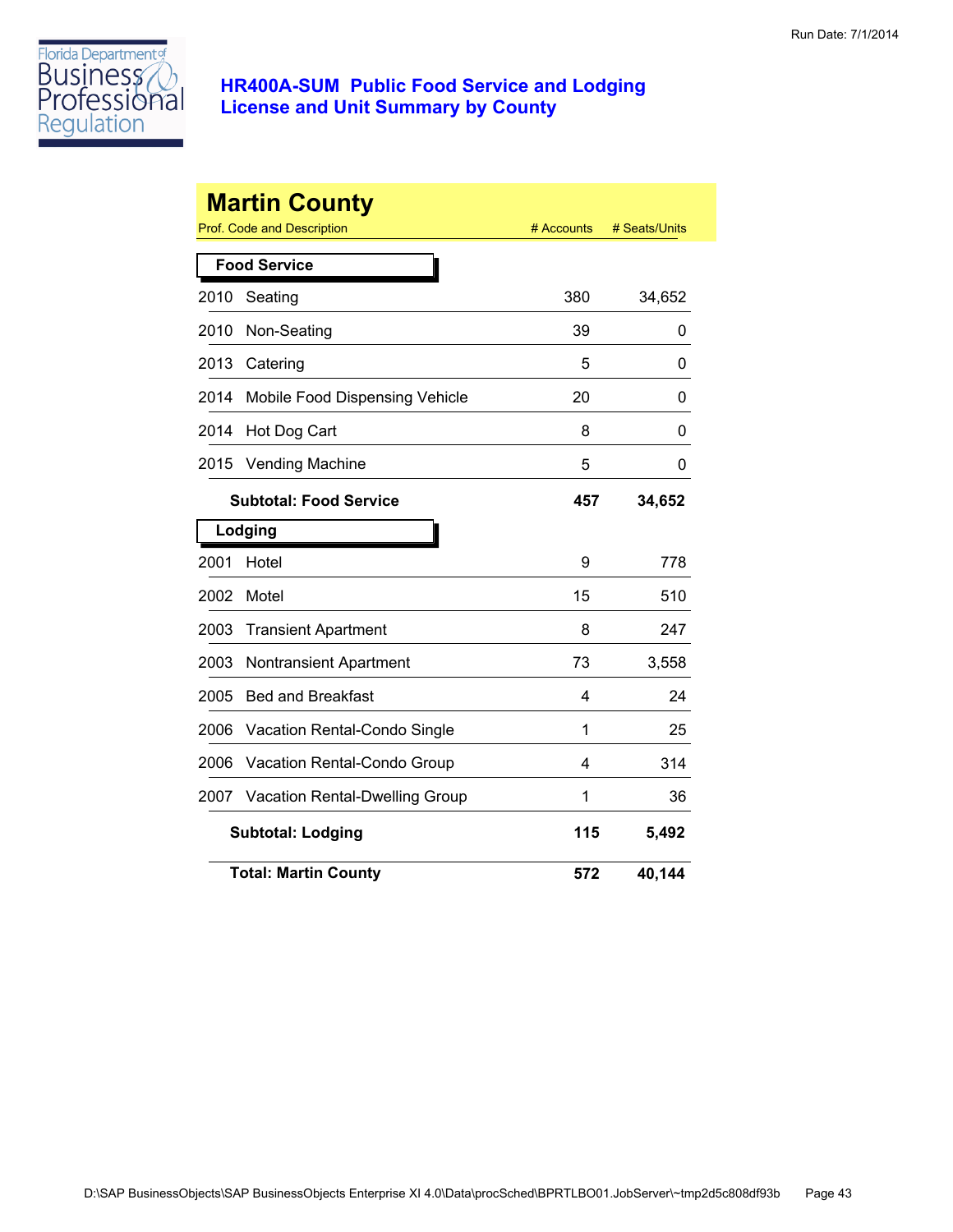

|      | <b>Monroe County</b><br>Prof. Code and Description | # Accounts | # Seats/Units |
|------|----------------------------------------------------|------------|---------------|
|      | <b>Food Service</b>                                |            |               |
| 2010 | Seating                                            | 473        | 44,978        |
| 2010 | Non-Seating                                        | 46         | 0             |
| 2013 | Catering                                           | 9          | 0             |
| 2014 | Mobile Food Dispensing Vehicle                     | 21         | 0             |
| 2014 | Hot Dog Cart                                       | 7          | 0             |
|      | <b>Subtotal: Food Service</b>                      | 556        | 44,978        |
|      | Lodging                                            |            |               |
| 2001 | Hotel                                              | 35         | 2,782         |
| 2002 | Motel                                              | 137        | 4,310         |
| 2003 | <b>Transient Apartment</b>                         | 142        | 769           |
| 2003 | <b>Nontransient Apartment</b>                      | 104        | 2,038         |
| 2005 | <b>Bed and Breakfast</b>                           | 50         | 483           |
| 2006 | Vacation Rental-Condo Single                       | 274        | 539           |
| 2006 | Vacation Rental-Condo Group                        | 39         | 1,349         |
| 2006 | Vacation Rental-Condo Collective                   | 37         | 885           |
| 2007 | <b>Vacation Rental-Dwelling Single</b>             | 473        | 662           |
| 2007 | Vacation Rental-Dwelling Group                     | 18         | 240           |
| 2007 | <b>Vacation Rental-Dwelling Collective</b>         | 79         | 1,268         |
|      | <b>Subtotal: Lodging</b>                           | 1,388      | 15,325        |
|      | <b>Total: Monroe County</b>                        | 1,944      | 60,303        |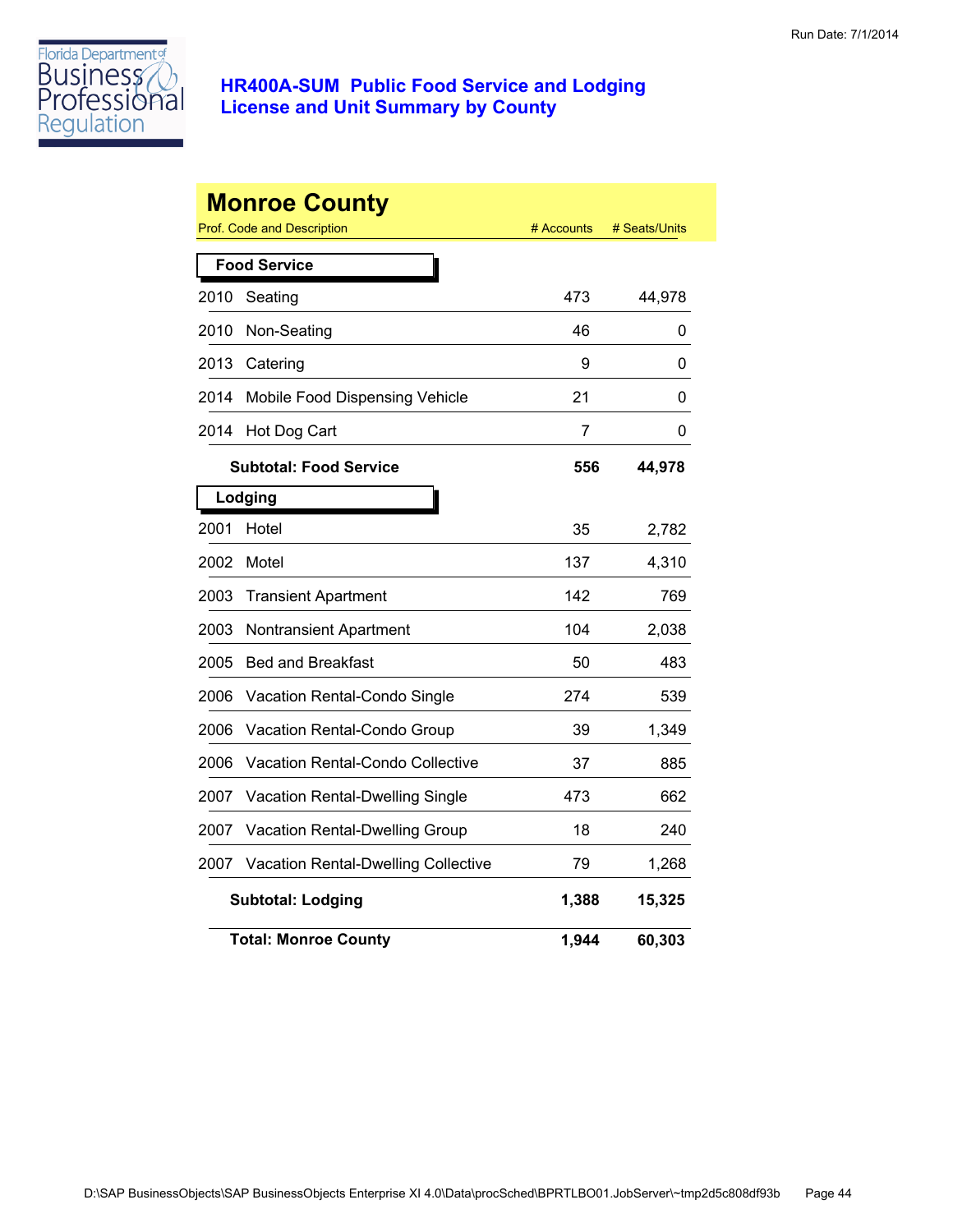

|      | <b>Nassau County</b><br>Prof. Code and Description | # Accounts | # Seats/Units |
|------|----------------------------------------------------|------------|---------------|
|      | <b>Food Service</b>                                |            |               |
| 2010 | Seating                                            | 180        | 17,803        |
| 2010 | Non-Seating                                        | 15         | 0             |
| 2013 | Catering                                           | 2          | 0             |
| 2014 | Mobile Food Dispensing Vehicle                     | 5          | 0             |
|      | <b>Subtotal: Food Service</b>                      | 202        | 17,803        |
|      | Lodging                                            |            |               |
| 2001 | Hotel                                              | 11         | 1,382         |
| 2002 | Motel                                              | 13         | 410           |
| 2003 | <b>Transient Apartment</b>                         | 4          | 7             |
| 2003 | <b>Nontransient Apartment</b>                      | 33         | 1,421         |
| 2005 | <b>Bed and Breakfast</b>                           | 7          | 73            |
| 2006 | Vacation Rental-Condo Single                       | 70         | 260           |
| 2006 | <b>Vacation Rental-Condo Group</b>                 | 9          | 505           |
| 2006 | Vacation Rental-Condo Collective                   | 10         | 129           |
| 2007 | Vacation Rental-Dwelling Single                    | 28         | 32            |
| 2007 | <b>Vacation Rental-Dwelling Group</b>              | 2          | 20            |
| 2007 | <b>Vacation Rental-Dwelling Collective</b>         | 7          | 67            |
|      | <b>Subtotal: Lodging</b>                           | 194        | 4,306         |
|      | <b>Total: Nassau County</b>                        | 396        | 22,109        |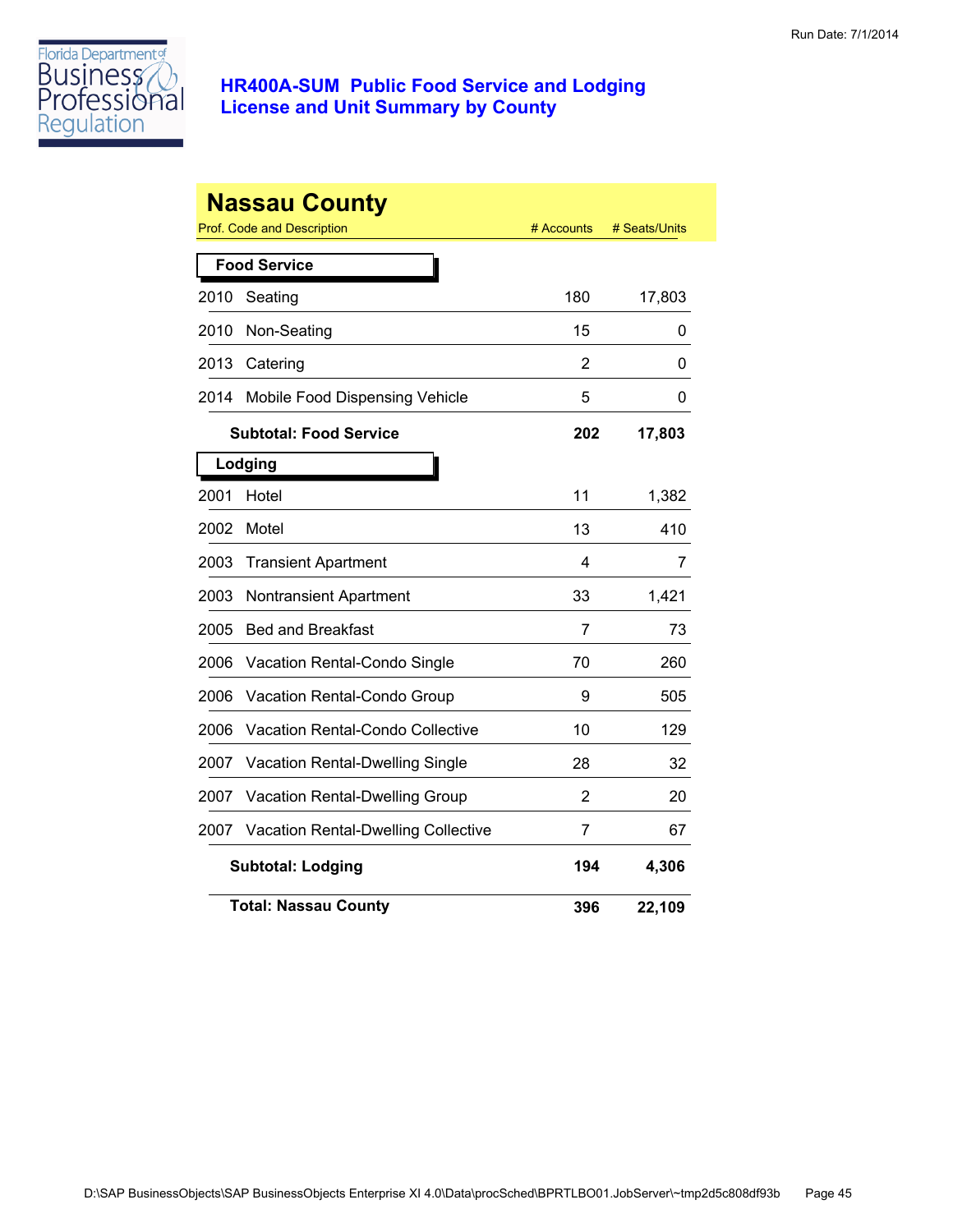

|      | <b>Okaloosa County</b><br><b>Prof. Code and Description</b> | # Accounts | # Seats/Units |
|------|-------------------------------------------------------------|------------|---------------|
|      | <b>Food Service</b>                                         |            |               |
| 2010 | Seating                                                     | 538        | 54,842        |
| 2010 | Non-Seating                                                 | 53         | 0             |
| 2013 | Catering                                                    | 3          | 0             |
| 2014 | Mobile Food Dispensing Vehicle                              | 32         | 0             |
| 2014 | Hot Dog Cart                                                | 1          | 0             |
|      | <b>Subtotal: Food Service</b>                               | 627        | 54,842        |
|      | Lodging                                                     |            |               |
| 2001 | Hotel                                                       | 21         | 1,792         |
| 2002 | Motel                                                       | 42         | 3,120         |
| 2003 | <b>Transient Apartment</b>                                  | 2          | 31            |
| 2003 | Nontransient Apartment                                      | 134        | 6,474         |
| 2005 | <b>Bed and Breakfast</b>                                    | 1          | 5             |
| 2006 | Vacation Rental-Condo Single                                | 35         | 388           |
| 2006 | Vacation Rental-Condo Group                                 | 45         | 2,975         |
| 2006 | <b>Vacation Rental-Condo Collective</b>                     | 49         | 1,638         |
| 2007 | <b>Vacation Rental-Dwelling Single</b>                      | 11         | 172           |
| 2007 | Vacation Rental-Dwelling Group                              | 1          | 21            |
| 2007 | <b>Vacation Rental-Dwelling Collective</b>                  | 38         | 345           |
|      | <b>Subtotal: Lodging</b>                                    | 379        | 16,961        |
|      | <b>Total: Okaloosa County</b>                               | 1,006      | 71,803        |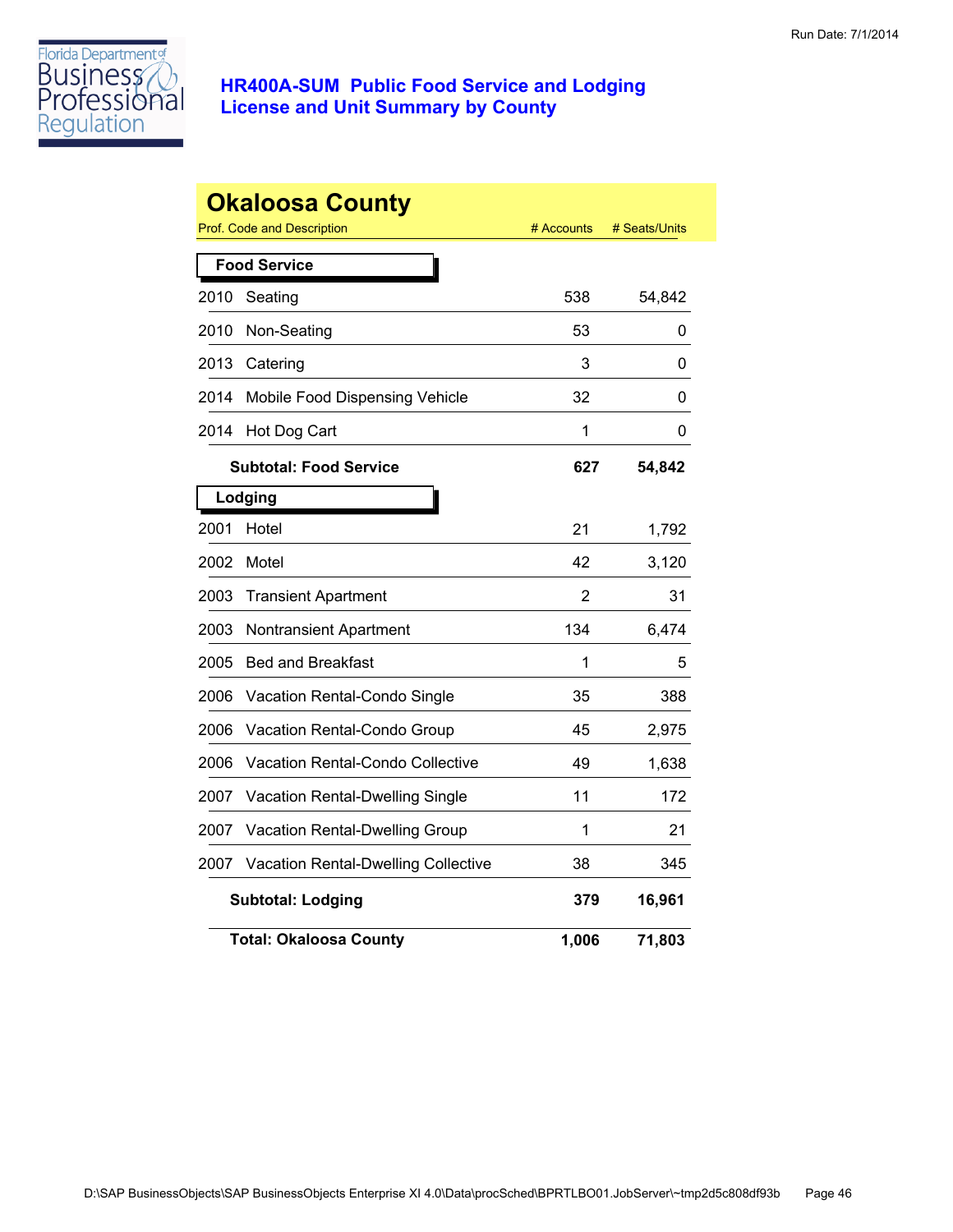

| <b>Okeechobee County</b> |                                       |            |               |  |
|--------------------------|---------------------------------------|------------|---------------|--|
|                          | Prof. Code and Description            | # Accounts | # Seats/Units |  |
|                          | <b>Food Service</b>                   |            |               |  |
| 2010                     | Seating                               | 68         | 6,235         |  |
| 2010                     | Non-Seating                           | 8          | 0             |  |
| 2013                     | Catering                              | 1          | 0             |  |
| 2014                     | Mobile Food Dispensing Vehicle        | 7          | 0             |  |
| 2015                     | <b>Vending Machine</b>                | 2          | 0             |  |
|                          | <b>Subtotal: Food Service</b>         | 86         | 6,235         |  |
|                          | Lodging                               |            |               |  |
| 2001                     | Hotel                                 | 1          | 85            |  |
| 2002                     | Motel                                 | 12         | 473           |  |
| 2003                     | <b>Transient Apartment</b>            | 3          | 31            |  |
| 2003                     | <b>Nontransient Apartment</b>         | 10         | 365           |  |
|                          | 26<br><b>Subtotal: Lodging</b><br>954 |            |               |  |
|                          | <b>Total: Okeechobee County</b>       | 112        | 7,189         |  |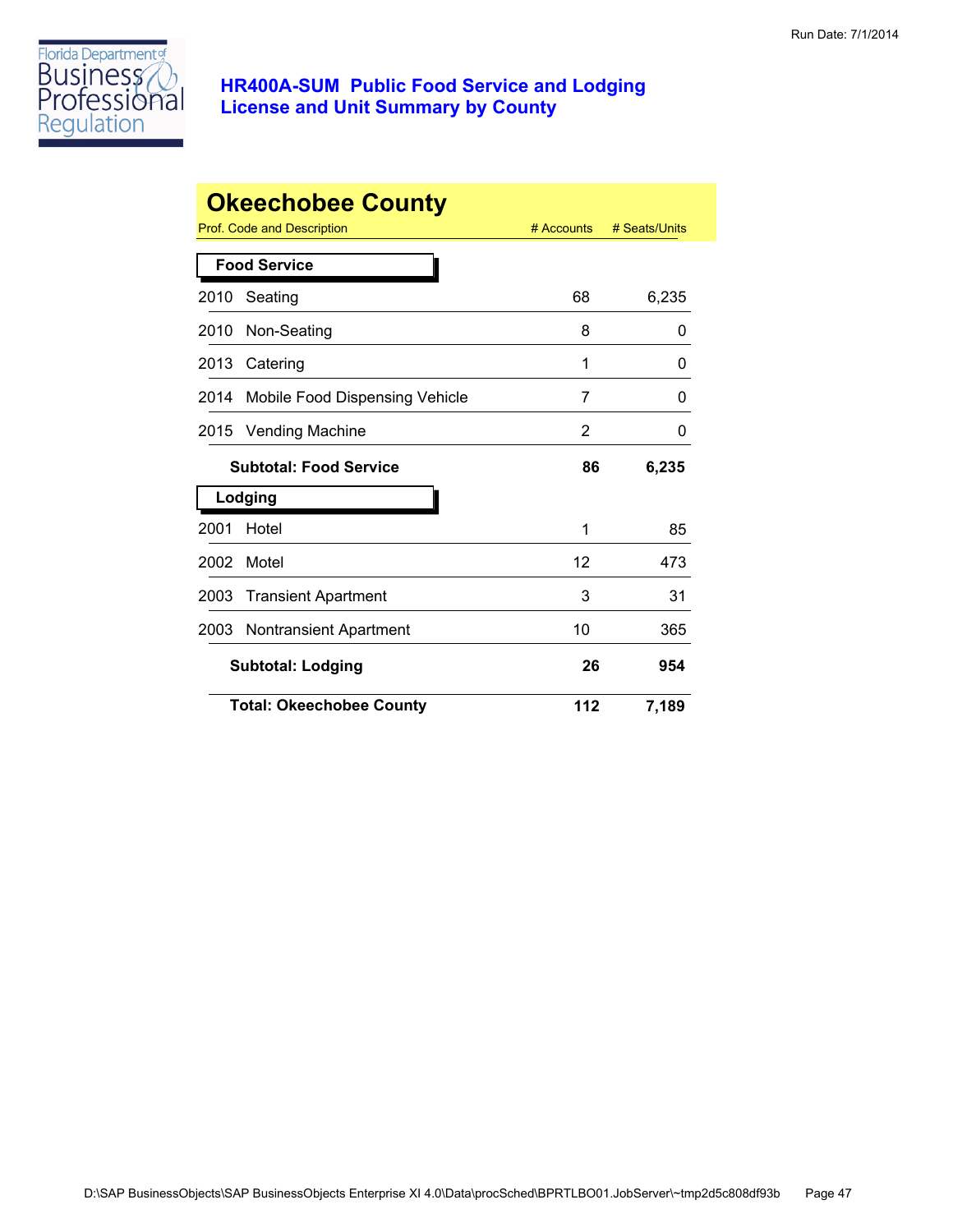

|      | <b>Orange County</b>                       |            |               |
|------|--------------------------------------------|------------|---------------|
|      | Prof. Code and Description                 | # Accounts | # Seats/Units |
|      | <b>Food Service</b>                        |            |               |
| 2010 | Seating                                    | 3,014      | 452,155       |
| 2010 | Non-Seating                                | 577        | 0             |
| 2012 | Theme Park Food Cart                       | 15         | 385           |
| 2013 | Catering                                   | 89         | 0             |
| 2014 | Mobile Food Dispensing Vehicle             | 344        | 0             |
| 2014 | Hot Dog Cart                               | 81         | 0             |
| 2015 | Vending Machine                            | 261        | 0             |
|      | <b>Subtotal: Food Service</b>              | 4,381      | 452,540       |
|      | Lodging                                    |            |               |
| 2001 | Hotel                                      | 197        | 64,923        |
| 2002 | Motel                                      | 85         | 22,739        |
| 2003 | <b>Transient Apartment</b>                 | 11         | 765           |
| 2003 | <b>Nontransient Apartment</b>              | 736        | 115,965       |
| 2005 | <b>Bed and Breakfast</b>                   | 2          | 11            |
| 2006 | Vacation Rental-Condo Single               | 156        | 1,794         |
| 2006 | Vacation Rental-Condo Group                | 52         | 18,157        |
| 2006 | Vacation Rental-Condo Collective           | 16         | 262           |
| 2007 | <b>Vacation Rental-Dwelling Single</b>     | 82         | 83            |
| 2007 | Vacation Rental-Dwelling Group             | 3          | 56            |
| 2007 | <b>Vacation Rental-Dwelling Collective</b> | 12         | 152           |
|      | <b>Subtotal: Lodging</b>                   | 1,352      | 224,907       |
|      | <b>Total: Orange County</b>                | 5,733      | 677,447       |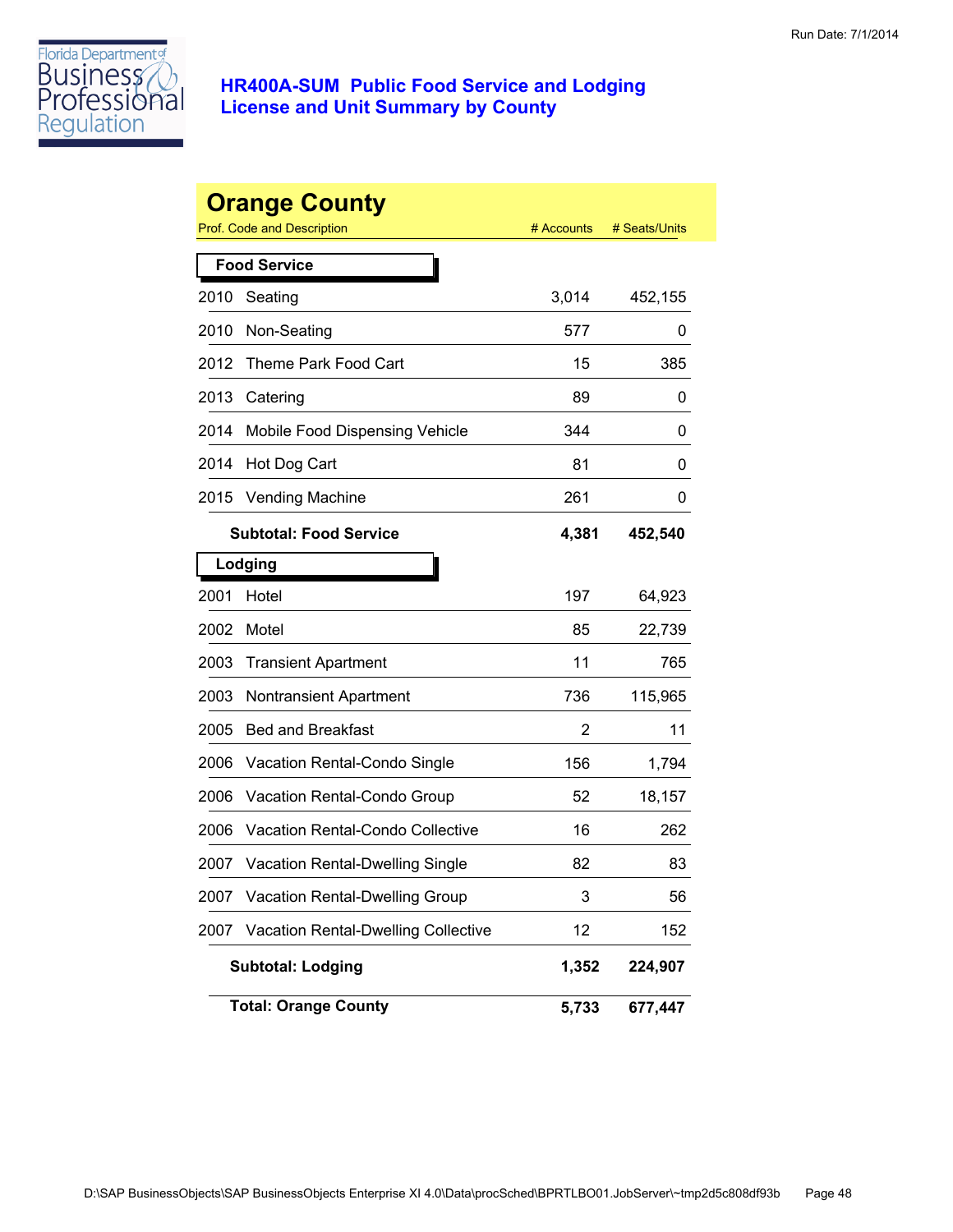

|      | <b>Osceola County</b><br><b>Prof. Code and Description</b> | # Accounts | # Seats/Units |
|------|------------------------------------------------------------|------------|---------------|
|      | <b>Food Service</b>                                        |            |               |
| 2010 | Seating                                                    | 674        | 87,171        |
| 2010 | Non-Seating                                                | 84         | 0             |
| 2012 | Theme Park Food Cart                                       | 2          | 10            |
| 2013 | Catering                                                   | 10         | 0             |
| 2014 | Mobile Food Dispensing Vehicle                             | 17         | 0             |
| 2014 | Hot Dog Cart                                               | 5          | 0             |
| 2015 | <b>Vending Machine</b>                                     | 27         | 0             |
|      | <b>Subtotal: Food Service</b>                              | 819        | 87,181        |
|      | Lodging                                                    |            |               |
| 2001 | Hotel                                                      | 32         | 12,865        |
| 2002 | Motel                                                      | 89         | 11,570        |
| 2003 | <b>Transient Apartment</b>                                 | 7          | 143           |
| 2003 | Nontransient Apartment                                     | 132        | 14,353        |
| 2006 | Vacation Rental-Condo Single                               | 952        | 3,311         |
| 2006 | Vacation Rental-Condo Group                                | 62         | 6,303         |
| 2006 | Vacation Rental-Condo Collective                           | 47         | 700           |
| 2007 | <b>Vacation Rental-Dwelling Single</b>                     | 4,716      | 4,850         |
| 2007 | Vacation Rental-Dwelling Group                             | 15         | 988           |
| 2007 | Vacation Rental-Dwelling Collective                        | 158        | 1,641         |
|      | <b>Subtotal: Lodging</b>                                   | 6,210      | 56,724        |
|      | <b>Total: Osceola County</b>                               | 7,029      | 143,905       |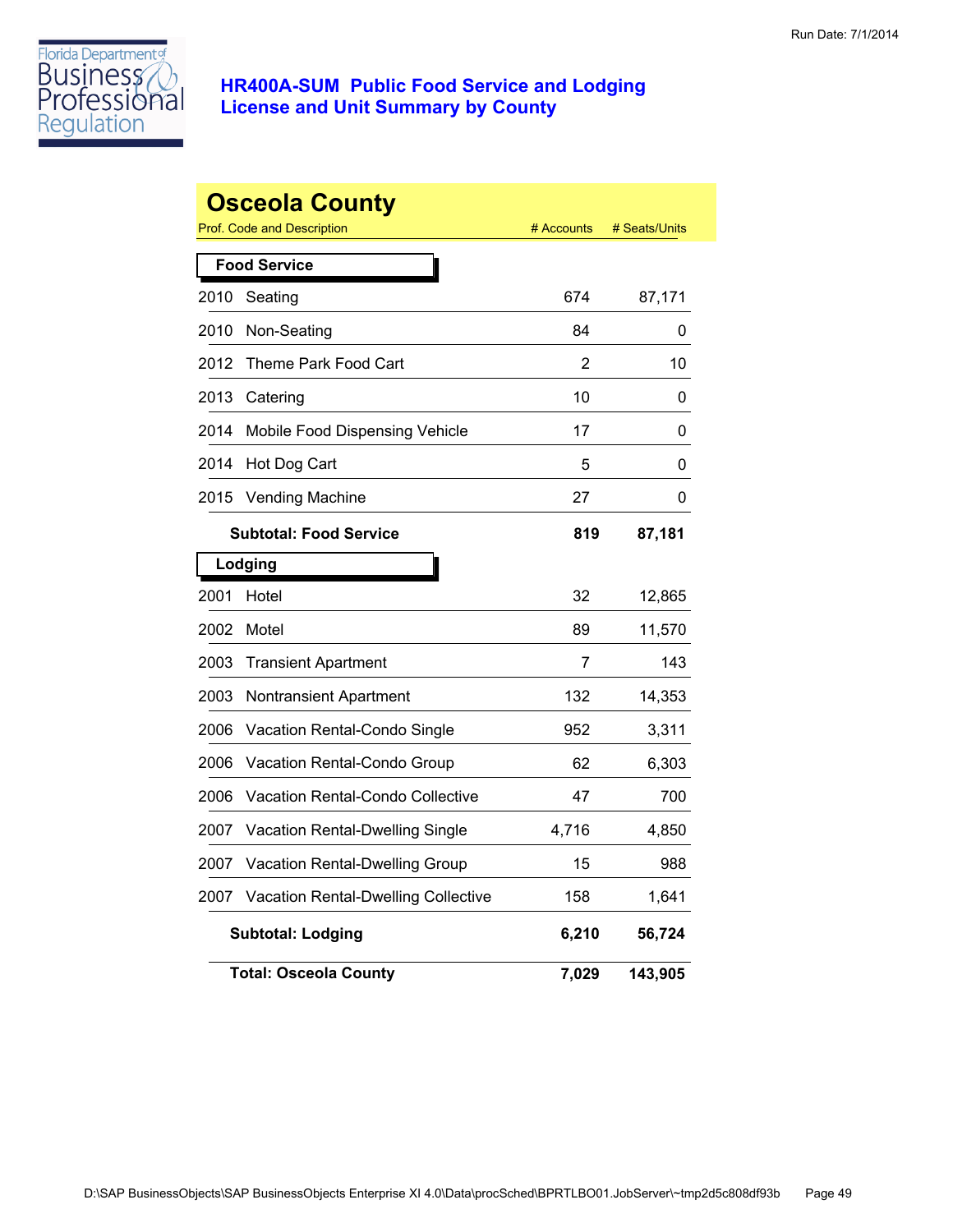

|                     | <b>Palm Beach County</b><br>Prof. Code and Description | # Accounts | # Seats/Units |  |
|---------------------|--------------------------------------------------------|------------|---------------|--|
| <b>Food Service</b> |                                                        |            |               |  |
| 2010                | Seating                                                | 2,730      | 289,341       |  |
| 2010                | Non-Seating                                            | 354        | 0             |  |
| 2013                | Catering                                               | 79         | 0             |  |
| 2014                | Mobile Food Dispensing Vehicle                         | 140        | 0             |  |
| 2014                | Hot Dog Cart                                           | 42         | 0             |  |
| 2015                | <b>Vending Machine</b>                                 | 13         | 0             |  |
|                     | <b>Subtotal: Food Service</b>                          | 3,358      | 289,341       |  |
|                     | Lodging                                                |            |               |  |
| 2001                | Hotel                                                  | 84         | 12,376        |  |
| 2002                | Motel                                                  | 94         | 4,312         |  |
| 2003                | <b>Transient Apartment</b>                             | 57         | 1,512         |  |
| 2003                | Nontransient Apartment                                 | 1,191      | 62,982        |  |
| 2005                | <b>Bed and Breakfast</b>                               | 10         | 88            |  |
| 2006                | Vacation Rental-Condo Single                           | 9          | 435           |  |
| 2006                | <b>Vacation Rental-Condo Group</b>                     | 19         | 1,226         |  |
| 2006                | Vacation Rental-Condo Collective                       | 6          | 89            |  |
| 2007                | Vacation Rental-Dwelling Single                        | 53         | 80            |  |
| 2007                | Vacation Rental-Dwelling Group                         | 2          | 16            |  |
| 2007                | Vacation Rental-Dwelling Collective                    | 6          | 22            |  |
|                     | <b>Subtotal: Lodging</b>                               | 1,531      | 83,138        |  |
|                     | <b>Total: Palm Beach County</b>                        | 4,889      | 372,479       |  |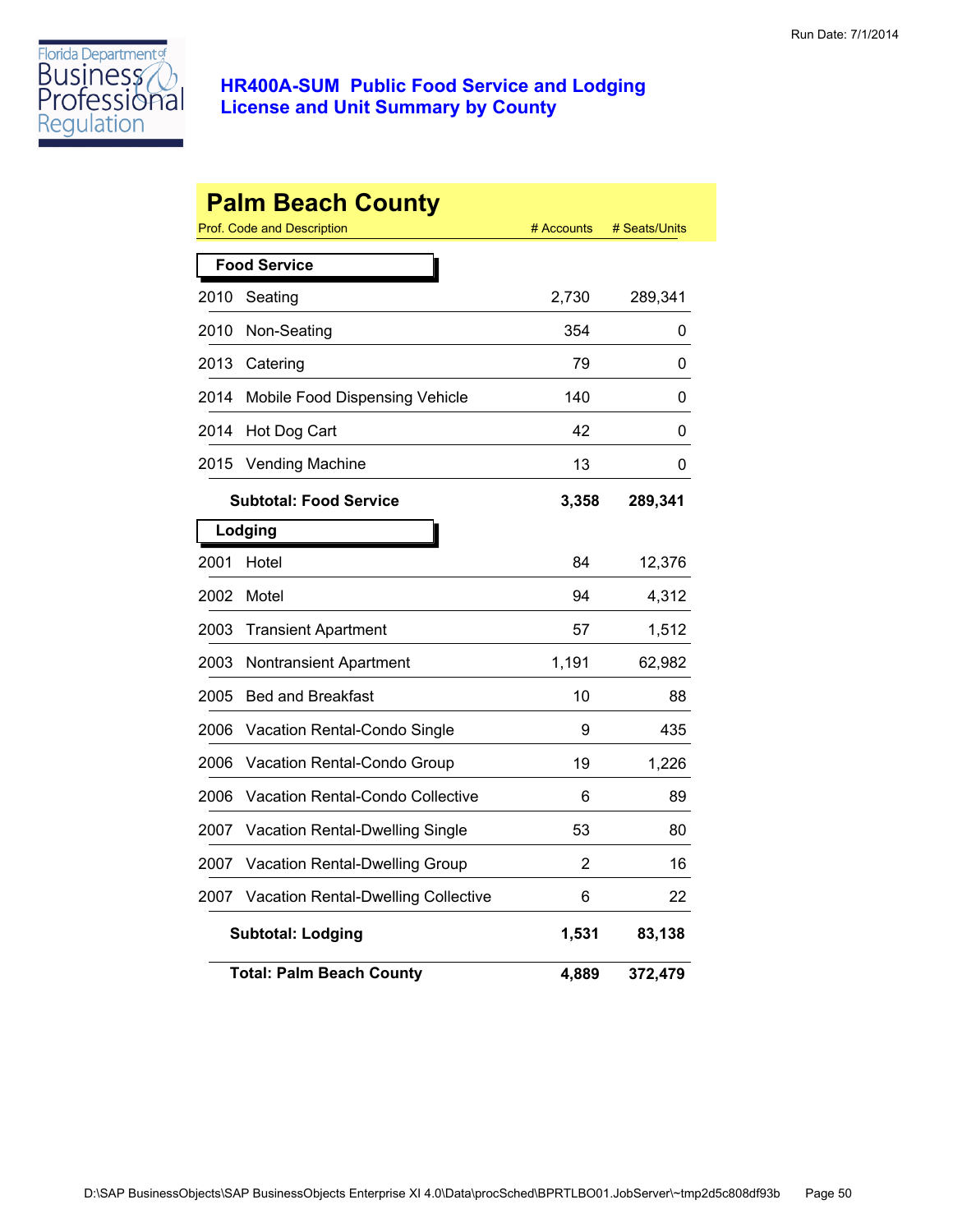

|      | <b>Pasco County</b><br>Prof. Code and Description | # Accounts     | # Seats/Units |
|------|---------------------------------------------------|----------------|---------------|
|      | <b>Food Service</b>                               |                |               |
| 2010 | Seating                                           | 644            | 58,196        |
| 2010 | Non-Seating                                       | 55             | 0             |
| 2013 | Catering                                          | 1              | 0             |
| 2014 | Mobile Food Dispensing Vehicle                    | 26             | 0             |
| 2014 | Hot Dog Cart                                      | 6              | 0             |
| 2015 | <b>Vending Machine</b>                            | 10             | 0             |
|      | <b>Subtotal: Food Service</b>                     | 742            | 58,196        |
|      | Lodging                                           |                |               |
| 2001 | Hotel                                             | 13             | 1,083         |
| 2002 | Motel                                             | 28             | 1,416         |
| 2003 | <b>Transient Apartment</b>                        | 8              | 104           |
| 2003 | Nontransient Apartment                            | 158            | 13,227        |
| 2006 | Vacation Rental-Condo Single                      | 18             | 26            |
| 2006 | Vacation Rental-Condo Group                       | 1              | 720           |
| 2006 | <b>Vacation Rental-Condo Collective</b>           | $\overline{2}$ | 39            |
| 2007 | Vacation Rental-Dwelling Single                   | 23             | 23            |
| 2007 | Vacation Rental-Dwelling Group                    | $\overline{2}$ | 68            |
| 2007 | <b>Vacation Rental-Dwelling Collective</b>        | 6              | 44            |
|      | <b>Subtotal: Lodging</b>                          | 259            | 16,750        |
|      | <b>Total: Pasco County</b>                        | 1,001          | 74,946        |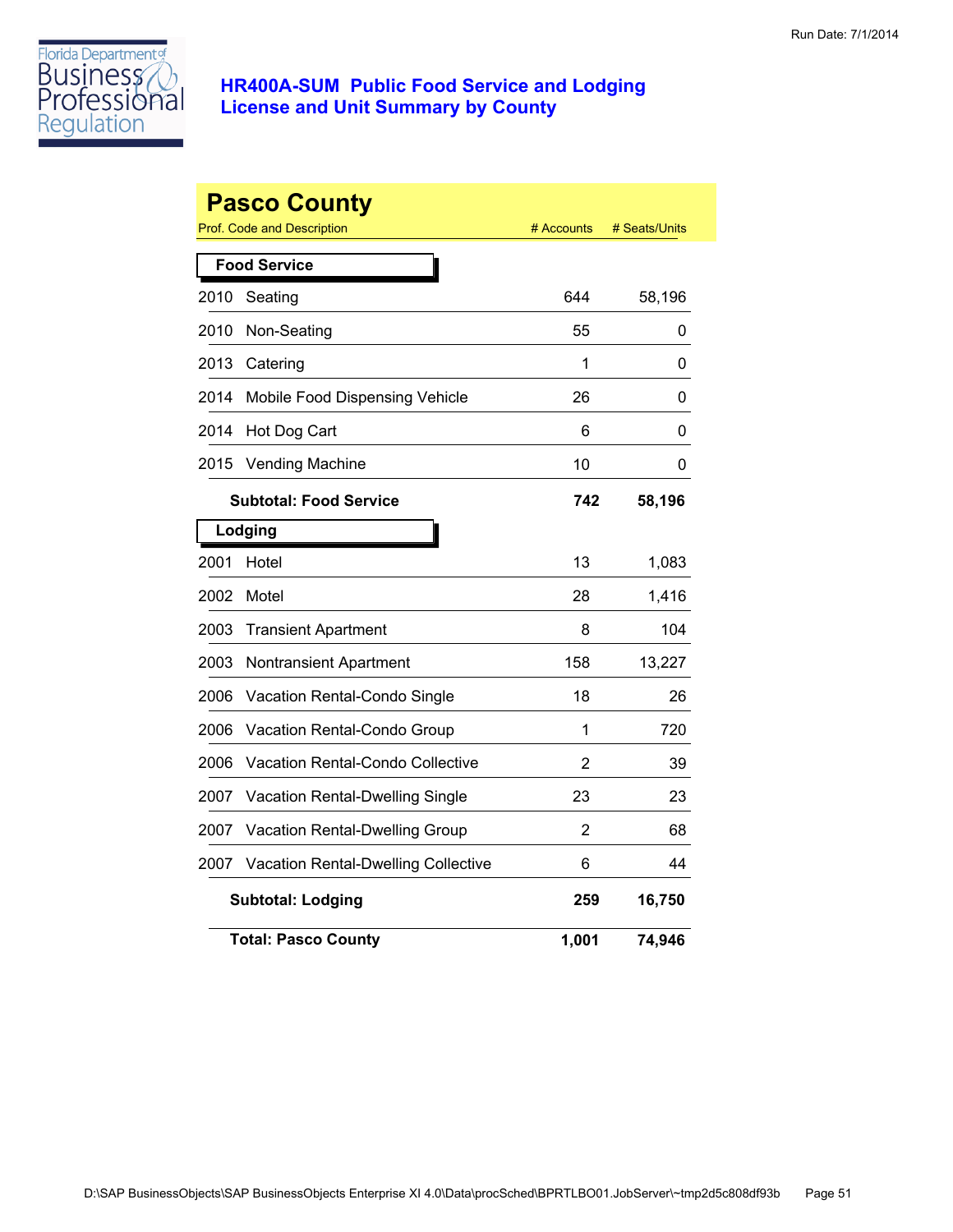

|      | <b>Pinellas County</b><br>Prof. Code and Description | # Accounts | # Seats/Units |
|------|------------------------------------------------------|------------|---------------|
|      | <b>Food Service</b>                                  |            |               |
| 2010 | Seating                                              | 2,015      | 201,777       |
| 2010 | Non-Seating                                          | 269        | 0             |
| 2013 | Catering                                             | 65         | 0             |
| 2014 | Mobile Food Dispensing Vehicle                       | 89         | 0             |
| 2014 | Hot Dog Cart                                         | 55         | 0             |
| 2015 | <b>Vending Machine</b>                               | 62         | 0             |
|      | <b>Subtotal: Food Service</b>                        | 2,555      | 201,777       |
|      | Lodging                                              |            |               |
| 2001 | Hotel                                                | 83         | 9,319         |
| 2002 | Motel                                                | 240        | 10,376        |
| 2003 | <b>Transient Apartment</b>                           | 120        | 1,119         |
| 2003 | Nontransient Apartment                               | 1,290      | 62,212        |
| 2005 | <b>Bed and Breakfast</b>                             | 18         | 101           |
| 2006 | Vacation Rental-Condo Single                         | 21         | 79            |
| 2006 | Vacation Rental-Condo Group                          | 74         | 2,422         |
| 2006 | Vacation Rental-Condo Collective                     | 58         | 1,441         |
| 2007 | Vacation Rental-Dwelling Single                      | 48         | 72            |
| 2007 | Vacation Rental-Dwelling Group                       | 5          | 36            |
| 2007 | Vacation Rental-Dwelling Collective                  | 20         | 94            |
|      | <b>Subtotal: Lodging</b>                             | 1,977      | 87,271        |
|      | <b>Total: Pinellas County</b>                        | 4,532      | 289,048       |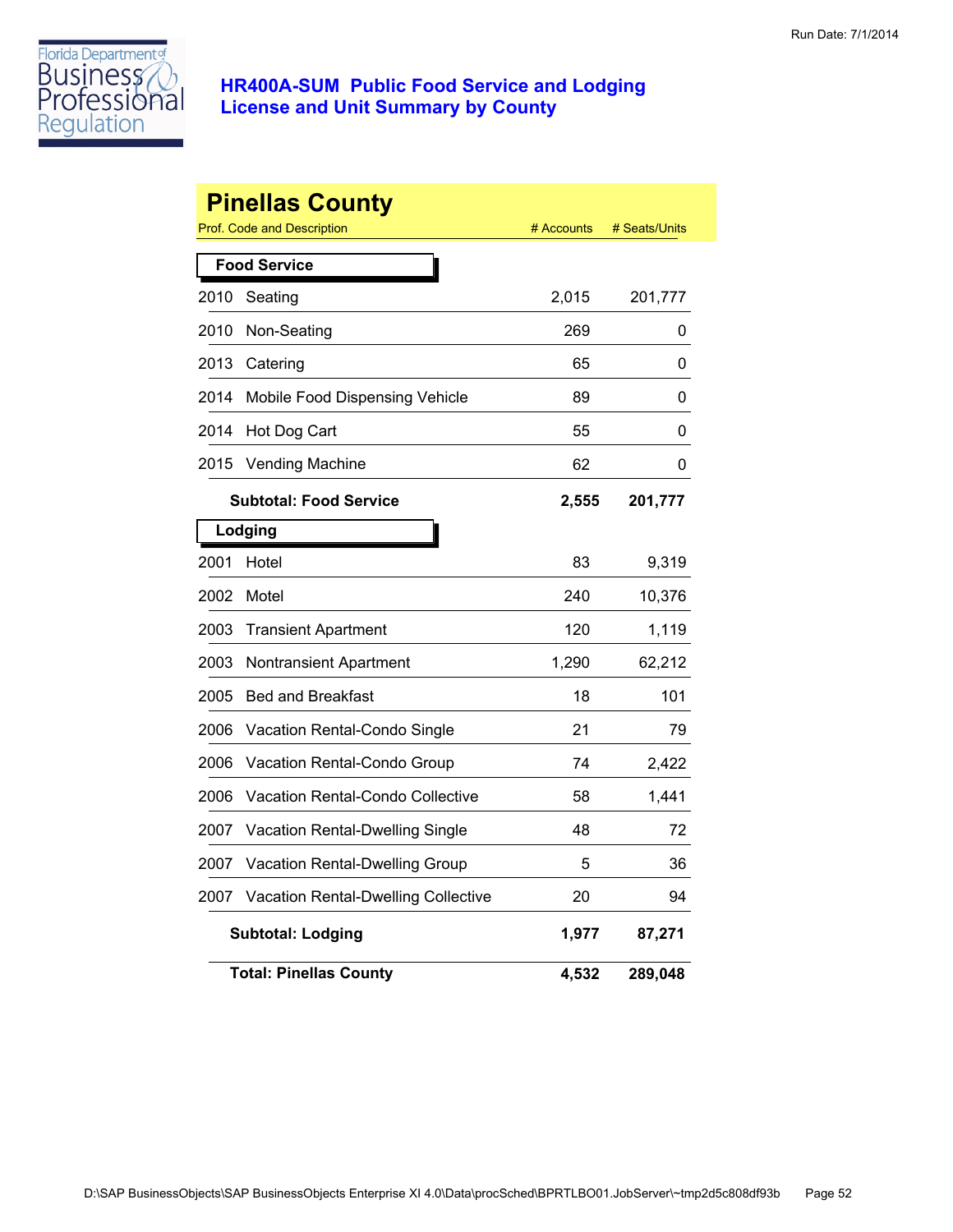

|      | <b>Polk County</b><br>Prof. Code and Description | # Accounts | # Seats/Units |
|------|--------------------------------------------------|------------|---------------|
|      | <b>Food Service</b>                              |            |               |
| 2010 | Seating                                          | 849        | 77,460        |
| 2010 | Non-Seating                                      | 120        | 0             |
| 2013 | Catering                                         | 9          | 0             |
| 2014 | Mobile Food Dispensing Vehicle                   | 109        | 0             |
| 2014 | Hot Dog Cart                                     | 8          | 0             |
| 2015 | <b>Vending Machine</b>                           | 77         | 0             |
|      | <b>Subtotal: Food Service</b>                    | 1,172      | 77,460        |
|      | Lodging                                          |            |               |
| 2001 | Hotel                                            | 33         | 2,863         |
| 2002 | Motel                                            | 85         | 4,173         |
| 2003 | <b>Transient Apartment</b>                       | 16         | 172           |
| 2003 | <b>Nontransient Apartment</b>                    | 342        | 21,157        |
| 2005 | <b>Bed and Breakfast</b>                         | 4          | 18            |
| 2006 | Vacation Rental-Condo Single                     | 166        | 184           |
| 2006 | Vacation Rental-Condo Group                      | 7          | 618           |
| 2006 | <b>Vacation Rental-Condo Collective</b>          | 23         | 362           |
| 2007 | Vacation Rental-Dwelling Single                  | 3,176      | 3,335         |
| 2007 | Vacation Rental-Dwelling Group                   | 10         | 579           |
| 2007 | <b>Vacation Rental-Dwelling Collective</b>       | 114        | 1,625         |
|      | <b>Subtotal: Lodging</b>                         | 3,976      | 35,086        |
|      | <b>Total: Polk County</b>                        | 5,148      | 112,546       |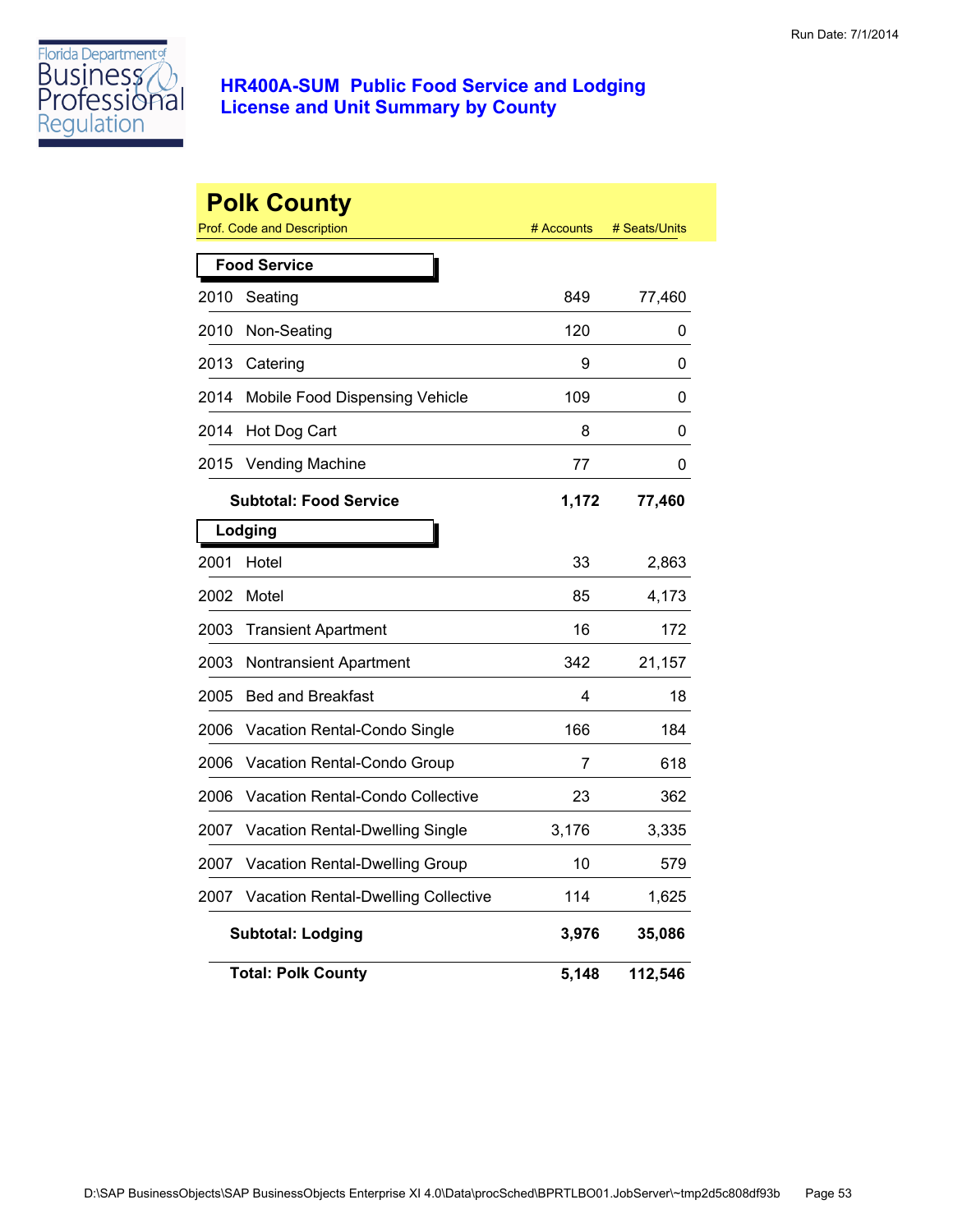

|      | <b>Putnam County</b>            |            |               |
|------|---------------------------------|------------|---------------|
|      | Prof. Code and Description      | # Accounts | # Seats/Units |
|      | <b>Food Service</b>             |            |               |
| 2010 | Seating                         | 92         | 6,602         |
| 2010 | Non-Seating                     | 9          | 0             |
| 2013 | Catering                        | 1          | 0             |
| 2014 | Mobile Food Dispensing Vehicle  | 13         | 0             |
| 2014 | Hot Dog Cart                    | 1          | 0             |
| 2015 | <b>Vending Machine</b>          | 4          | 0             |
|      | <b>Subtotal: Food Service</b>   | 120        | 6,602         |
|      | Lodging                         |            |               |
| 2001 | Hotel                           | 2          | 145           |
| 2002 | Motel                           | 19         | 469           |
| 2003 | <b>Transient Apartment</b>      | 1          | 11            |
| 2003 | <b>Nontransient Apartment</b>   | 32         | 1,334         |
| 2005 | <b>Bed and Breakfast</b>        | 1          | 5             |
| 2006 | Vacation Rental-Condo Group     | 1          | 23            |
| 2007 | Vacation Rental-Dwelling Single | 1          | 1             |
|      | <b>Subtotal: Lodging</b>        | 57         | 1,988         |
|      | <b>Total: Putnam County</b>     | 177        | 8,590         |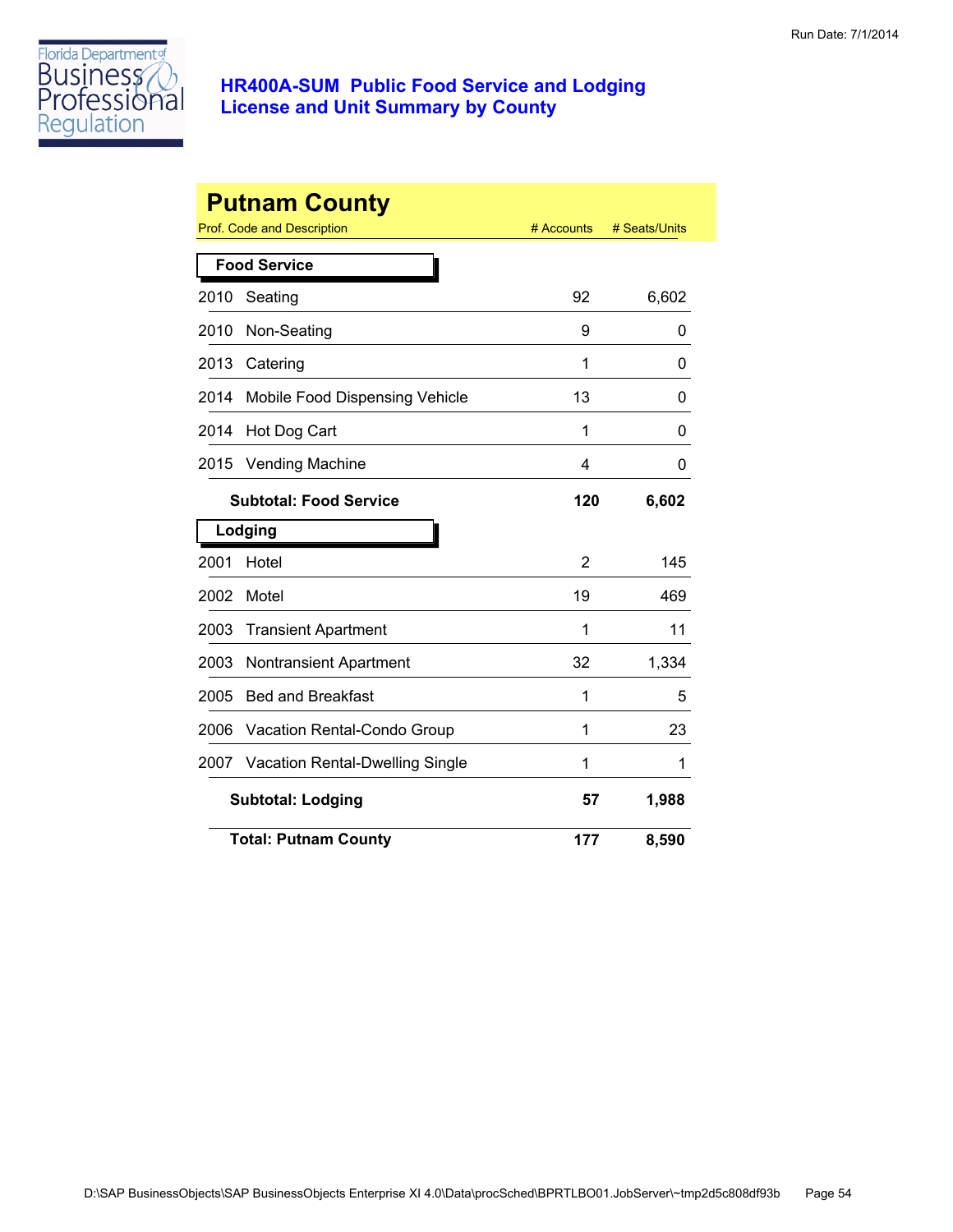

| <b>Santa Rosa County</b> |                                         |                |               |  |
|--------------------------|-----------------------------------------|----------------|---------------|--|
|                          | Prof. Code and Description              | # Accounts     | # Seats/Units |  |
|                          | <b>Food Service</b>                     |                |               |  |
| 2010                     | Seating                                 | 210            | 16,309        |  |
| 2010                     | Non-Seating                             | 14             | 0             |  |
| 2014                     | Mobile Food Dispensing Vehicle          | 14             | 0             |  |
| 2014                     | Hot Dog Cart                            | $\overline{2}$ | 0             |  |
|                          | <b>Subtotal: Food Service</b>           | 240            | 16,309        |  |
|                          | Lodging                                 |                |               |  |
| 2001                     | Hotel                                   | 4              | 326           |  |
| 2002                     | Motel                                   | 8              | 465           |  |
| 2003                     | <b>Nontransient Apartment</b>           | 55             | 2,276         |  |
| 2006                     | Vacation Rental-Condo Single            | 9              | 20            |  |
| 2006                     | Vacation Rental-Condo Group             | 5              | 85            |  |
| 2006                     | <b>Vacation Rental-Condo Collective</b> | 8              | 270           |  |
| 2007                     | Vacation Rental-Dwelling Single         | 17             | 41            |  |
| 2007                     | <b>Vacation Rental-Dwelling Group</b>   | 1              | 2             |  |
| 2007                     | Vacation Rental-Dwelling Collective     | 8              | 65            |  |
|                          | <b>Subtotal: Lodging</b>                | 115            | 3,550         |  |
|                          | <b>Total: Santa Rosa County</b>         | 355            | 19,859        |  |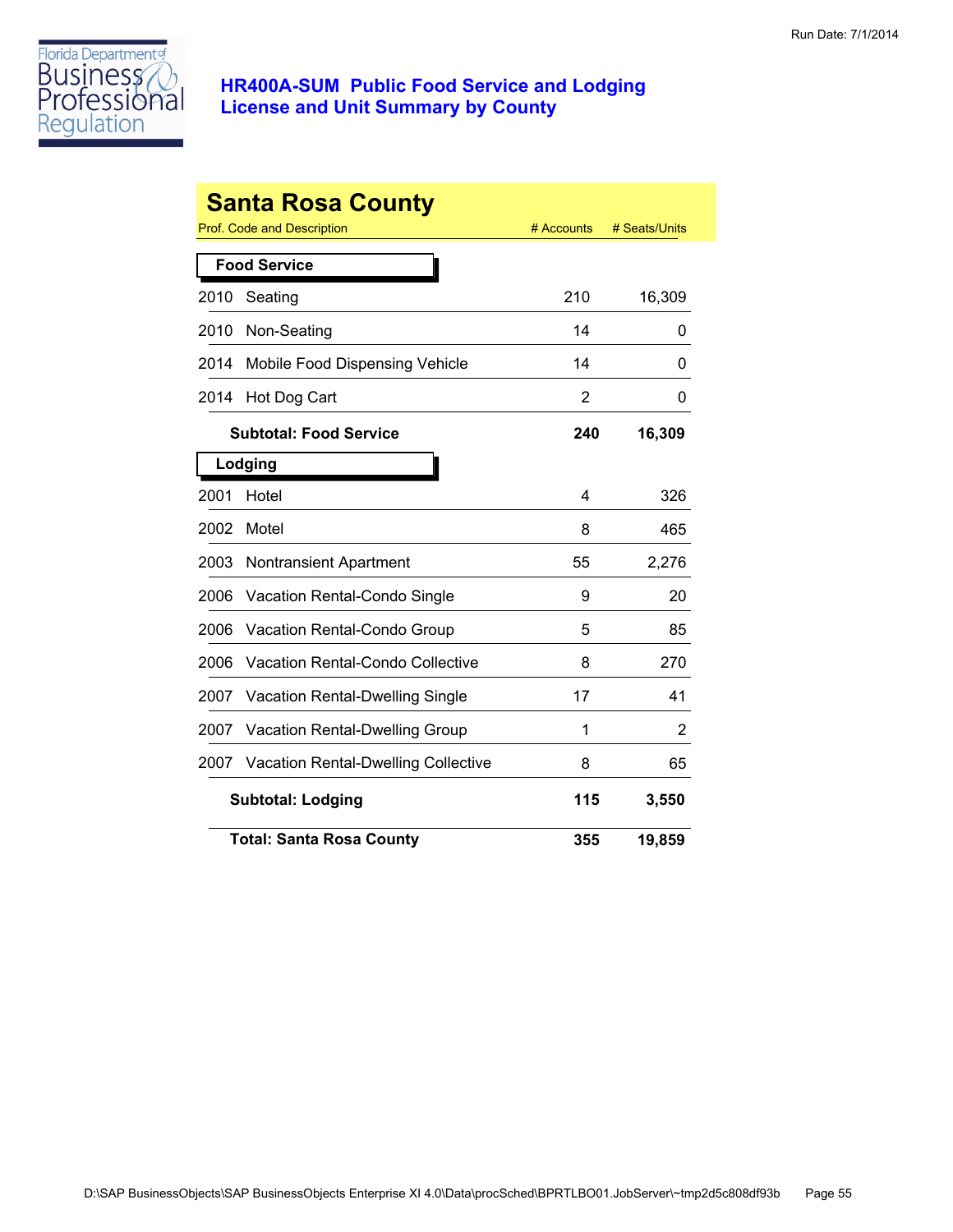

|      | <b>Sarasota County</b><br>Prof. Code and Description | # Accounts | # Seats/Units |
|------|------------------------------------------------------|------------|---------------|
|      | <b>Food Service</b>                                  |            |               |
| 2010 | Seating                                              | 881        | 88,294        |
| 2010 | Non-Seating                                          | 85         | 0             |
| 2013 | Catering                                             | 18         | 0             |
| 2014 | Mobile Food Dispensing Vehicle                       | 31         | 0             |
| 2014 | Hot Dog Cart                                         | 6          | 0             |
| 2015 | <b>Vending Machine</b>                               | 16         | 0             |
|      | <b>Subtotal: Food Service</b>                        | 1,037      | 88,294        |
|      | Lodging                                              |            |               |
| 2001 | Hotel                                                | 25         | 2,903         |
| 2002 | Motel                                                | 57         | 2,131         |
| 2003 | <b>Transient Apartment</b>                           | 45         | 445           |
| 2003 | <b>Nontransient Apartment</b>                        | 193        | 10,618        |
| 2005 | <b>Bed and Breakfast</b>                             | 3          | 17            |
| 2006 | Vacation Rental-Condo Single                         | 21         | 55            |
| 2006 | Vacation Rental-Condo Group                          | 61         | 2,832         |
| 2006 | Vacation Rental-Condo Collective                     | 18         | 381           |
| 2007 | Vacation Rental-Dwelling Single                      | 36         | 56            |
| 2007 | Vacation Rental-Dwelling Group                       | 2          | 7             |
| 2007 | <b>Vacation Rental-Dwelling Collective</b>           | 19         | 258           |
|      | <b>Subtotal: Lodging</b>                             | 480        | 19,703        |
|      | <b>Total: Sarasota County</b>                        | 1,517      | 107,997       |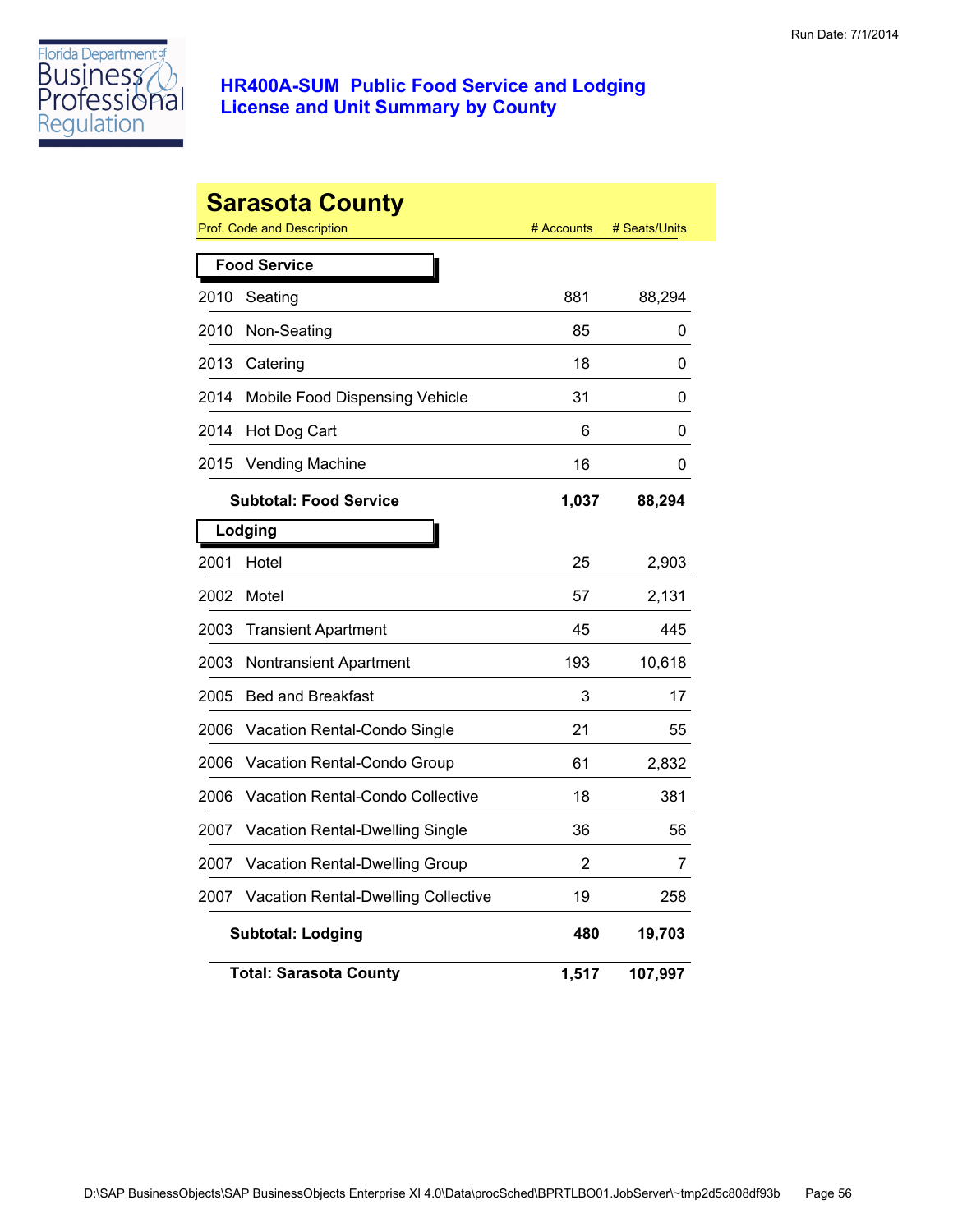

|      | <b>Seminole County</b>          |            |               |
|------|---------------------------------|------------|---------------|
|      | Prof. Code and Description      | # Accounts | # Seats/Units |
|      | <b>Food Service</b>             |            |               |
| 2010 | Seating                         | 731        | 67,094        |
| 2010 | Non-Seating                     | 109        | 0             |
| 2013 | Catering                        | 39         | 0             |
| 2014 | Mobile Food Dispensing Vehicle  | 38         | 0             |
| 2014 | Hot Dog Cart                    | 9          | 0             |
| 2015 | <b>Vending Machine</b>          | 12         | 0             |
|      | <b>Subtotal: Food Service</b>   | 938        | 67,094        |
|      | Lodging                         |            |               |
| 2001 | Hotel                           | 23         | 3,140         |
| 2002 | Motel                           | 26         | 2,086         |
| 2003 | <b>Transient Apartment</b>      | 1          | 9             |
| 2003 | Nontransient Apartment          | 182        | 32,392        |
| 2005 | <b>Bed and Breakfast</b>        | 3          | 8             |
| 2006 | Vacation Rental-Condo Single    | 1          | 1             |
| 2007 | Vacation Rental-Dwelling Single | 3          | 3             |
| 2007 | Vacation Rental-Dwelling Group  | 1          | 2             |
|      | <b>Subtotal: Lodging</b>        | 240        | 37,641        |
|      | <b>Total: Seminole County</b>   | 1,178      | 104,735       |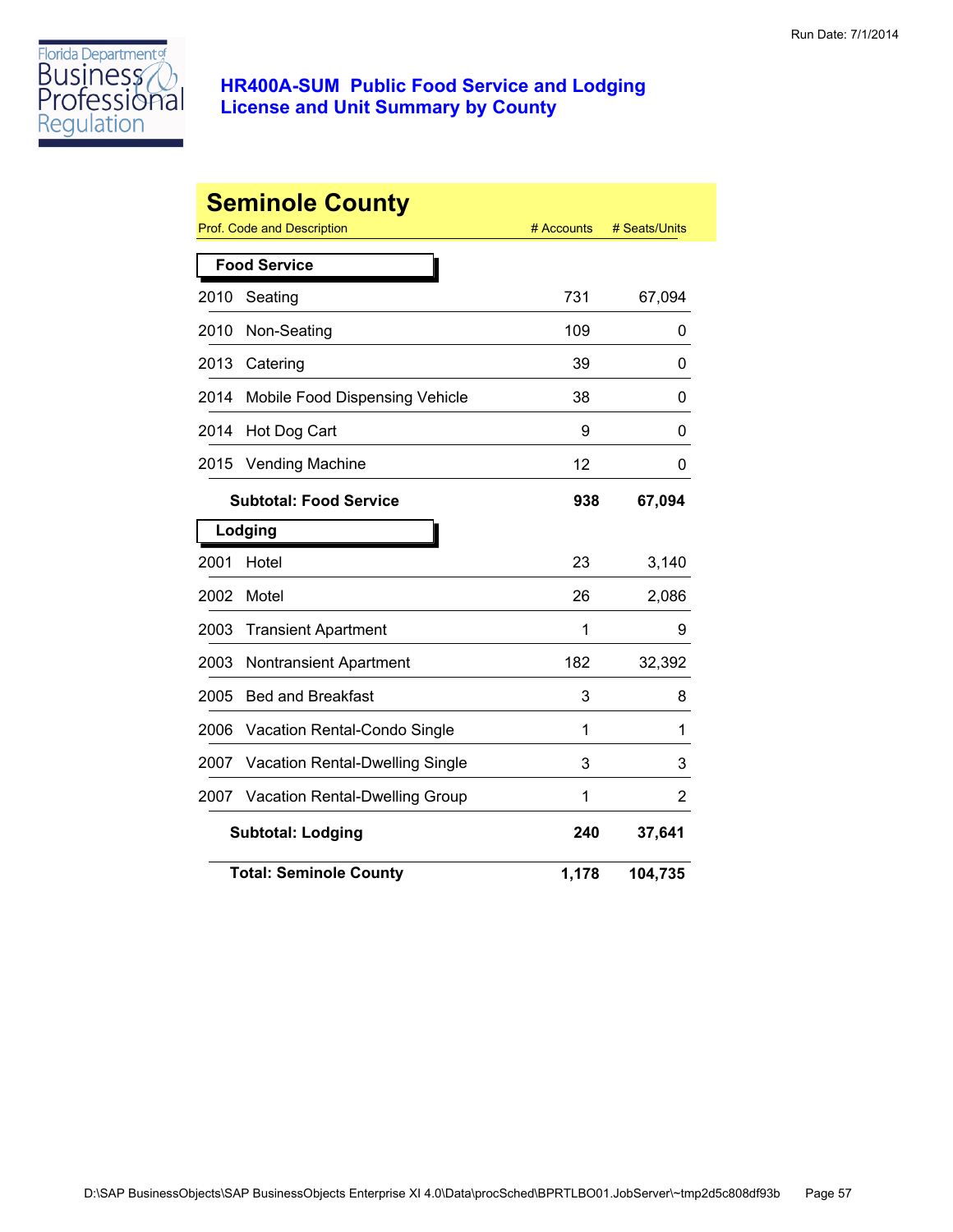

|      | <b>St. Johns County</b>             |            |               |
|------|-------------------------------------|------------|---------------|
|      | Prof. Code and Description          | # Accounts | # Seats/Units |
|      | <b>Food Service</b>                 |            |               |
| 2010 | Seating                             | 526        | 43,003        |
| 2010 | Non-Seating                         | 57         | 0             |
| 2013 | Catering                            | 5          | 0             |
| 2014 | Mobile Food Dispensing Vehicle      | 23         | 0             |
| 2014 | Hot Dog Cart                        | 6          | 0             |
| 2015 | <b>Vending Machine</b>              | 5          | 0             |
|      | <b>Subtotal: Food Service</b>       | 622        | 43,003        |
|      | Lodging                             |            |               |
| 2001 | Hotel                               | 27         | 2,848         |
| 2002 | Motel                               | 55         | 2,526         |
| 2003 | <b>Transient Apartment</b>          | 3          | 11            |
| 2003 | Nontransient Apartment              | 51         | 2,717         |
| 2005 | <b>Bed and Breakfast</b>            | 30         | 249           |
| 2006 | Vacation Rental-Condo Single        | 5          | 5             |
| 2006 | Vacation Rental-Condo Group         | 23         | 1,250         |
| 2006 | Vacation Rental-Condo Collective    | 13         | 222           |
| 2007 | Vacation Rental-Dwelling Single     | 34         | 51            |
| 2007 | Vacation Rental-Dwelling Group      | 1          | 20            |
| 2007 | Vacation Rental-Dwelling Collective | 8          | 88            |
|      | <b>Subtotal: Lodging</b>            | 250        | 9,987         |
|      | <b>Total: St. Johns County</b>      | 872        | 52,990        |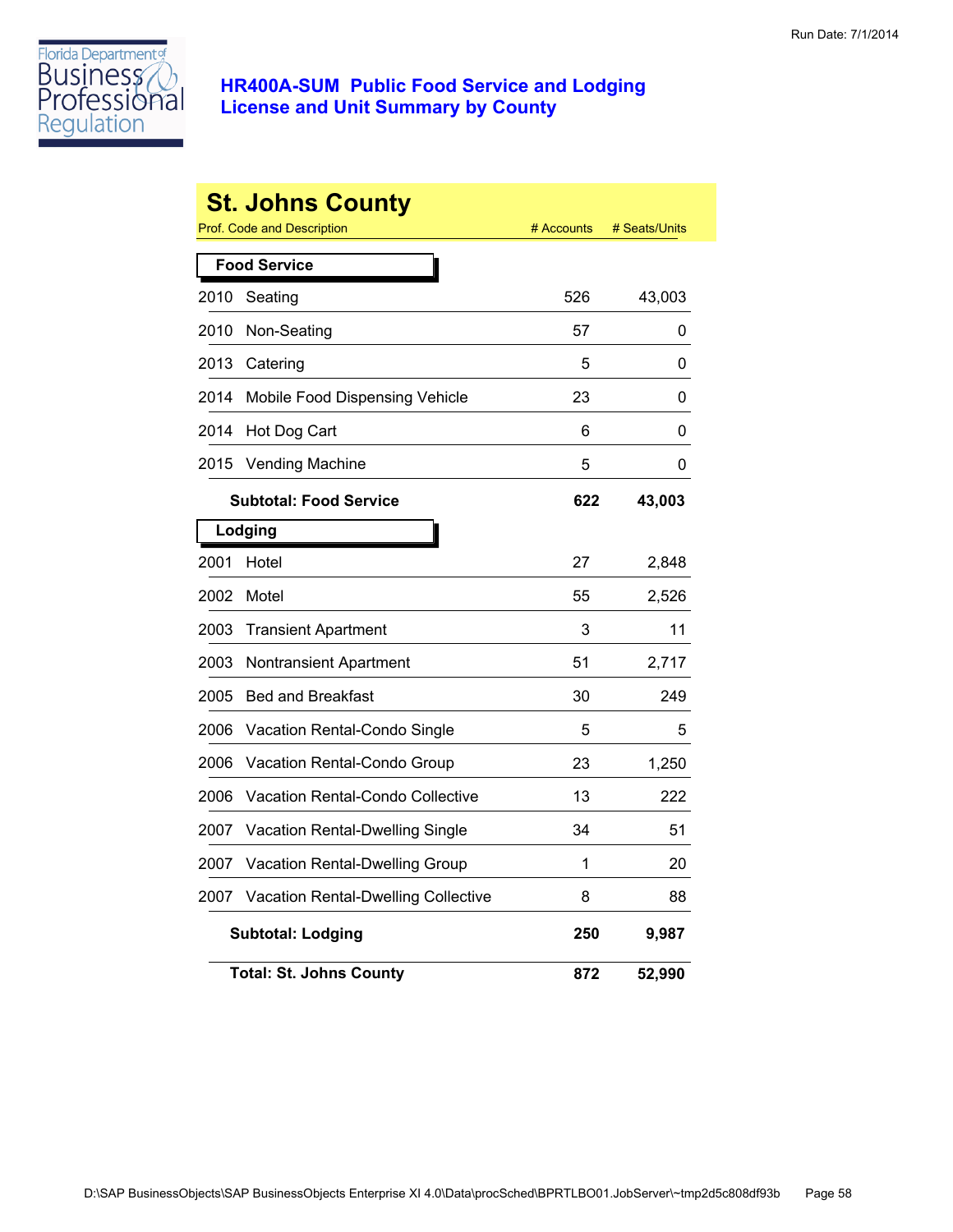

|      | <b>St. Lucie County</b><br><b>Prof. Code and Description</b> | # Accounts | # Seats/Units |
|------|--------------------------------------------------------------|------------|---------------|
|      |                                                              |            |               |
|      | <b>Food Service</b>                                          |            |               |
| 2010 | Seating                                                      | 417        | 35,112        |
| 2010 | Non-Seating                                                  | 47         | 0             |
| 2013 | Catering                                                     | 15         | 0             |
| 2014 | Mobile Food Dispensing Vehicle                               | 21         | 0             |
| 2014 | Hot Dog Cart                                                 | 10         | 0             |
| 2015 | <b>Vending Machine</b>                                       | 16         | 0             |
|      | <b>Subtotal: Food Service</b>                                | 526        | 35,112        |
|      | Lodging                                                      |            |               |
| 2001 | Hotel                                                        | 18         | 2,098         |
| 2002 | Motel                                                        | 25         | 1,013         |
| 2003 | <b>Transient Apartment</b>                                   | 13         | 101           |
| 2003 | Nontransient Apartment                                       | 101        | 6,046         |
| 2005 | <b>Bed and Breakfast</b>                                     | 1          | 5             |
| 2006 | Vacation Rental-Condo Single                                 | 2          | 59            |
| 2006 | Vacation Rental-Condo Group                                  | 7          | 450           |
| 2006 | Vacation Rental-Condo Collective                             | 2          | 122           |
| 2007 | <b>Vacation Rental-Dwelling Collective</b>                   | 1          | 13            |
|      | <b>Subtotal: Lodging</b>                                     | 170        | 9,907         |
|      | <b>Total: St. Lucie County</b>                               | 696        | 45,019        |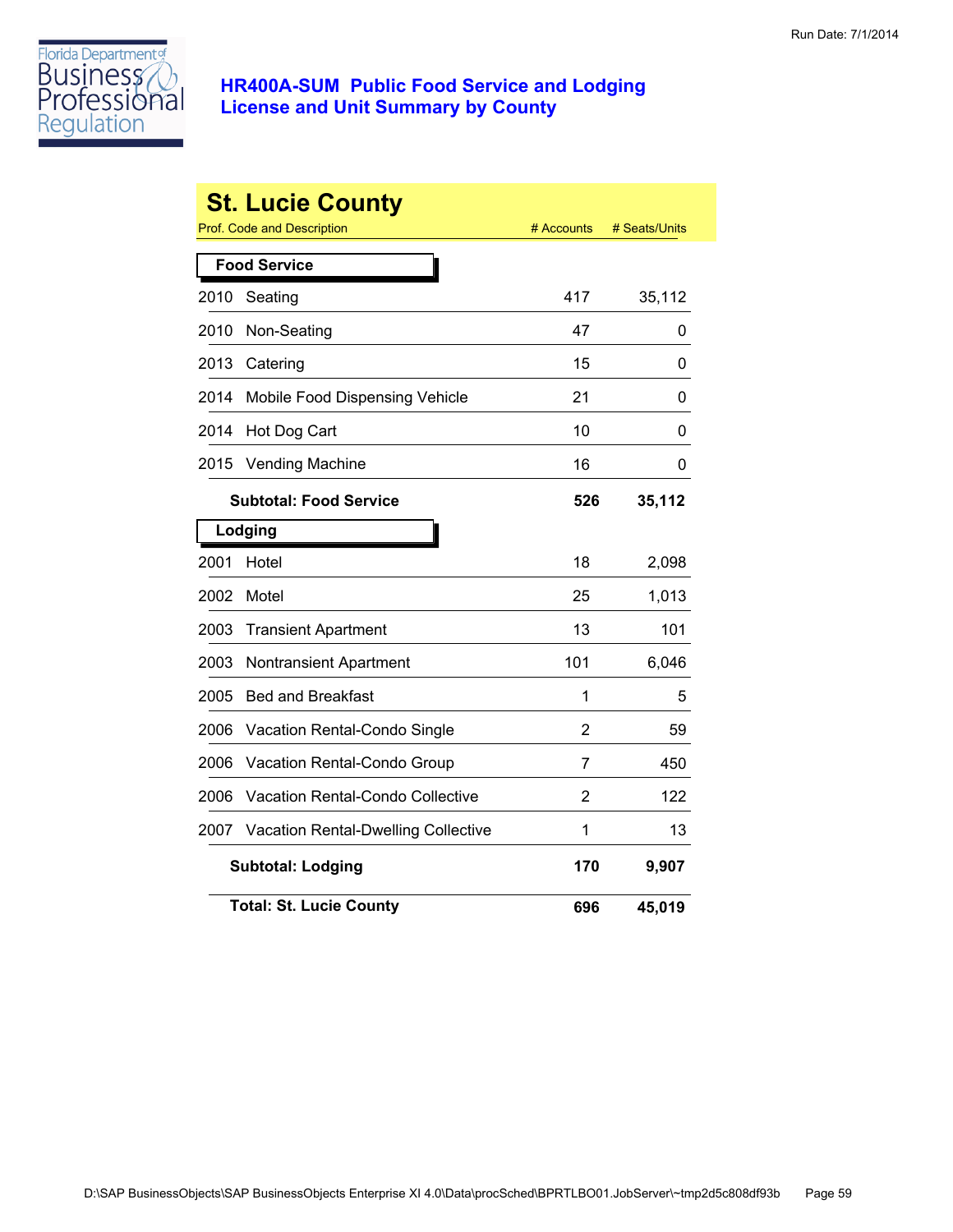

|                          | <b>Sumter County</b><br>Prof. Code and Description | # Accounts | # Seats/Units |
|--------------------------|----------------------------------------------------|------------|---------------|
|                          | <b>Food Service</b>                                |            |               |
| 2010                     | Seating                                            | 144        | 15,464        |
| 2010                     | Non-Seating                                        | 17         | 0             |
| 2014                     | Mobile Food Dispensing Vehicle                     | 24         | 0             |
| 2015                     | <b>Vending Machine</b>                             | 3          | 0             |
|                          | <b>Subtotal: Food Service</b>                      | 188        | 15,464        |
|                          | Lodging                                            |            |               |
| 2001                     | Hotel                                              | 3          | 271           |
| 2002                     | Motel                                              | 9          | 499           |
| 2003                     | <b>Transient Apartment</b>                         | 3          | 20            |
| 2003                     | <b>Nontransient Apartment</b>                      | 17         | 980           |
| 2005                     | <b>Bed and Breakfast</b>                           | 3          | 18            |
| 2007                     | <b>Vacation Rental-Dwelling Single</b>             | 2          | 13            |
| 2007                     | <b>Vacation Rental-Dwelling Collective</b>         | 7          | 376           |
| <b>Subtotal: Lodging</b> |                                                    | 44         | 2,177         |
|                          | <b>Total: Sumter County</b>                        | 232        | 17,641        |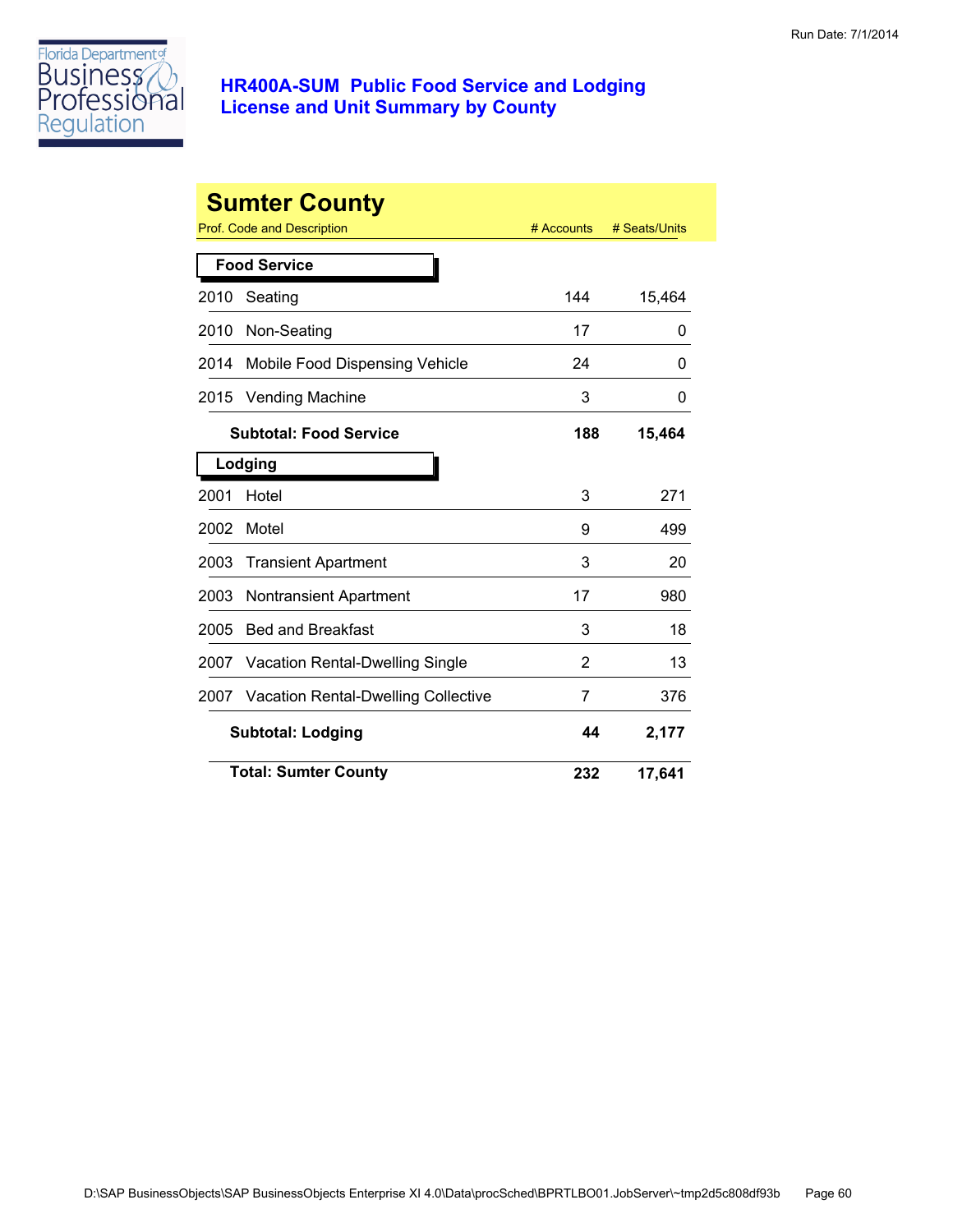

|      | <b>Suwannee County</b>               |            |               |
|------|--------------------------------------|------------|---------------|
|      | Prof. Code and Description           | # Accounts | # Seats/Units |
|      | <b>Food Service</b>                  |            |               |
| 2010 | Seating                              | 50         | 3,857         |
| 2010 | Non-Seating                          | 3          | 0             |
| 2014 | Mobile Food Dispensing Vehicle       | 4          | 0             |
| 2015 | <b>Vending Machine</b>               | 4          | 0             |
|      | <b>Subtotal: Food Service</b>        | 61         | 3,857         |
|      | Lodging                              |            |               |
| 2001 | Hotel                                | 1          | 68            |
| 2002 | Motel                                | 9          | 261           |
| 2003 | <b>Transient Apartment</b>           | 4          | 16            |
| 2003 | Nontransient Apartment               | 9          | 403           |
|      | 2007 Vacation Rental-Dwelling Single | 3          | 5             |
|      | <b>Subtotal: Lodging</b>             | 26         | 753           |
|      | <b>Total: Suwannee County</b>        | 87         | 4,610         |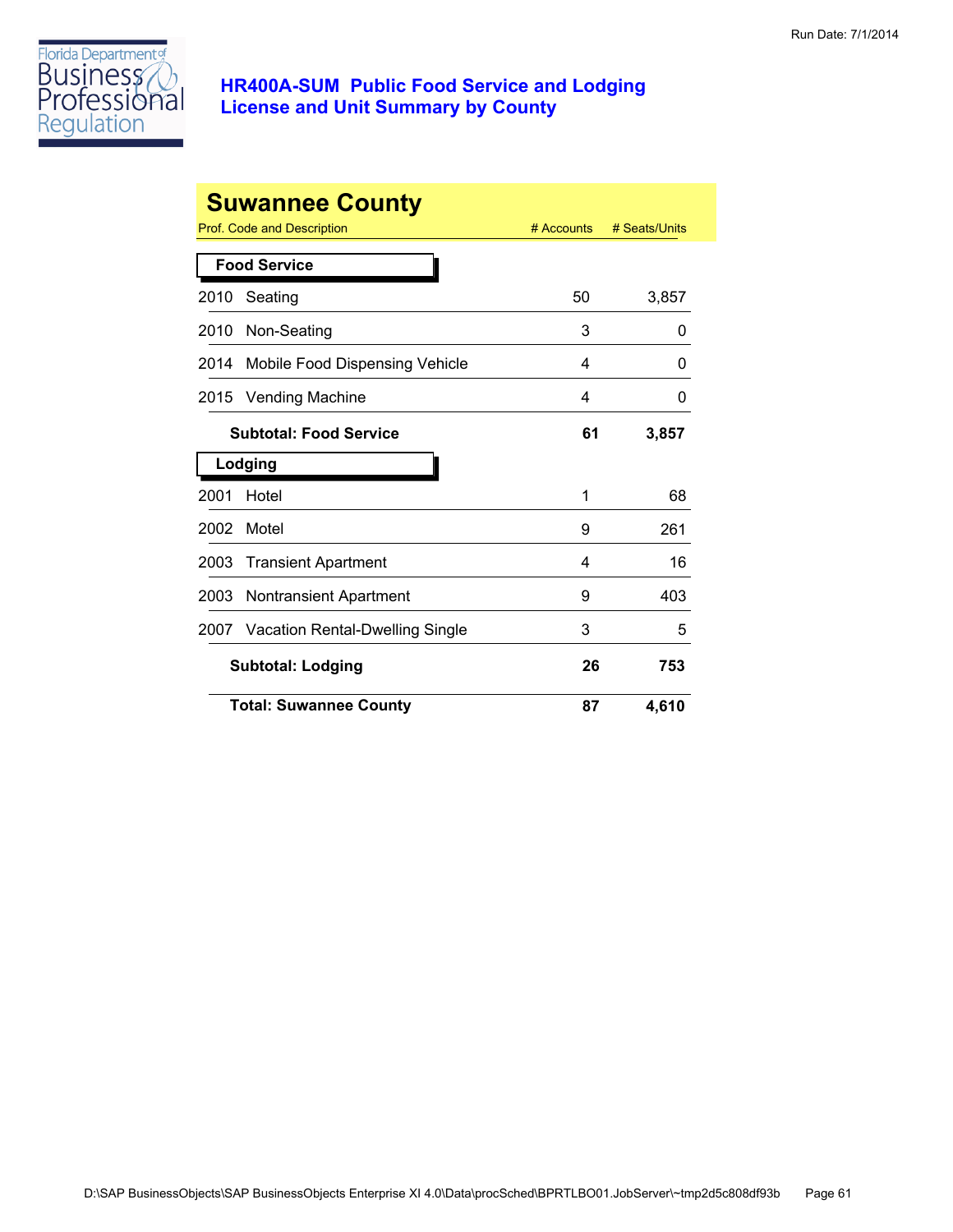

|      | <b>Taylor County</b><br>Prof. Code and Description | # Accounts | # Seats/Units |
|------|----------------------------------------------------|------------|---------------|
|      | <b>Food Service</b>                                |            |               |
| 2010 | Seating                                            | 42         | 3,418         |
| 2010 | Non-Seating                                        | 1          | 0             |
| 2014 | Mobile Food Dispensing Vehicle                     | 4          | 0             |
|      | <b>Subtotal: Food Service</b>                      | 47         | 3,418         |
|      | Lodging                                            |            |               |
| 2001 | Hotel                                              | 2          | 138           |
| 2002 | Motel                                              | 18         | 412           |
| 2003 | <b>Transient Apartment</b>                         | 2          | 11            |
| 2003 | <b>Nontransient Apartment</b>                      | 8          | 296           |
| 2006 | Vacation Rental-Condo Single                       | 2          | 18            |
| 2006 | Vacation Rental-Condo Group                        | 1          | 8             |
| 2007 | <b>Vacation Rental-Dwelling Single</b>             | 20         | 29            |
| 2007 | <b>Vacation Rental-Dwelling Group</b>              | 1          | 38            |
| 2007 | <b>Vacation Rental-Dwelling Collective</b>         | 5          | 31            |
|      | <b>Subtotal: Lodging</b>                           | 59         | 981           |
|      | <b>Total: Taylor County</b>                        | 106        | 4,399         |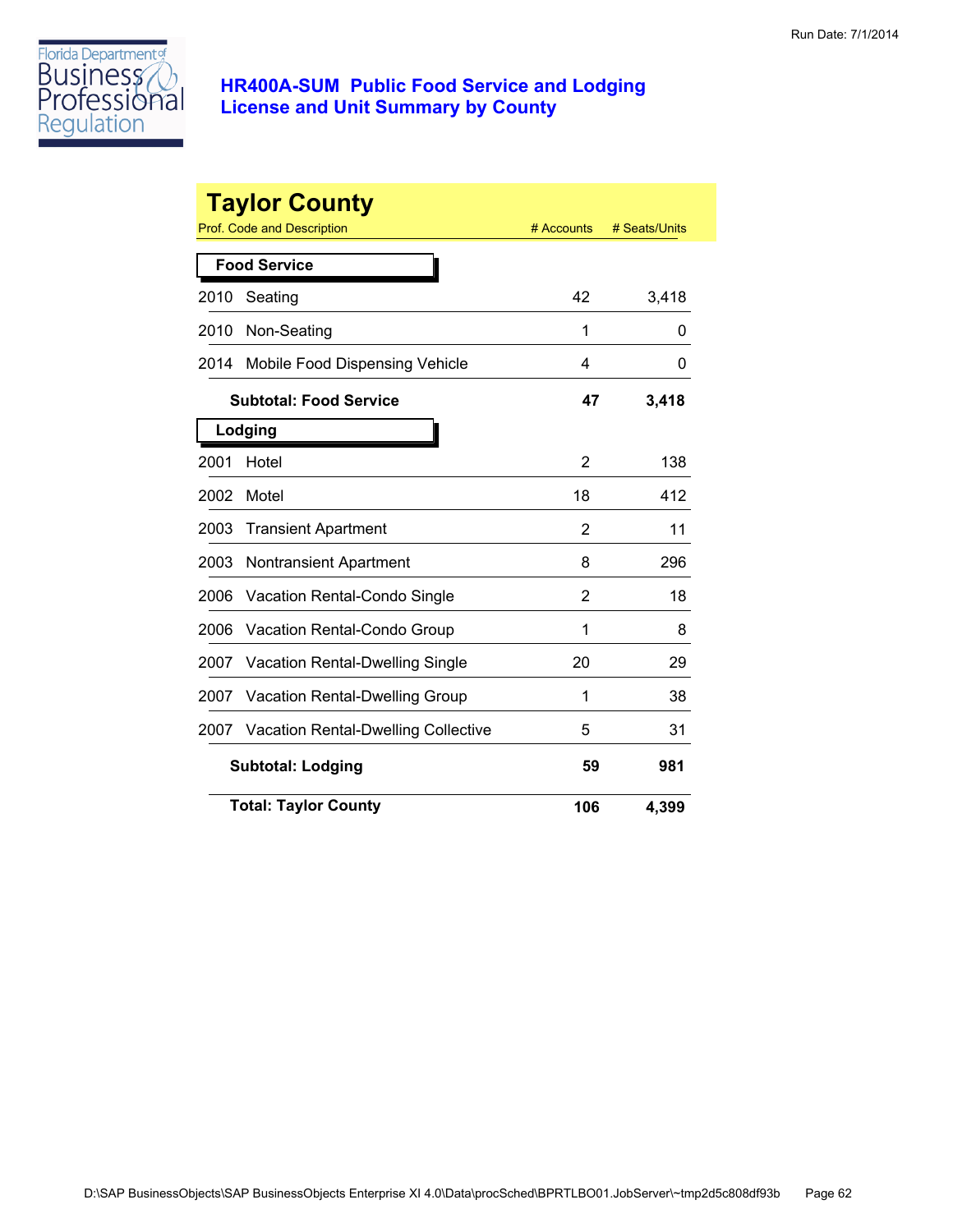

| <b>Union County</b>           |              |               |
|-------------------------------|--------------|---------------|
| Prof. Code and Description    | $#$ Accounts | # Seats/Units |
| <b>Food Service</b>           |              |               |
| 2010<br>Seating               | 5            | 222           |
| Non-Seating<br>2010           | 1            |               |
| <b>Subtotal: Food Service</b> | 6            | 222           |
| Lodging                       |              |               |
| 2003 Nontransient Apartment   | 2            | 80            |
| <b>Subtotal: Lodging</b>      | 2            | 80            |
| <b>Total: Union County</b>    | 8            | 302           |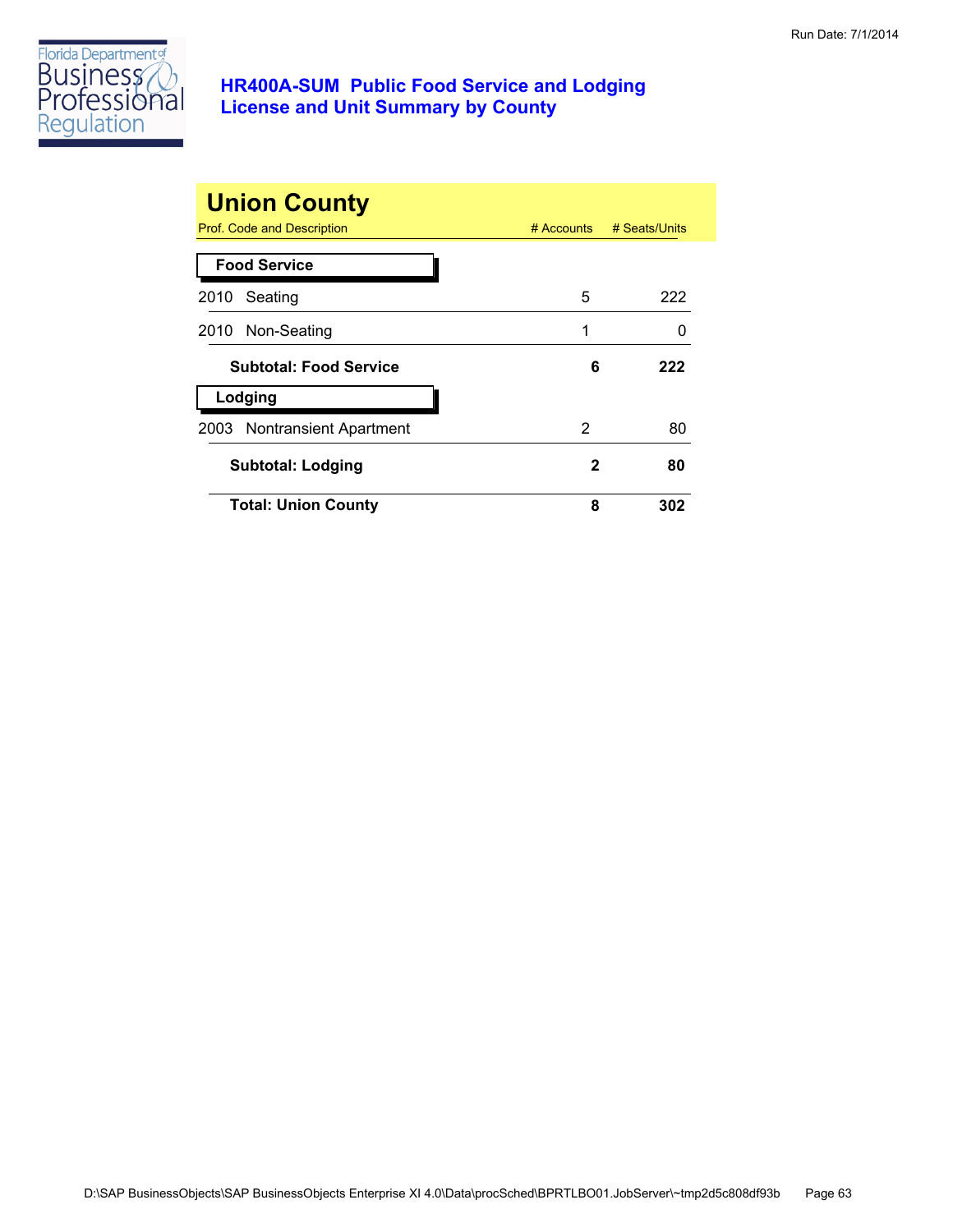

|      | <b>Volusia County</b><br><b>Prof. Code and Description</b> | # Accounts | # Seats/Units |
|------|------------------------------------------------------------|------------|---------------|
|      | <b>Food Service</b>                                        |            |               |
| 2010 | Seating                                                    | 1,035      | 97,911        |
| 2010 | Non-Seating                                                | 106        | 0             |
| 2013 | Catering                                                   | 15         | 0             |
| 2014 | Mobile Food Dispensing Vehicle                             | 65         | 0             |
| 2014 | Hot Dog Cart                                               | 11         | 0             |
| 2015 | <b>Vending Machine</b>                                     | 56         | 0             |
|      | <b>Subtotal: Food Service</b>                              | 1,288      | 97,911        |
|      | Lodging                                                    |            |               |
| 2001 | Hotel                                                      | 35         | 4,088         |
| 2002 | Motel                                                      | 191        | 7,752         |
| 2003 | <b>Transient Apartment</b>                                 | 16         | 489           |
| 2003 | <b>Nontransient Apartment</b>                              | 407        | 20,858        |
| 2005 | <b>Bed and Breakfast</b>                                   | 13         | 98            |
| 2006 | Vacation Rental-Condo Single                               | 28         | 389           |
| 2006 | Vacation Rental-Condo Group                                | 105        | 5,514         |
| 2006 | Vacation Rental-Condo Collective                           | 20         | 557           |
| 2007 | Vacation Rental-Dwelling Single                            | 55         | 61            |
| 2007 | Vacation Rental-Dwelling Group                             | 2          | 201           |
| 2007 | <b>Vacation Rental-Dwelling Collective</b>                 | 12         | 102           |
|      | <b>Subtotal: Lodging</b>                                   | 884        | 40,109        |
|      | <b>Total: Volusia County</b>                               | 2,172      | 138,020       |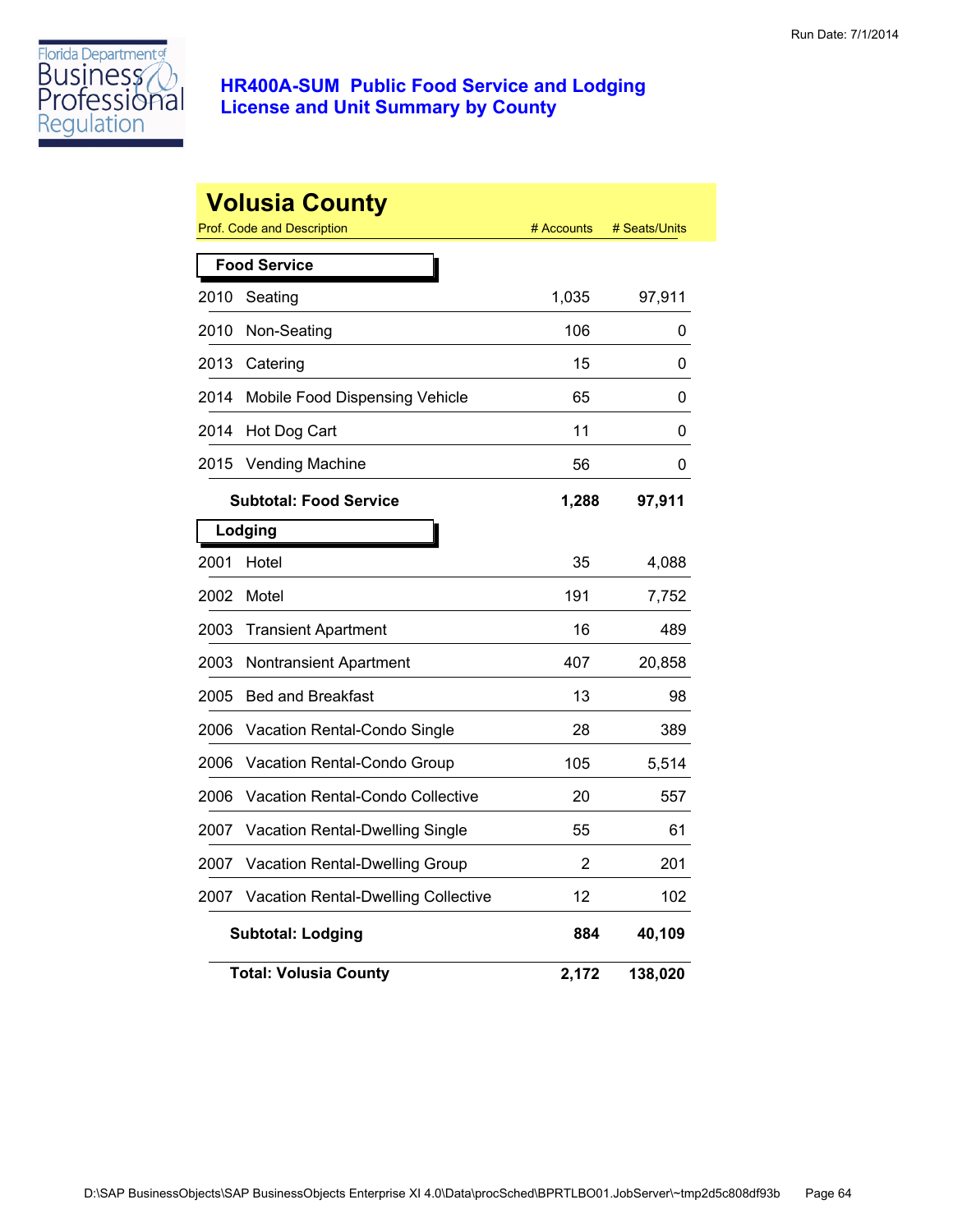

|      | <b>Wakulla County</b>                      |            |               |
|------|--------------------------------------------|------------|---------------|
|      | <b>Prof. Code and Description</b>          | # Accounts | # Seats/Units |
|      | <b>Food Service</b>                        |            |               |
| 2010 | Seating                                    | 43         | 3,452         |
| 2010 | Non-Seating                                | 2          | 0             |
| 2014 | Mobile Food Dispensing Vehicle             | 9          | 0             |
| 2014 | Hot Dog Cart                               | 2          | 0             |
|      | <b>Subtotal: Food Service</b>              | 56         | 3,452         |
|      | Lodging                                    |            |               |
| 2001 | Hotel                                      | 3          | 155           |
| 2002 | Motel                                      | 3          | 45            |
| 2003 | <b>Nontransient Apartment</b>              | 2          | 125           |
| 2005 | <b>Bed and Breakfast</b>                   | 1          | 7             |
| 2007 | <b>Vacation Rental-Dwelling Single</b>     | 3          | 3             |
| 2007 | <b>Vacation Rental-Dwelling Collective</b> | 1          | 1             |
|      | <b>Subtotal: Lodging</b>                   | 13         | 336           |
|      | <b>Total: Wakulla County</b>               | 69         | 3,788         |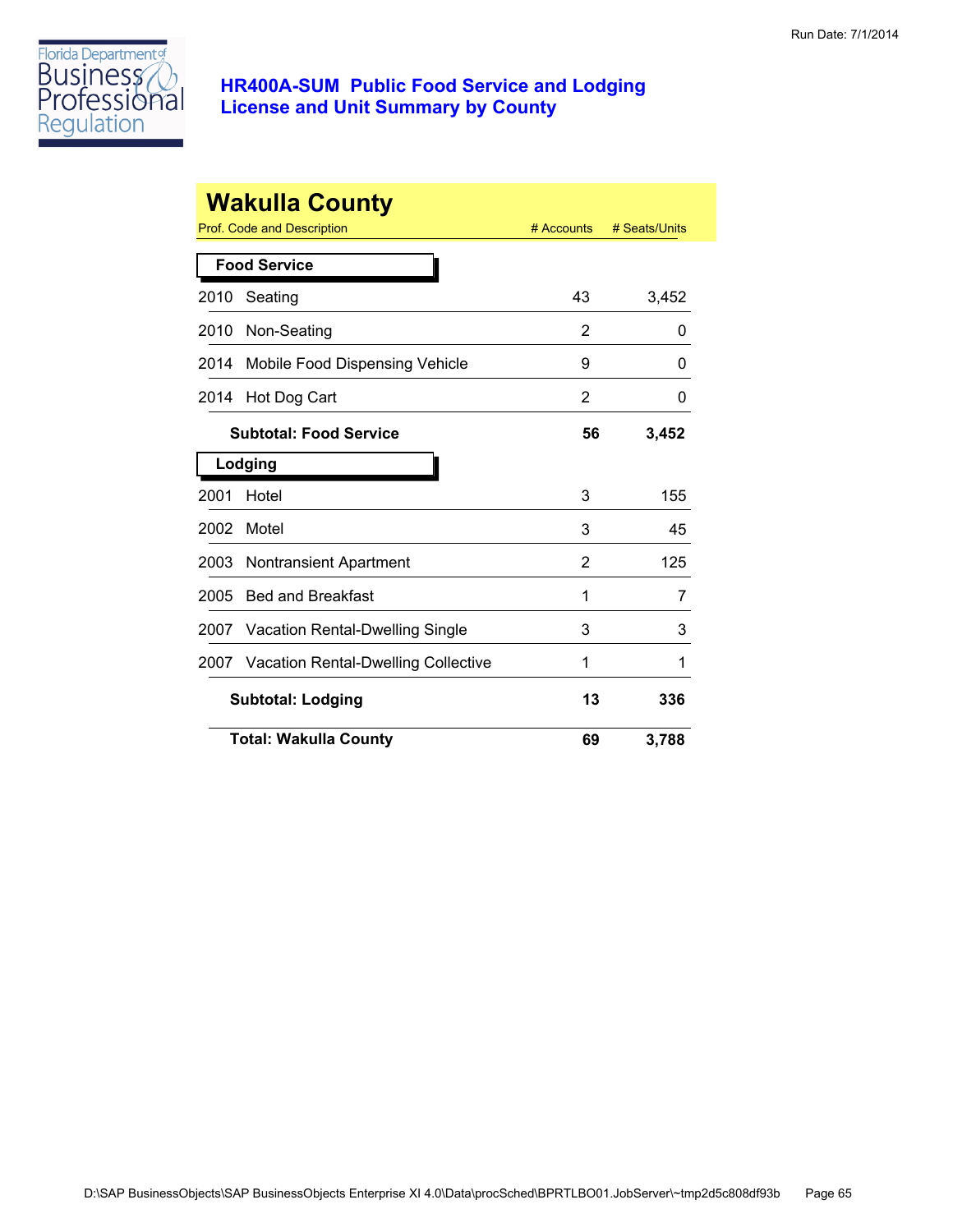

|      | <b>Walton County</b><br><b>Prof. Code and Description</b> | # Accounts | # Seats/Units |
|------|-----------------------------------------------------------|------------|---------------|
|      | <b>Food Service</b>                                       |            |               |
| 2010 | Seating                                                   | 257        | 25,372        |
| 2010 | Non-Seating                                               | 15         | 0             |
| 2013 | Catering                                                  | 8          | 0             |
| 2014 | Mobile Food Dispensing Vehicle                            | 12         | 0             |
| 2014 | Hot Dog Cart                                              | 3          | 0             |
|      | <b>Subtotal: Food Service</b>                             | 295        | 25,372        |
|      | Lodging                                                   |            |               |
| 2001 | Hotel                                                     | 10         | 1,352         |
| 2002 | Motel                                                     | 10         | 519           |
| 2003 | <b>Transient Apartment</b>                                | 1          | 4             |
| 2003 | <b>Nontransient Apartment</b>                             | 11         | 686           |
| 2005 | <b>Bed and Breakfast</b>                                  | 3          | 24            |
| 2006 | Vacation Rental-Condo Single                              | 61         | 79            |
| 2006 | Vacation Rental-Condo Group                               | 23         | 1,725         |
| 2006 | Vacation Rental-Condo Collective                          | 72         | 1,769         |
| 2007 | <b>Vacation Rental-Dwelling Single</b>                    | 181        | 646           |
| 2007 | Vacation Rental-Dwelling Group                            | 7          | 322           |
| 2007 | <b>Vacation Rental-Dwelling Collective</b>                | 76         | 1,181         |
|      | <b>Subtotal: Lodging</b>                                  | 455        | 8,307         |
|      | <b>Total: Walton County</b>                               | 750        | 33,679        |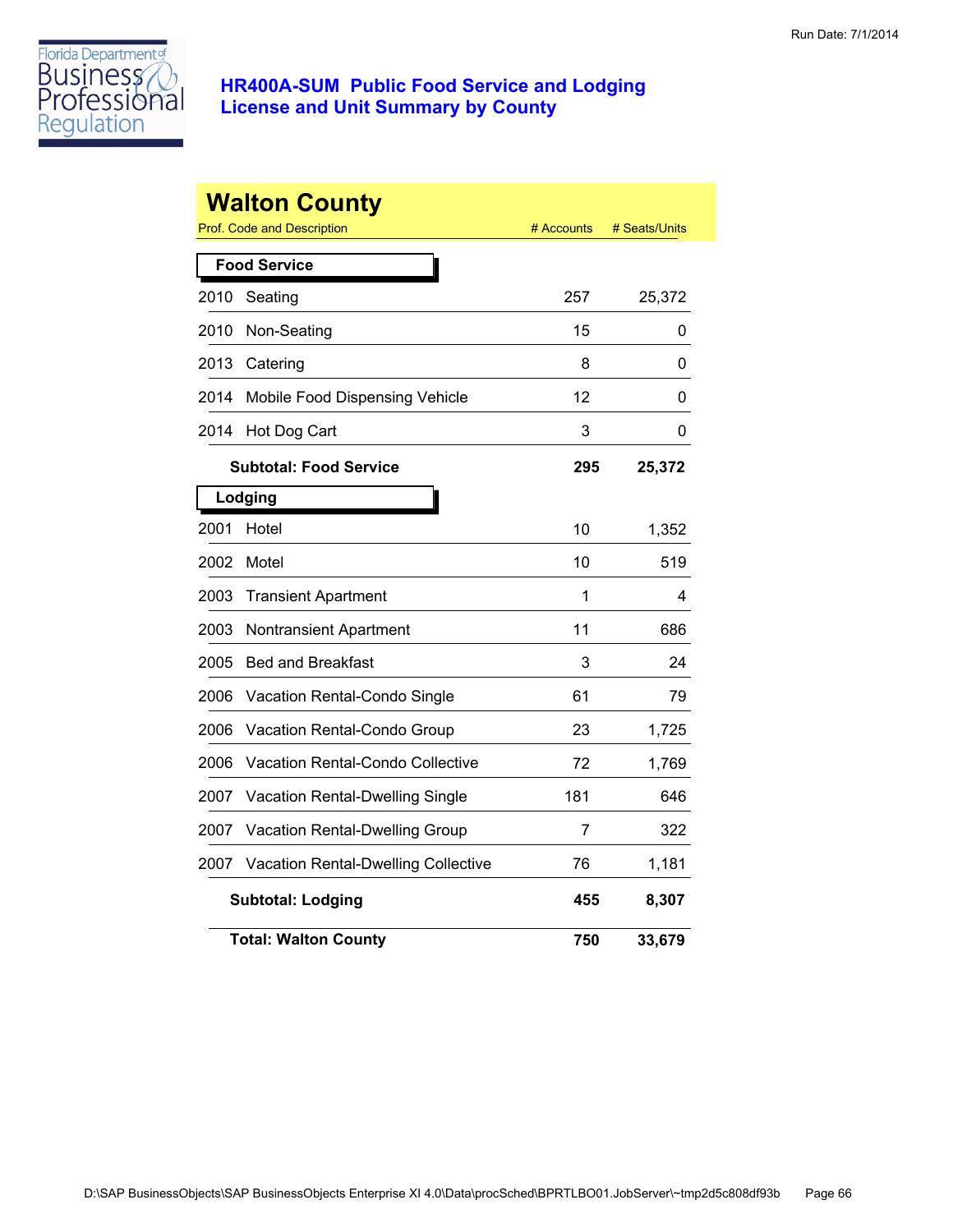

|      | <b>Washington County</b>             |            |               |
|------|--------------------------------------|------------|---------------|
|      | <b>Prof. Code and Description</b>    | # Accounts | # Seats/Units |
|      | <b>Food Service</b>                  |            |               |
| 2010 | Seating                              | 35         | 2,657         |
| 2010 | Non-Seating                          | 2          | 0             |
| 2014 | Mobile Food Dispensing Vehicle       | 2          | O             |
| 2014 | Hot Dog Cart                         | 1          | 0             |
|      | <b>Subtotal: Food Service</b>        | 40         | 2,657         |
|      | Lodging                              |            |               |
| 2002 | Motel                                | 7          | 261           |
| 2003 | Nontransient Apartment               | 10         | 159           |
|      | 2007 Vacation Rental-Dwelling Single | 1          |               |
|      | <b>Subtotal: Lodging</b>             | 18         | 421           |
|      | <b>Total: Washington County</b>      | 58         | 3,078         |